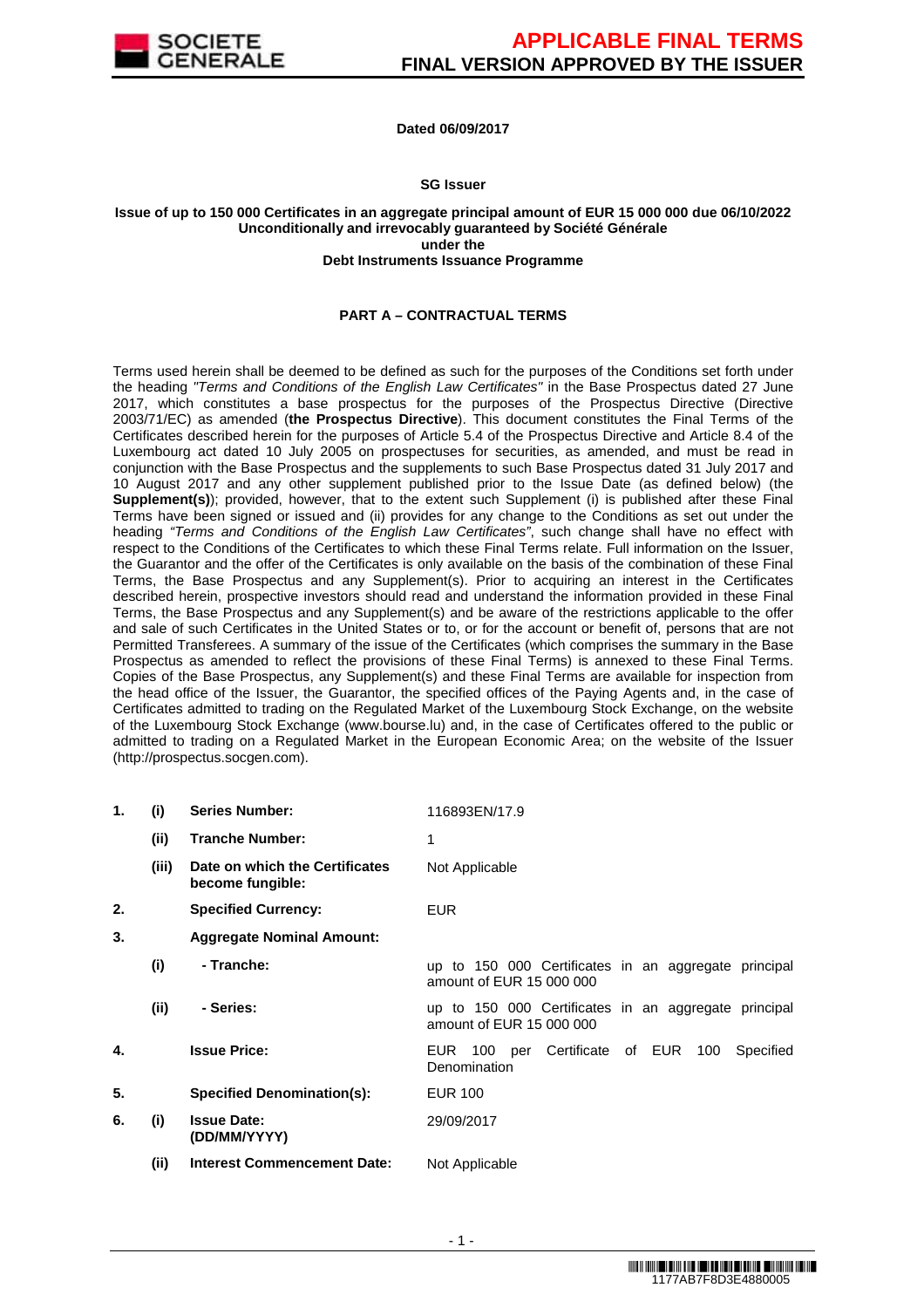

| 7.  |       | <b>Final Exercise Date:</b><br>(DD/MM/YYYY)                                             | 06/10/2022     |                               |                                                                                                            |                 |    |
|-----|-------|-----------------------------------------------------------------------------------------|----------------|-------------------------------|------------------------------------------------------------------------------------------------------------|-----------------|----|
| 8.  |       | Governing law:                                                                          | English law    |                               |                                                                                                            |                 |    |
| 9.  | (i)   | <b>Status of the Certificates:</b>                                                      | Unsecured      |                               |                                                                                                            |                 |    |
|     | (ii)  | Date of corporate authorisation<br>obtained for the issuance of<br><b>Certificates:</b> | Not Applicable |                               |                                                                                                            |                 |    |
|     | (iii) | <b>Type of Structured Certificates:</b>                                                 |                | Index Linked Certificates     |                                                                                                            |                 |    |
|     |       |                                                                                         |                |                               |                                                                                                            |                 |    |
|     |       |                                                                                         |                | Conditions apply:             | The provisions of the following Additional Terms and                                                       |                 |    |
|     |       |                                                                                         | Certificates   |                               | Additional Terms and Conditions for Index Linked                                                           |                 |    |
|     | (iv)  | <b>Reference of the Product</b>                                                         |                |                               | 3.3.4 with Option 4 applicable as described in the<br>Additional Terms and Conditions relating to Formulae |                 |    |
| 10. |       | <b>Interest Basis:</b>                                                                  |                | ANY) PAYABLE" below.          | See section "PROVISIONS RELATING TO INTEREST (IF                                                           |                 |    |
| 11. |       | <b>Redemption/Payment Basis:</b>                                                        | See            | section<br>REDEMPTION" below. | "PROVISIONS                                                                                                | <b>RELATING</b> | TO |
| 12. |       | Issuer's/Certificateholders'<br>redemption option:                                      | See            | section<br>REDEMPTION" below. | "PROVISIONS                                                                                                | <b>RELATING</b> | TO |

# **PROVISIONS RELATING TO INTEREST (IF ANY) PAYABLE**

| 13. | <b>Fixed Rate Certificate Provisions:</b>                    | Not Applicable |
|-----|--------------------------------------------------------------|----------------|
| 14. | <b>Floating Rate Certificate</b><br><b>Provisions:</b>       | Not Applicable |
| 15. | <b>Structured Interest Certificate</b><br><b>Provisions:</b> | Not Applicable |
| 16. | <b>Zero Coupon Certificate</b><br><b>Provisions:</b>         | Not Applicable |

# **PROVISIONS RELATING TO REDEMPTION**

| 17. | Redemption at the option of the<br><b>Issuer:</b>             | Not Applicable                                                                                                                                                                                                                                                                                                                                                                           |
|-----|---------------------------------------------------------------|------------------------------------------------------------------------------------------------------------------------------------------------------------------------------------------------------------------------------------------------------------------------------------------------------------------------------------------------------------------------------------------|
| 18. | Redemption at the option of the<br><b>Certificateholders:</b> | Not Applicable                                                                                                                                                                                                                                                                                                                                                                           |
| 19. | <b>Automatic Early Redemption:</b>                            | Applicable as per Condition 5.10 of the General Terms and<br>Conditions                                                                                                                                                                                                                                                                                                                  |
| (i) | <b>Automatic Early Redemption</b><br>Amount(s):               | Unless previously redeemed, if an Automatic Early<br>Redemption Event has occurred, then the Issuer shall<br>redeem early the Certificates on Automatic Early<br>Redemption Date(i) (i from 1 to 4) in accordance with the<br>following provisions in respect of each Certificate:<br>Automatic Early Redemption Amount(i)<br>$=$ Specified<br>Denomination x $(100\% + i \times 6.7\%)$ |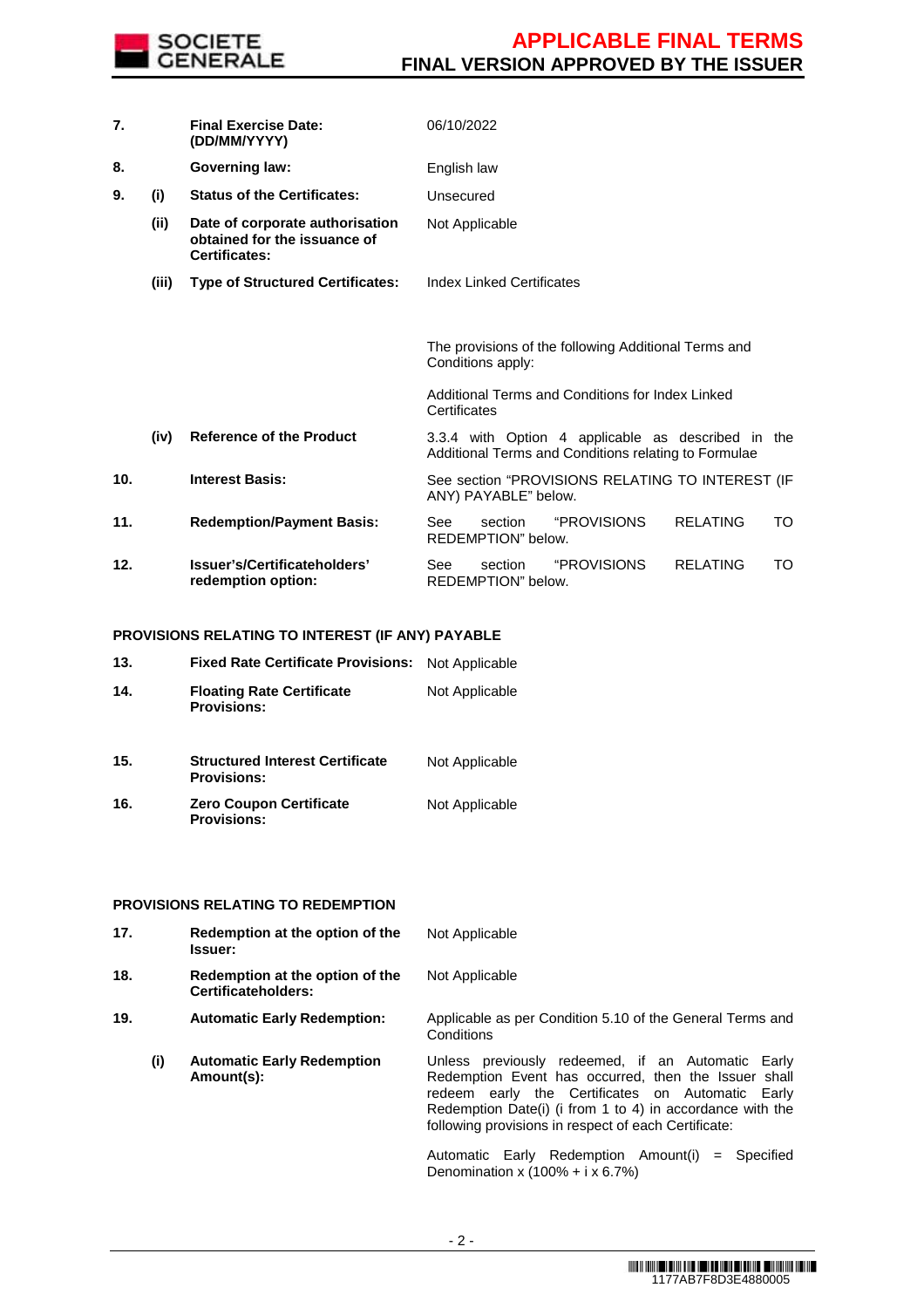

 Definitions relating to the Automatic Early Redemption Amount are set out in paragraph 27(ii) "Definitions relating to the Product".

- **(ii) Automatic Early Redemption Date(s):**  Automatic Early Redemption Date(i) (i from 1 to 4): 5 Business Days after the Valuation Date(i) on which an Automatic Early Redemption Event is deemed to have occurred.
- **(iii) Automatic Early Redemption Event:** is deemed to have occurred, as determined by the Calculation Agent, if on a Valuation Date(i) (i from 1 to 4), Performance(i) is higher than or equal to 0%

**20. Final Exercise Amount:** Unless previously redeemed, the Issuer shall redeem the Certificates on the Final Exercise Date, in accordance with the following provisions in respect of each Certificate:

#### **Scenario 1:**

If on Valuation Date(5), Performance(5) is higher than or equal to 0%, then:

Final Exercise Amount = Specified Denomination x I(100%) + 5 x 6.7%)]

#### **Scenario 2:**

If on Valuation Date(5), Performance(5) is lower than 0% and Performance(5) is higher than or equal to -30%, then:

Final Exercise Amount = Specified Denomination x [100%]

# **Scenario 3:**

If on Valuation Date(5), Performance(5) is lower than - 30%, then:

Final Exercise Amount = Specified Denomination  $x$  (100%) + Performance(5))

 Definitions relating to the Final Exercise Amount are set out in paragraph 27(ii) "Definitions relating to the Product".

- Not Applicable
- **Provisions: 22. Credit Linked Certificates**  Not Applicable

**21. Physical Delivery Certificates** 

**Provisions:**

- **23. Bond Linked Certificates Provisions:** Not Applicable
- **24. Trigger redemption at the option of the Issuer:** Not Applicable

Early Redemption Amount: Market Value

**25. Early Redemption for tax reasons, special tax reasons, regulatory reasons, Force Majeure Event, Event of Default, or at the option of the Calculation Agent pursuant to the Additional Terms and Conditions:**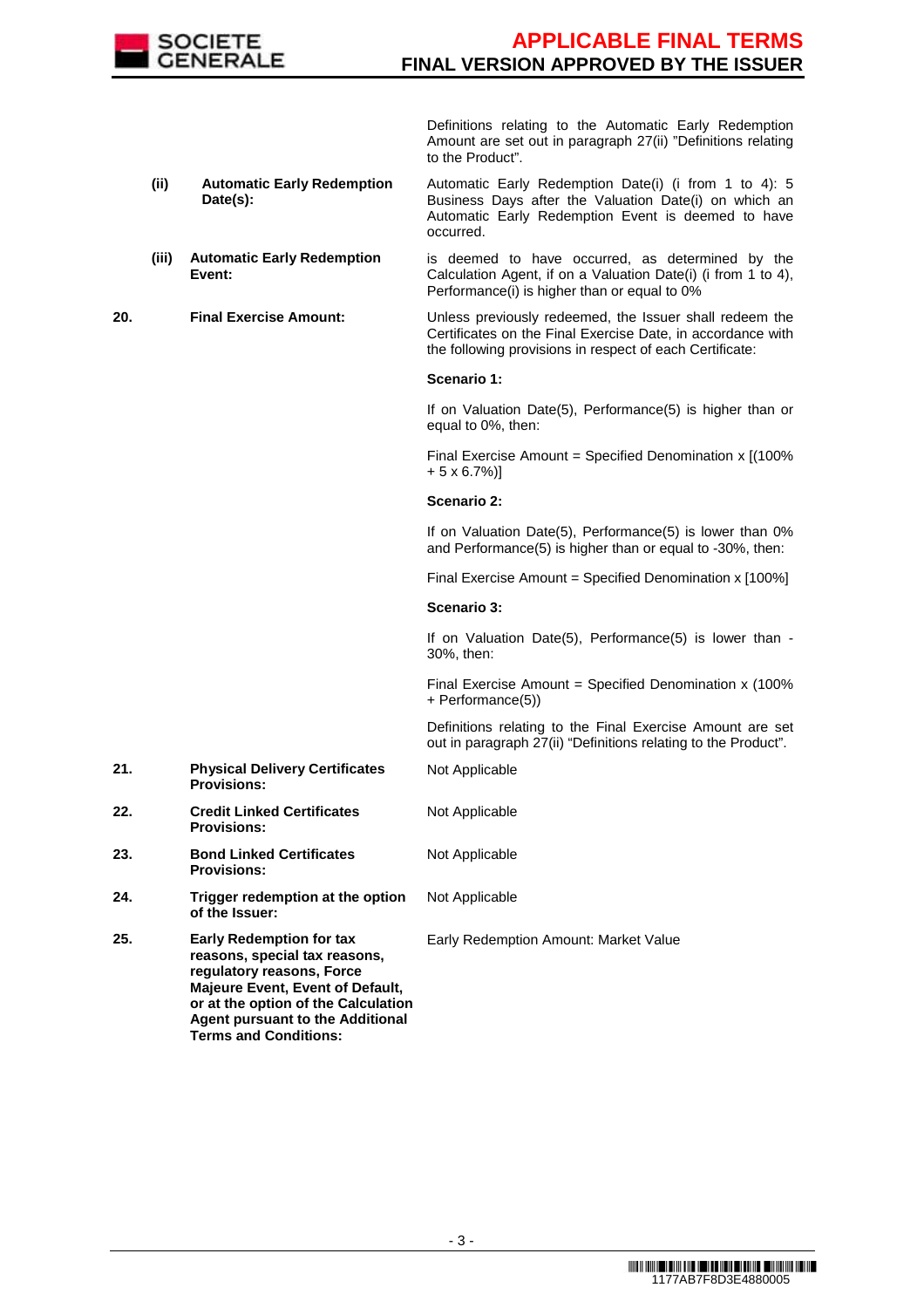

## **PROVISIONS APPLICABLE TO THE UNDERLYING(S) IF ANY**

| 26. | (i) | <b>Underlying(s</b> |  |
|-----|-----|---------------------|--|
|-----|-----|---------------------|--|

**26.** The following Index as defined below:

|     | <b>Index</b><br><b>Name</b>        | <b>Bloomberg</b><br><b>Ticker</b>                                                                                                          | <b>Index</b><br><b>Sponsor</b>                                       |  | <b>Exchange</b>                                                                                                                                                                                                                                                                                        | Website |
|-----|------------------------------------|--------------------------------------------------------------------------------------------------------------------------------------------|----------------------------------------------------------------------|--|--------------------------------------------------------------------------------------------------------------------------------------------------------------------------------------------------------------------------------------------------------------------------------------------------------|---------|
|     | <b>EURO</b><br><b>STOXX</b><br>50® | SX <sub>5</sub> E                                                                                                                          | <b>STOXX</b><br>Limited                                              |  | Each exchange on which securities comprised in<br>the Index are traded, from time to time, as<br>www.stoxx.com<br>determined by the Index Sponsor.                                                                                                                                                     |         |
|     | (ii)                               | Information relating to the past<br>and future performances of the<br>Underlying(s) and volatility:                                        |                                                                      |  | The information relating to the past and future<br>performances of the Underlying(s) and volatility are<br>available on the source specified in the table above.                                                                                                                                       |         |
|     | (iii)                              | <b>Provisions relating, amongst</b><br>others, to the Market Disruption<br>Event(s) and/or Extraordinary<br>Event(s) and/or any additional |                                                                      |  | The provisions of the following Additional Terms and<br>Conditions apply:                                                                                                                                                                                                                              |         |
|     |                                    | and Conditions:                                                                                                                            | disruption event(s) as described<br>in the relevant Additional Terms |  | Additional Terms and Conditions for Index Linked<br>Certificates                                                                                                                                                                                                                                       |         |
|     | (iv)                               | Other information relating to the<br>Underlying(s):                                                                                        |                                                                      |  | Information or summaries of information included herein<br>with respect to the Underlying(s), has been extracted from<br>general databases released publicly or by any other<br>available information.                                                                                                 |         |
|     |                                    |                                                                                                                                            |                                                                      |  | Each of the Issuer and the Guarantor confirms that such<br>information has been accurately reproduced and that, so<br>far as it is aware and is able to ascertain from information<br>published, no facts have been omitted which would render<br>the reproduced information inaccurate or misleading. |         |
|     |                                    |                                                                                                                                            |                                                                      |  | DEFINITIONS APPLICABLE TO INTEREST (IF ANY), REDEMPTION AND THE UNDERLYING(S) IF ANY                                                                                                                                                                                                                   |         |
| 27. | (i)                                | Definitions relating to date(s):                                                                                                           |                                                                      |  | Applicable                                                                                                                                                                                                                                                                                             |         |
|     |                                    | <b>Valuation Date(0):</b>                                                                                                                  |                                                                      |  | 29/09/2017                                                                                                                                                                                                                                                                                             |         |

**(DD/MM/YYYY) Valuation Date(i); (i from 1 to 5) (DD/MM/YYYY)** 01/10/2018; 30/09/2019; 29/09/2020; 29/09/2021; 29/09/2022

**(ii) Definitions relating to the Product:**

> **Performance(i) (i from 1 to 5)**

 **S(i) (i from 0 to 5)** 

means in respect of any Valuation Date(i) the Closing Price of the Underlying

Applicable, subject to the provisions of Condition 4 of the Additional Terms and Conditions relating to Formulae

### **PROVISIONS RELATING TO SECURED CERTIFICATES**

| 28. | <b>Secured Certificates Provisions:</b> | Not Applicable |
|-----|-----------------------------------------|----------------|
|-----|-----------------------------------------|----------------|

means (S(i) / S(0)) - 100%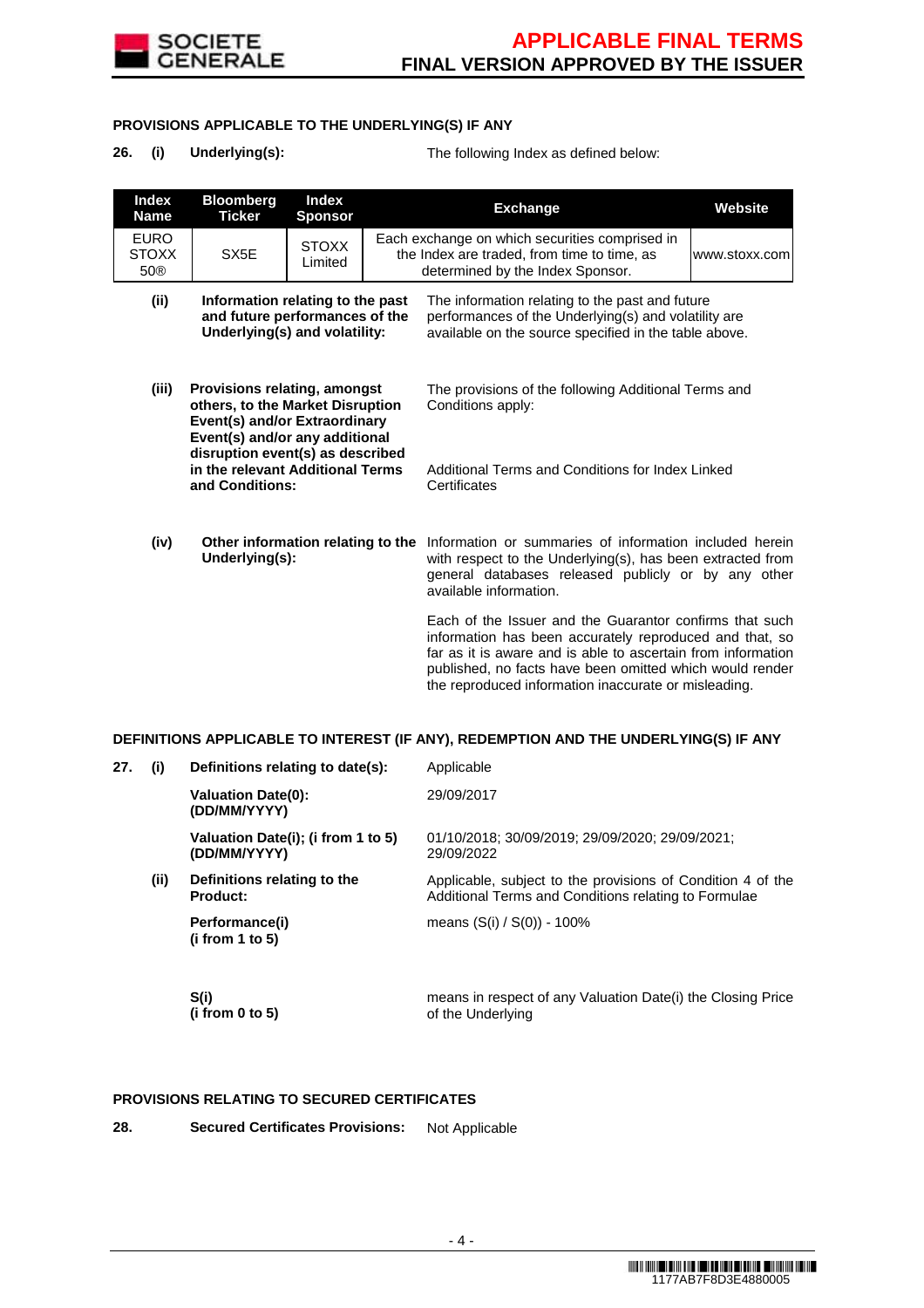

# **GENERAL PROVISIONS APPLICABLE TO THE CERTIFICATES**

| 29. |      | Provisions applicable to payment<br>date(s):                                                               |                                                                                                                                           |
|-----|------|------------------------------------------------------------------------------------------------------------|-------------------------------------------------------------------------------------------------------------------------------------------|
|     |      | - Payment Business Day:                                                                                    | <b>Following Payment Business Day</b>                                                                                                     |
|     |      | - Financial Centre(s):                                                                                     | Not Applicable                                                                                                                            |
| 30. |      | <b>Form of the Certificates:</b>                                                                           |                                                                                                                                           |
|     | (i)  | Form:                                                                                                      | Non-US Registered Global Note registered in the name of<br>a nominee for a common depositary for Euroclear and<br>Clearstream, Luxembourg |
|     | (ii) | New Global Note (NGN - bearer<br>notes) / New Safekeeping<br><b>Structure (NSS - registered</b><br>notes): | No                                                                                                                                        |
| 31. |      | <b>Redenomination:</b>                                                                                     | Not Applicable                                                                                                                            |
| 32. |      | <b>Consolidation:</b>                                                                                      | Applicable as per Condition 14.2 of the General Terms and<br>Conditions                                                                   |
| 33. |      | <b>Partly Paid Certificates</b><br><b>Provisions:</b>                                                      | Not Applicable                                                                                                                            |
| 34. |      | <b>Instalment Certificates</b><br><b>Provisions:</b>                                                       | Not Applicable                                                                                                                            |
| 35. |      | Masse:                                                                                                     | Not Applicable                                                                                                                            |
| 36. |      | <b>Dual Currency Certificate</b><br><b>Provisions:</b>                                                     | Not Applicable                                                                                                                            |
| 37. |      | <b>Additional Amount Provisions for</b><br><b>Italian Certificates:</b>                                    | Not Applicable                                                                                                                            |
| 38. |      | Interest Amount and/or the<br><b>Redemption Amount switch at the</b><br>option of the Issuer:              | Not Applicable                                                                                                                            |
| 39. |      | <b>Provisions relating to Portfolio</b><br><b>Linked Certificates:</b>                                     | Not Applicable                                                                                                                            |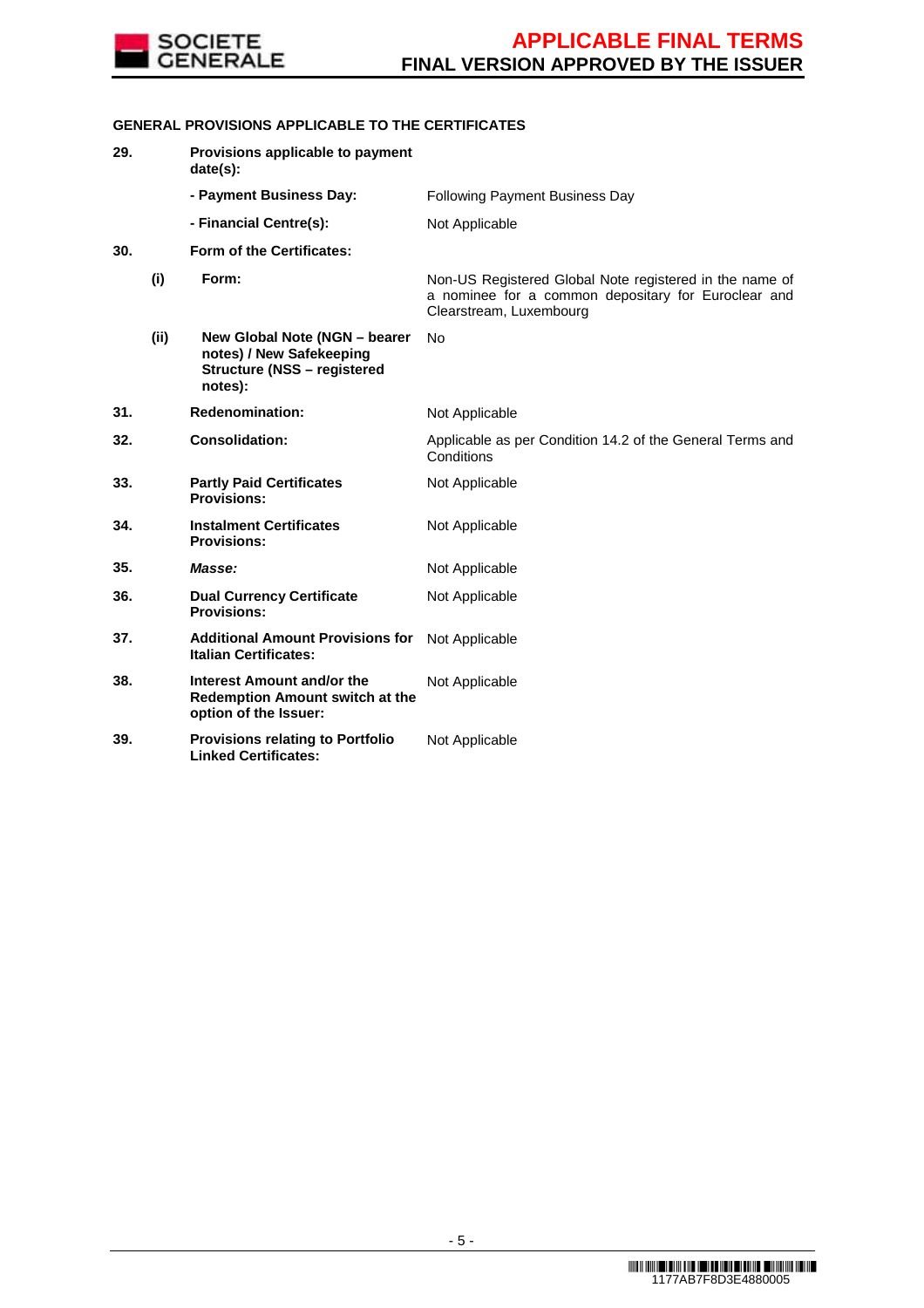

### **PART B – OTHER INFORMATION**

## **1. LISTING AND ADMISSION TO TRADING**

- **(i) Listing:** None
- **(ii) Admission to trading:** Application shall be made for the Certificates to be admitted to trading on the Multilateral Trading Facility ("MTF") named EuroTLX organized and managed by EuroTLX Sim S.p.A. with effect from or as soon as practicable after the Issue Date. Société Générale, directly or through a third party appointed by it, will act as specialist for the Certificates, in accordance with the rules and regulations of EuroTLX.

 **There can be no assurance that the listing and trading of the Certificates will be approved with effect on the Issue Date or at all, provided that if EuroTLX Sim S.p.A. does not release its decision of admission to trading within the day immediately preceding the Issue Date, Section 10 – paragraph "Conditions to which the offer is subject" of these Final Terms shall apply.**

**(iii) Estimate of total expenses related to admission to trading:** Not Applicable **(iv) Information required for Certificates to be listed on SIX Swiss Exchange:** Not Applicable

#### **2. RATINGS**

The Certificates to be issued have not been rated.

#### **3. INTERESTS OF NATURAL AND LEGAL PERSONS INVOLVED IN THE ISSUE/OFFER**

 Save for fees, if any, payable to the Dealer, and so far as the Issuer is aware, no person involved in the issue of the Certificates has an interest material to the offer.

 Société Générale will ensure the roles of provider of hedging instruments to the Issuer of the Certificates and Calculation Agent of the Certificates.

 The possibility of conflicts of interest between the different roles of Société Générale on one hand, and between those of Société Générale in these roles and those of the Certificateholders on the other hand cannot be excluded.

 Furthermore, given the banking activities of Société Générale, conflicts may arise between the interests of Société Générale acting in these capacities (including business relationship with the issuers of the financial instruments being underlyings of the Certificates or possession of non public information in relation with them) and those of the Certificateholders. Finally, the activities of Société Générale on the underlying financial instrument(s), on its proprietary account or on behalf of its customers, or the establishment of hedging transactions, may also have an impact on the price of these instruments and their liquidity, and thus may be in conflict with the interests of the Certificateholders.

#### **4. REASONS FOR THE OFFER AND USE OF PROCEEDS**

- **(i) Reasons for the offer and use of proceeds:** The net proceeds from each issue of Certificates will be applied for the general financing purposes of the Société Générale Group, which include making a profit.
- **(ii) Estimated net proceeds:** Not Applicable
- **(iii) Estimated total expenses:** Not Applicable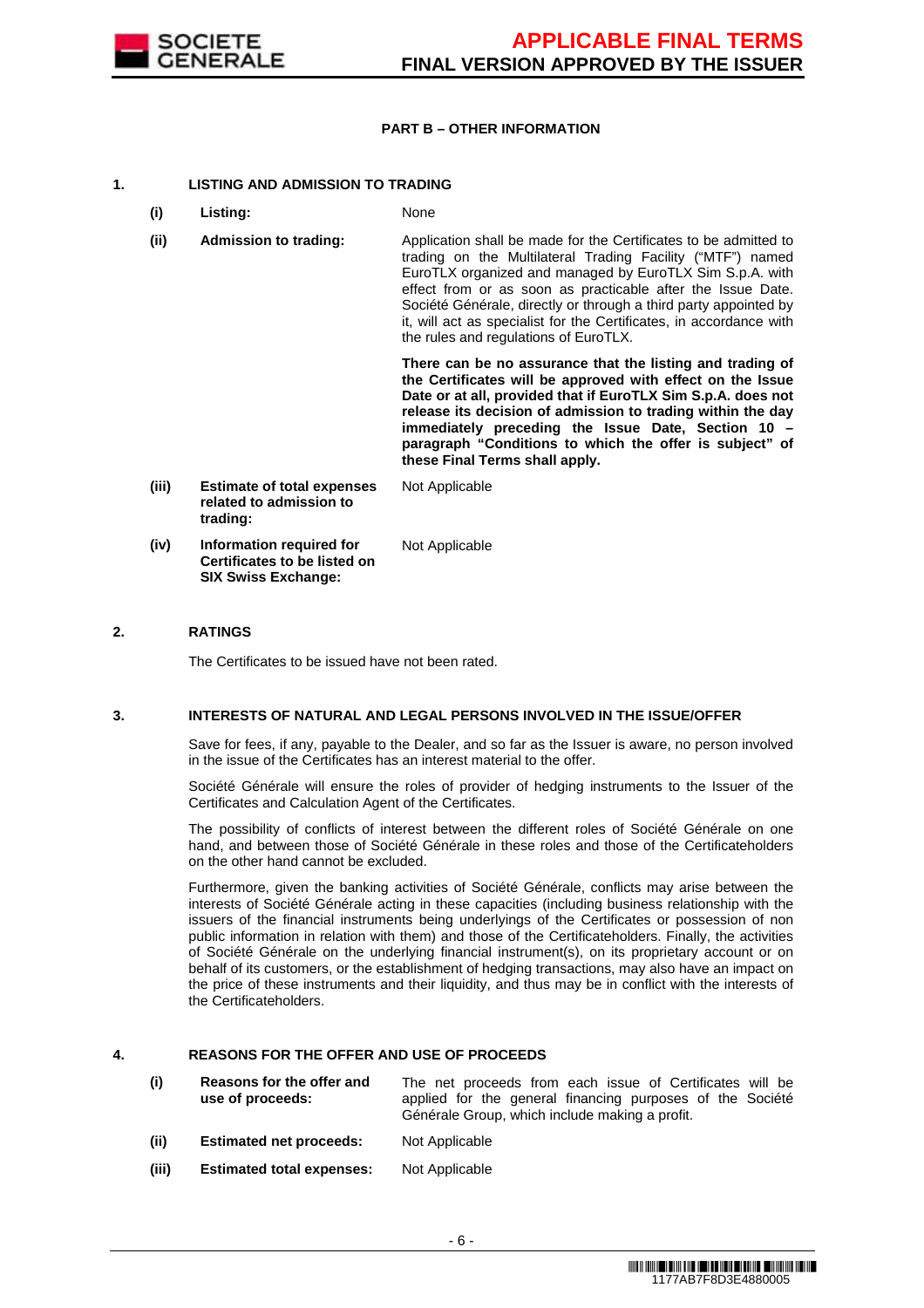

- **5. INDICATION OF YIELD** (Fixed Rate Certificates only) Not Applicable
- **6. HISTORIC INTEREST RATES** (Floating Rate Certificates only)

Not Applicable

#### **7. PERFORMANCE AND EFFECT ON VALUE OF INVESTMENT**

#### **(i) PERFORMANCE OF FORMULA, EXPLANATION OF EFFECT ON VALUE OF INVESTMENT**  (Structured Certificates only)

 The value of the Certificates, the payment of an automatic early redemption amount on a relevant automatic early redemption date, and the payment of a redemption amount to a Certificateholder on the final exercise date will depend on the performance of the underlying asset(s), on the relevant valuation date(s).

 The value of the Certificates is linked to the positive or negative performance of the underlying instrument. The amount(s) to be paid is/are determined on the basis of the condition which is satisfied (or not) if the performance of the underlying instrument is higher than or equal to a predefined barrier performance.

 The Certificates may provide for an automatic early redemption linked to a specific event. Therefore, this may prevent the Certificateholders from benefitting from the performance of the underlying instrument(s) over the whole period initially envisaged.

 The terms and conditions of the Certificates may include provisions under which upon the occurrence of certain market disruptions delays in the settlement of the Certificates may be incurred or certain modifications be made. Moreover, in case of occurrence of events affecting the underlying instrument(s), the terms and conditions of the Certificates allow the Issuer to substitute the underlying instrument(s) by new underlying instrument(s), cease the exposure to the underlying asset(s) and apply a reference rate to the proceeds so obtained until the final exercise date of the Certificates, postpone the final exercise date of the Certificates, early redeem the Certificates on the basis of the market value of these Certificates, or deduct from any due amount the increased cost of hedging, and in each case without the consent of the Certificateholders. Payments (whether in respect of principal and/or interest and whether at final exercise or otherwise) on the Certificates are calculated by reference to certain underlying(s), the return of the Certificates is based on changes in the value of the underlying(s), which may fluctuate. Prospective investors should be aware that these Certificates may be volatile and that they may

 During the lifetime of the Certificates, the market value of these Certificates may be lower than the invested capital.

Furthermore, an insolvency of the Issuer and/or the Guarantor may cause a total loss of the invested capital.

receive no interest and may lose all or a substantial portion of their principal.

**The attention of the investors is drawn to the fact that they could sustain an entire or a partial loss of their investment.**

**(ii) PERFORMANCE OF RATE(S) OF EXCHANGE AND EXPLANATION OF EFFECT ON VALUE OF INVESTMENT** (Dual Currency Certificates only)

Not Applicable

#### **8. OPERATIONAL INFORMATION**

- **(i) Security identification** 
	- **code(s):**
		- **- ISIN code:** XS1653943727
		- **- Common code:** 165394372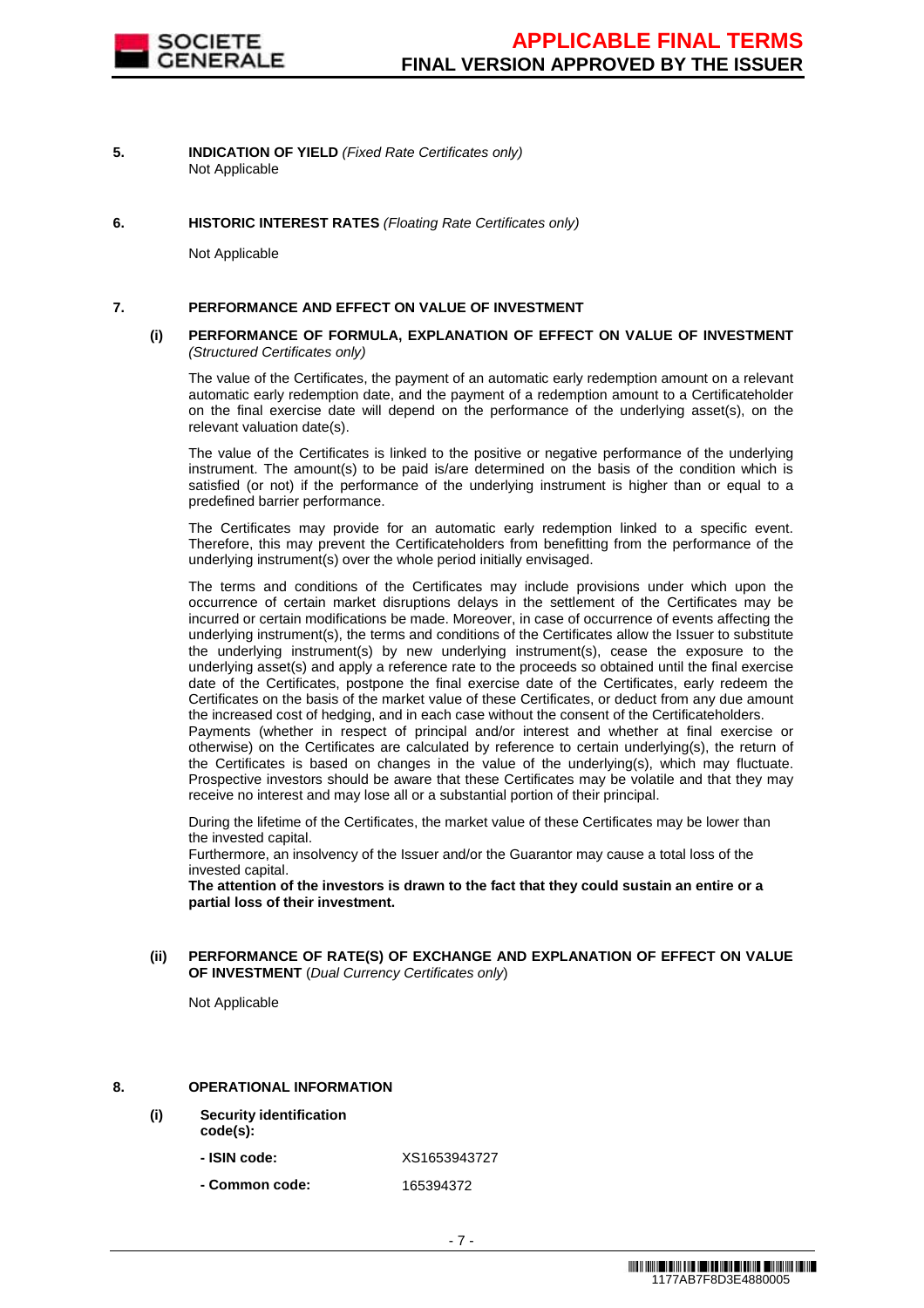

| (ii)  | <b>Clearing System(s):</b>                                                                                                      | Euroclear Bank S.A/N.V. (Euroclear) / Clearstream Banking<br>société anonyme (Clearstream, Luxembourg)                                                                                                                         |
|-------|---------------------------------------------------------------------------------------------------------------------------------|--------------------------------------------------------------------------------------------------------------------------------------------------------------------------------------------------------------------------------|
| (iii) | <b>Delivery of the Certificates:</b>                                                                                            | Delivery against payment                                                                                                                                                                                                       |
| (iv)  | <b>Calculation Agent:</b>                                                                                                       | Société Générale<br>Tour Société Générale<br>17 Cours Valmy<br>92987 Paris La Défense Cedex<br>France                                                                                                                          |
| (v)   | Paying Agent(s):                                                                                                                | Société Générale Bank&Trust<br>11, avenue Emile Reuter<br>2420 Luxembourg<br>Luxembourg                                                                                                                                        |
| (vi)  | Eurosystem eligibility of the<br><b>Certificates:</b>                                                                           | No.                                                                                                                                                                                                                            |
| (vii) | Address and contact details<br>of Société Générale for all<br>administrative<br>communications relating to<br>the Certificates: | Société Générale<br>Tour Société Générale<br>17 Cours Valmy<br>92987 Paris La Défense Cedex<br>France<br>Name: Sales Support Services - Derivatives<br>Tel: +33 1 57 29 12 12 (Hotline)<br>Email: clientsupport-deai@sgcib.com |

#### **9. DISTRIBUTION**

- **(i) Method of distribution:** Non-syndicated **- Dealer(s):** Société Générale Tour Société Générale 17 Cours Valmy 92987 Paris La Défense Cedex France
- **(ii) Total commission and concession:** There is no commission and/or concession paid by the Issuer to the Dealer or the Managers.

 Société Générale shall pay to Deutsche Bank SpA and Finanza & Futuro Banca S.p.A. (the **Distributors**) an upfront remuneration of up to 4.00% of the nominal amount of Certificates effectively placed by such Distributors as of the Issue Date.

**(iii) TEFRA rules:** Not Applicable

 **- Individual Consent / Name(s) and address(es) of any Initial Authorised Offeror:** Applicable / Deutsche Bank SpA, Piazza del Calendario, 3, 20126 Milano and Finanza & Futuro Banca S.p.A., Piazza del Calendario, 1, 20126 Milano

**(iv) Non-exempt Offer:** A Non-exempt offer of the Certificates may be made by the Dealer and any **Initial Authorised Offeror** below mentioned, any **Additional Authorised Offeror**, the name and address of whom will be published on the website of the Issuer (http://prospectus.socgen.com) in the public offer jurisdiction(s) (**Public Offer Jurisdiction(s)**) during the offer period (**Offer Period**) as specified in the paragraph "Public Offers in European Economic Area" below. Not Applicable

 **- General Consent/ Other conditions to consent:**

**(v) U.S. federal income tax considerations:** The Certificates are not Specified Certificates for purposes of Section 871(m) Regulations.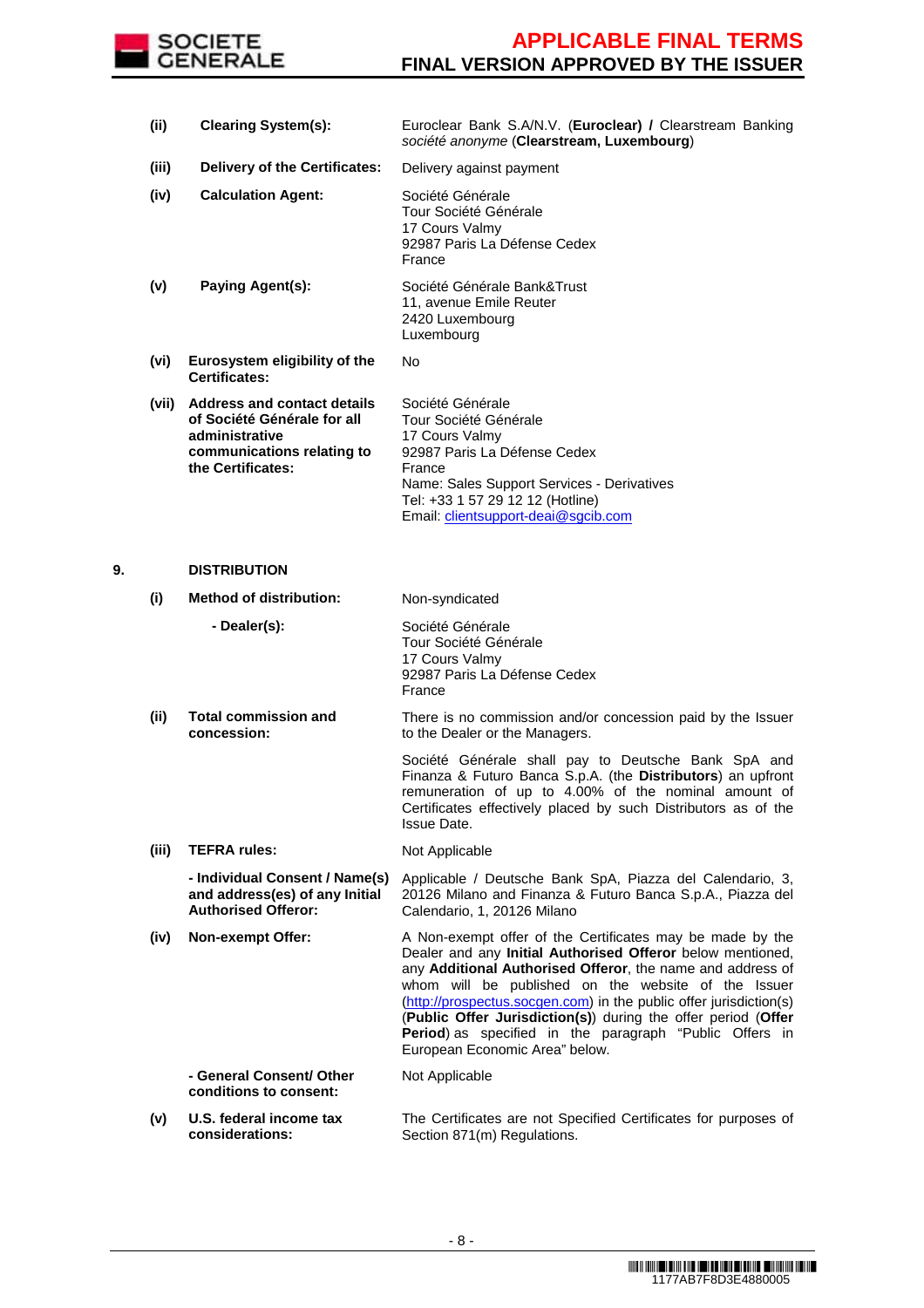

## **10. PUBLIC OFFERS IN EUROPEAN ECONOMIC AREA**

**- Public Offer Jurisdiction(s):** Italy

| - Offer Period:                                                                                                             | From 08/09/2017 to 27/09/2017, save in case of early<br>termination.                                                                                                                                                                                                                                                                                                                                                                                                                                                                                |
|-----------------------------------------------------------------------------------------------------------------------------|-----------------------------------------------------------------------------------------------------------------------------------------------------------------------------------------------------------------------------------------------------------------------------------------------------------------------------------------------------------------------------------------------------------------------------------------------------------------------------------------------------------------------------------------------------|
|                                                                                                                             | The Offer Period for the Certificates placed in Italy through<br>"door-to-door selling" (pursuant to Article 30 of the Legislative<br>Decree n. 58 dated 24.02.1998, as amended, the "Italian<br>Financial Service Act") shall be from and including 08/09/2017<br>to and including 21/09/2017, save in case of early termination.                                                                                                                                                                                                                  |
|                                                                                                                             | Pursuant to Article 30, paragraph 6, of the Italian Financial Act,<br>the validity and enforceability of the subscriptions through<br>"door-to-door selling" are suspended for a period of seven days<br>from the date of the subscription. During such period, investors<br>have the right to withdraw from the subscription without any<br>charge or commissions, by means of communication to the<br>distributor.                                                                                                                                |
| - Offer Price:                                                                                                              | The Certificates will be offered at the Issue Price of which up to<br>a maximum of 4.00% is represented by distribution fee payable<br>upfront by the Issuer to the Distributors.                                                                                                                                                                                                                                                                                                                                                                   |
| - Conditions to which the<br>offer is subject:                                                                              | Offers of the Certificates are conditional on their issue and, on<br>any additional conditions set out in the standard terms of<br>business of the financial intermediaries, notified to investors by<br>such relevant financial intermediaries.                                                                                                                                                                                                                                                                                                    |
|                                                                                                                             | The Issuer reserves the right to close the Offer Period prior to<br>its stated expiry for any reason.<br>The Issuer reserves the right to withdraw the offer and cancel<br>the issuance of the Certificates for any reason at any time on<br>or prior to the Issue Date. For the avoidance of doubt, if any<br>application has been made by a potential investor and the<br>Issuer exercises such right, no potential investor shall be<br>entitled to subscribe or otherwise acquire the Certificates.                                             |
|                                                                                                                             | The validity of the offer is subject to the condition that the<br>decision of admission to trading on EuroTLX is released by<br>EuroTLX Sim S.p.A. by not later than on the day immediately<br>preceding the Issue Date; otherwise, the offer will be deemed<br>withdrawn and the issuance cancelled. The Issuer undertakes<br>to file the relevant application with EuroTLX Sim S.p.A. in due<br>time to allow EuroTLX Sim S.p.A. to release a decision,<br>according to its rules, within the day immediately preceding the<br><b>Issue Date.</b> |
|                                                                                                                             | In each case, a notice to the investors on the early termination<br>or the withdrawal, as applicable, will be published on the<br>website of the Issuer (http://prospectus.socgen.com).                                                                                                                                                                                                                                                                                                                                                             |
| - Description of the<br>application process:                                                                                | The distribution activity will be carried out in accordance with<br>the financial intermediary's usual procedures. Prospective<br>investors will not be required to enter into any contractual<br>arrangements directly with the Issuer in relation to the<br>subscription of the Certificates.                                                                                                                                                                                                                                                     |
| - Description of possibility<br>to reduce subscriptions and<br>manner for refunding<br>excess amount paid by<br>applicants: | Not Applicable                                                                                                                                                                                                                                                                                                                                                                                                                                                                                                                                      |
| - Details of the minimum<br>and/or maximum amount of<br>application:                                                        | Minimum amount of application : EUR 100 (i.e. 1 Certificate)                                                                                                                                                                                                                                                                                                                                                                                                                                                                                        |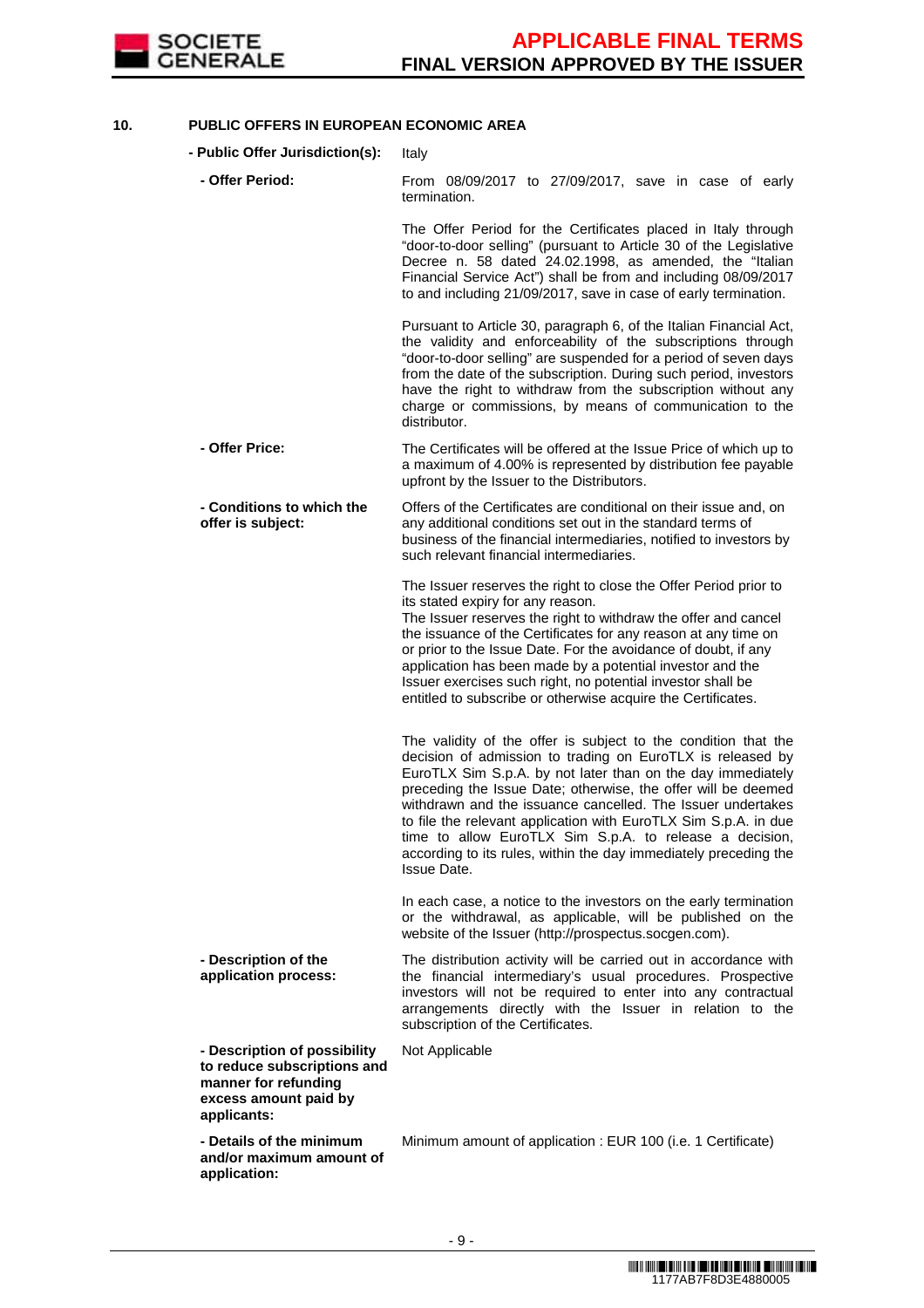

|     | - Details of the method and<br>time limits for paying up and<br>delivering the Certificates:                                                                  | The Certificates will be issued on the Issue Date against<br>payment to the Issuer of the net subscription moneys.<br>However, the settlement and delivery of the Certificates will be<br>executed through the Dealer mentioned above. Investors will<br>be notified by the relevant financial intermediary of their<br>allocations of Certificates and the settlement arrangements in<br>respect thereof.                                                                                 |
|-----|---------------------------------------------------------------------------------------------------------------------------------------------------------------|--------------------------------------------------------------------------------------------------------------------------------------------------------------------------------------------------------------------------------------------------------------------------------------------------------------------------------------------------------------------------------------------------------------------------------------------------------------------------------------------|
|     |                                                                                                                                                               | The settlement and the delivery of the securities will be<br>executed through the Dealer mentioned above only for<br>technical reasons. However, the Issuer will be the only offeror<br>and as such will assume all the responsibilities in connection<br>with the information contained in the Final Terms together with<br>the Base Prospectus.                                                                                                                                          |
|     | - Manner and date in which<br>results of the offer are to be<br>made public:                                                                                  | Publication<br>the<br>website<br>the<br>οf<br><b>Issuer</b><br>on<br>(http://prospectus.socgen.com) and in a daily newspaper of<br>general circulation in the relevant place(s) of listing and/or<br>public offer at the end of the subscription period if required by<br>local regulation.                                                                                                                                                                                                |
|     | - Procedure for exercise of<br>any right of pre-emption,<br>negotiability of subscription<br>rights and treatment of<br>subscription rights not<br>exercised: | Not Applicable                                                                                                                                                                                                                                                                                                                                                                                                                                                                             |
|     | - Whether tranche(s)<br>has/have been reserved for<br>certain countries:                                                                                      | Not Applicable                                                                                                                                                                                                                                                                                                                                                                                                                                                                             |
|     | - Process for notification to<br>applicants of the amount<br>allotted and the indication<br>whether dealing may begin<br>before notification is made:         | Not Applicable                                                                                                                                                                                                                                                                                                                                                                                                                                                                             |
|     | - Amount of any expenses<br>and taxes specifically<br>charged to the subscriber or<br>purchaser:                                                              | Taxes charged in connection with the subscription, transfer,<br>purchase or holding of the Certificates must be paid by the<br>Certificateholders and neither the Issuer nor the Guarantor<br>shall have any obligation in relation thereto; in that respect,<br>Certificateholders shall consult professional tax advisers to<br>determine the tax regime applicable to their own situation. The<br>Certificateholders shall also consult the Taxation section in the<br>Base Prospectus. |
|     |                                                                                                                                                               | Subscription fees or purchases fees: None                                                                                                                                                                                                                                                                                                                                                                                                                                                  |
| 11. | <b>ADDITIONAL INFORMATION</b>                                                                                                                                 |                                                                                                                                                                                                                                                                                                                                                                                                                                                                                            |
|     | - Minimum investment in the                                                                                                                                   | EUR 100 (i.e. 1 Certificate)                                                                                                                                                                                                                                                                                                                                                                                                                                                               |

| <b>Certificates:</b>   |                              |
|------------------------|------------------------------|
| - Minimum Trading Lot: | EUR 100 (i.e. 1 Certificate) |

**- Underlying Disclaimer:**

 STOXX Limited, Deutsche Börse Group and their licensors, research partners or data providers have no relationship to the licensee, other than the licensing of the EURO STOXX  $50^{\circledast}$  and the related trademarks for use in connection with the product.

**STOXX, Deutsche Börse Group and their licensors, research partners or data providers do not:**

» sponsor, endorse, sell or promote the product.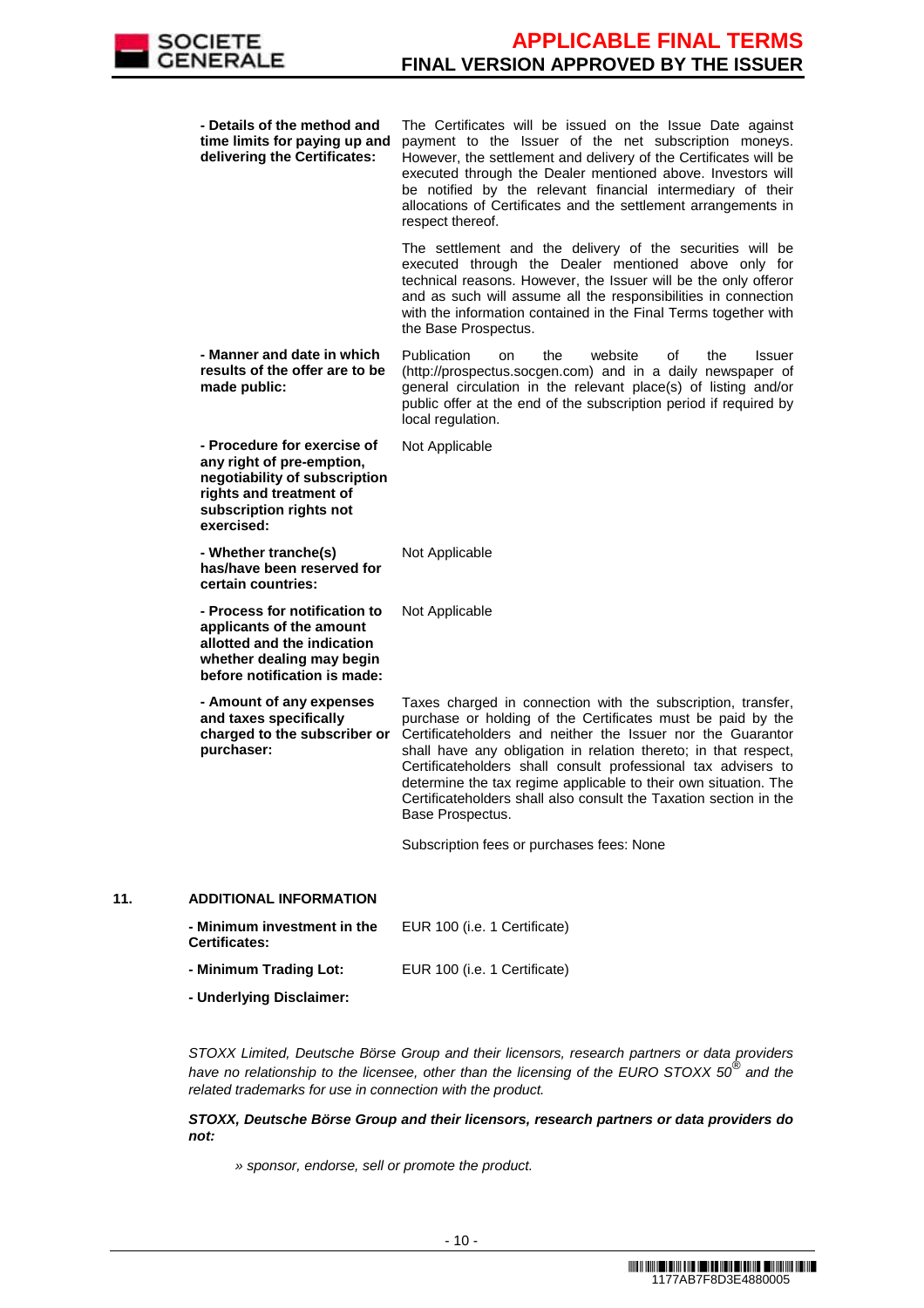

» recommend that any person invest in the products or any other securities.

» have any responsibility or liability for or make any decisions about the timing, amount or pricing of products.

» have any responsibility or liability for the administration, management or marketing of the products.

» consider the needs of the products or the owners of the products in determining, composing or calculating the relevant index or have any obligation to do so.

**STOXX, Deutsche Börse Group and their licensors, research partners or data providers give no warranty, and exclude any liability (whether in negligence or otherwise), in connection with the products or their performance.**

STOXX does not assume any contractual relationship with the purchasers of the products or any other third parties.

#### **Specifically,**

» STOXX, Deutsche Börse Group and their licensors, research partners or data providers do not give any warranty, express or implied, and exclude any liability about:

- The results to be obtained by the products, the owner of the products or any other person in connection with the use of the relevant index and the data included in the relevant index;

- The accuracy, timeliness, and completeness of the relevant index and its data;

- The merchantability and the fitness for a particular purpose or use of the relevant index and its data;

- The performance of the products generally.

» STOXX, Deutsche Börse Group and their licensors, research partners or data providers give no warranty and exclude any liability, for any errors, omissions or interruptions in the relevant index or its data;

» Under no circumstances will STOXX, Deutsche Börse Group or their licensors, research part ners or data providers be liable (whether in negligence or otherwise) for any lost profits or indirect, punitive, special or consequential damages or losses, arising as a result of such errors, omissions or interruptions in the relevant index or its data or generally in relation to the products, even in circumstances where STOXX, Deutsche Börse Group or their licensors, research partners or data providers are aware that such loss or damage may occur.

The licensing agreement between the licensee and STOXX is solely for their benefit and not for the benefit of the owners of the products or any other third parties.

 **- Location where the Prospectus, any Supplements thereto and the Final Terms can be collected or inspected free of charge in Italy:**

Société Générale, Via Olona n.2, 20123 Milano Italy

## **12. PUBLIC OFFERS IN OR FROM SWITZERLAND**

Not Applicable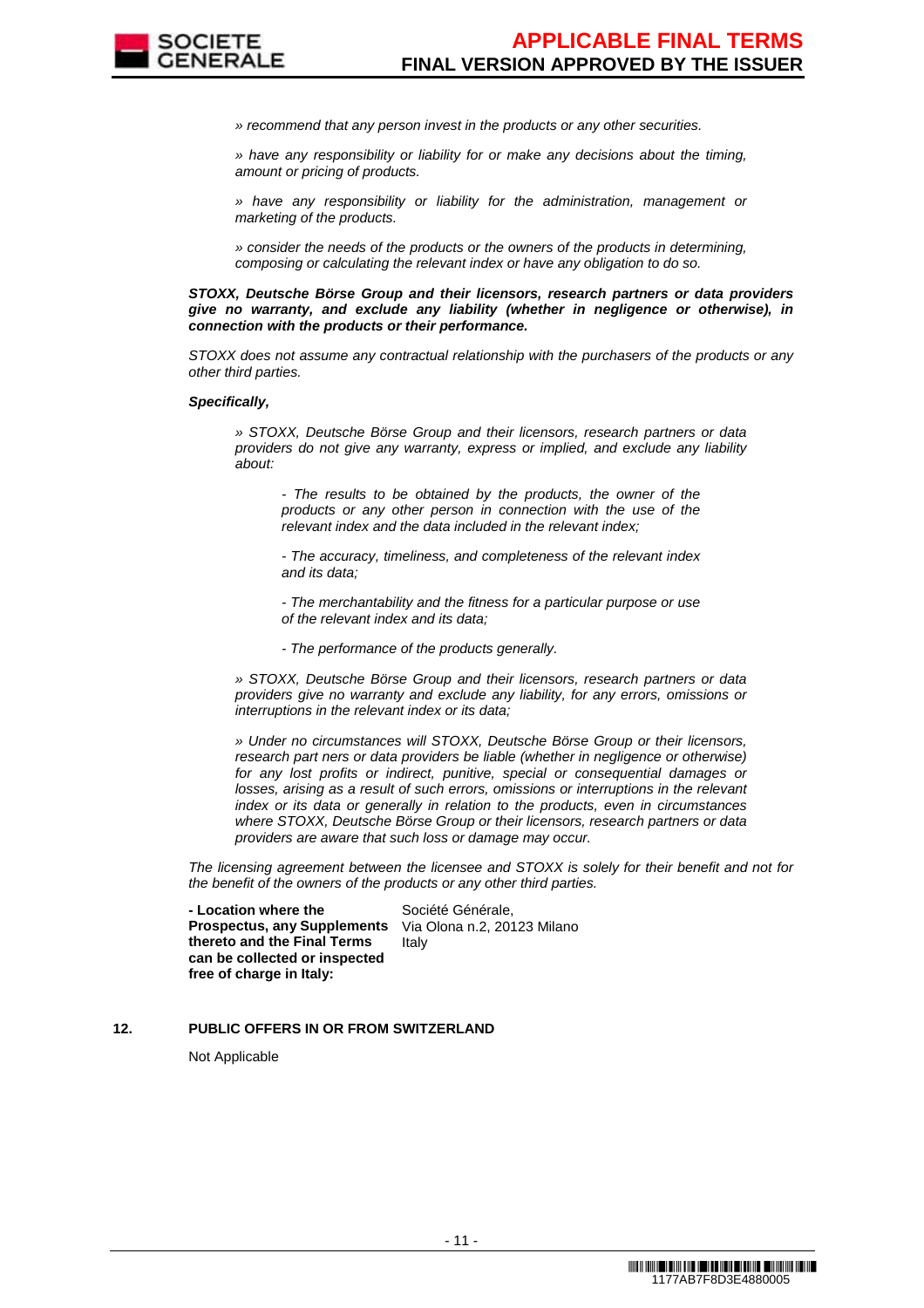

#### **ISSUE SPECIFIC SUMMARY**

Summaries are made up of disclosure requirements known as Elements the communication of which is required by Annex XXII of the Commission Regulation (EC) No 809/2004 as amended. These elements are numbered in Sections –  $A - E(A.1 - E.7)$ .

This summary contains all the Elements required to be included in a summary for this type of securities and Issuer. Because some Elements are not required to be addressed, there may be gaps in the numbering sequence of the Elements.

Even though an Element may be required to be inserted in the summary because of the type of securities and Issuer, it is possible that no relevant information can be given regarding the Element. In this case, a short description of the Element is included in the summary with the mention of "Not Applicable".

|            | Section A - Introduction and warnings                                |                                                                                                                                                                                                                                                                                                                                                                                                                                                                                                                                                                                                                                                                    |  |  |  |  |
|------------|----------------------------------------------------------------------|--------------------------------------------------------------------------------------------------------------------------------------------------------------------------------------------------------------------------------------------------------------------------------------------------------------------------------------------------------------------------------------------------------------------------------------------------------------------------------------------------------------------------------------------------------------------------------------------------------------------------------------------------------------------|--|--|--|--|
| A.1        | Warning                                                              | This summary must be read as an introduction to the Base Prospectus.                                                                                                                                                                                                                                                                                                                                                                                                                                                                                                                                                                                               |  |  |  |  |
|            |                                                                      | Any decision to invest in the Certificates should be based on a consideration<br>of the Base Prospectus as a whole by the investor.                                                                                                                                                                                                                                                                                                                                                                                                                                                                                                                                |  |  |  |  |
|            |                                                                      | Where a claim relating to the information contained in the Base Prospectus<br>and the applicable Final Terms is brought before a court, the plaintiff<br>investor might, under the national legislation of the Member States, have to<br>bear the costs of translating the Base Prospectus before the legal<br>proceedings are initiated.                                                                                                                                                                                                                                                                                                                          |  |  |  |  |
|            |                                                                      | Civil liability attaches only to those persons who have tabled this summary,<br>including any translation thereof, but only if the summary is misleading,<br>inaccurate or inconsistent when read together with the other parts of the<br>Base Prospectus or it does not provide, when read together with the other<br>parts of this Base Prospectus, key information in order to aid investors when<br>considering whether to invest in the Certificates.                                                                                                                                                                                                         |  |  |  |  |
| A.2        | Consent to the use of the<br><b>Base Prospectus</b>                  | The Issuer consents to the use of this Base Prospectus in connection with a<br>resale or placement of Certificates in circumstances where a prospectus is<br>required to be published under the Prospectus Directive (a Non-exempt<br><b>Offer</b> ) subject to the following conditions:                                                                                                                                                                                                                                                                                                                                                                          |  |  |  |  |
|            |                                                                      | - the consent is only valid during the offer period from 08/09/2017 to<br>27/09/2017 and, in respect of Certificates placed in Italy through "door-to-<br>door selling", from 08/09/2017 to 21/09/2017 (the Offer Period);                                                                                                                                                                                                                                                                                                                                                                                                                                         |  |  |  |  |
|            |                                                                      | - the consent given by the Issuer for the use of the Base Prospectus to<br>make the Non-exempt Offer is an individual consent (an Individual<br>Consent) in respect of Deutsche Bank SpA, Piazza del Calendario, 3,<br>20126 Milano and Finanza & Futuro Banca S.p.A., Piazza del Calendario, 1,<br>20126 Milano (each an Initial Authorised Offeror and together the<br>Distributors) and if the Issuer appoints any additional financial<br>intermediaries after 06/09/2017 and publishes details of them on its website<br>http://prospectus.socgen.com, each financial intermediary whose details are<br>so published (each an Additional Authorised Offeror); |  |  |  |  |
|            |                                                                      | - the consent only extends to the use of this Base Prospectus to make Non-<br>exempt Offers of the Certificates in Italy.                                                                                                                                                                                                                                                                                                                                                                                                                                                                                                                                          |  |  |  |  |
|            |                                                                      | The information relating to the conditions of the Non-exempt Offer<br>shall be provided to the investors by any Initial Authorised Offeror and<br>any Additional Authorised Offeror at the time the offer is made.                                                                                                                                                                                                                                                                                                                                                                                                                                                 |  |  |  |  |
|            | Section B - Issuer and Guarantor                                     |                                                                                                                                                                                                                                                                                                                                                                                                                                                                                                                                                                                                                                                                    |  |  |  |  |
| <b>B.1</b> | <b>Legal and commercial</b><br>name of the issuer                    | SG Issuer (or the Issuer)                                                                                                                                                                                                                                                                                                                                                                                                                                                                                                                                                                                                                                          |  |  |  |  |
| B.2        | Domicile, legal form,<br>legislation and country<br>of incorporation | Domicile: 33, boulevard Prince Henri, L-1724 Luxembourg.<br>Legal form: Public limited liability company (société anonyme).                                                                                                                                                                                                                                                                                                                                                                                                                                                                                                                                        |  |  |  |  |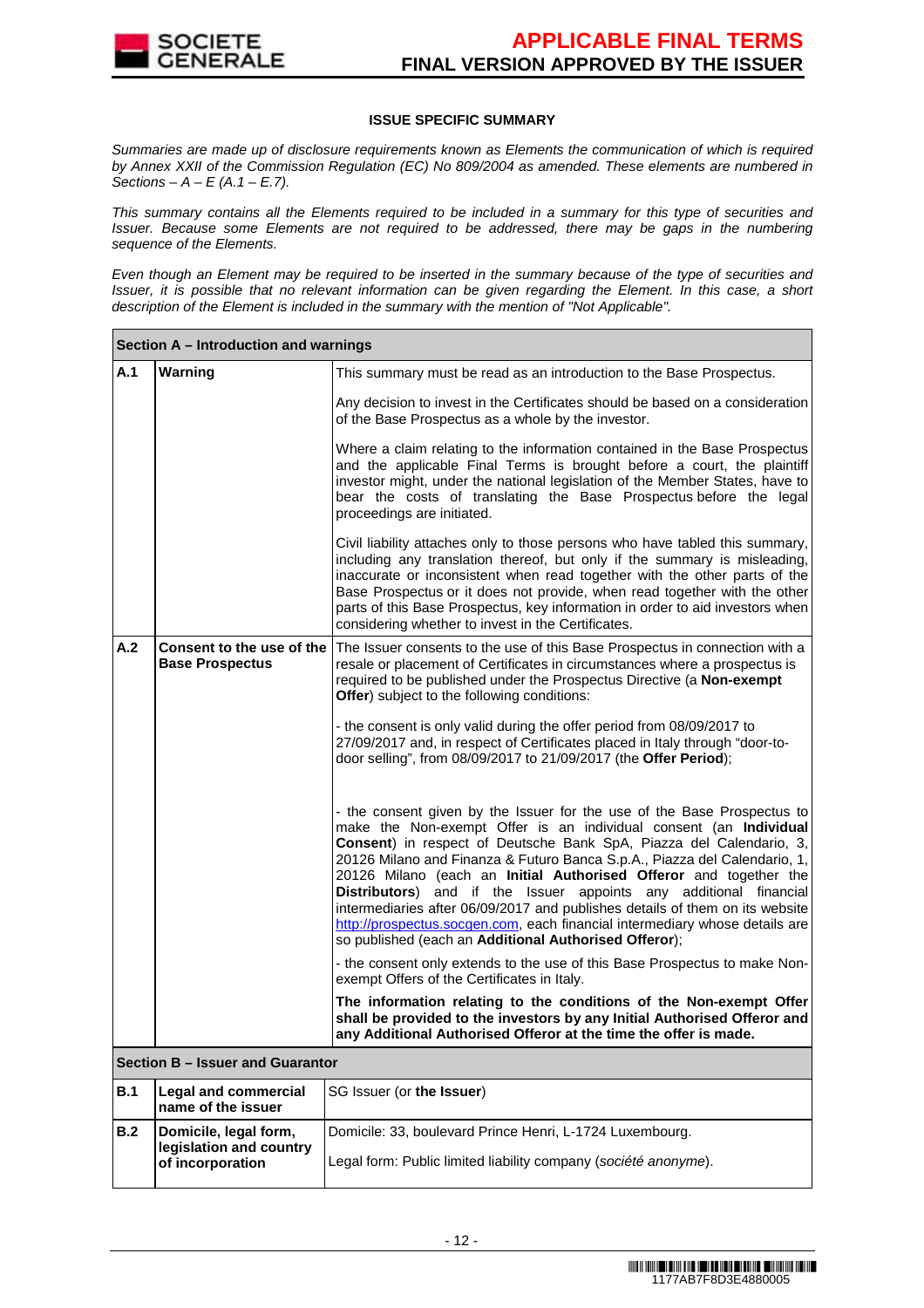

|                            |                                                                                                                                                                   | Legislation under which the Issuer operates: Luxembourg law.                                                                                                                                                                                                                                                                                                                                                                                                                                                                                  |            |            |  |  |
|----------------------------|-------------------------------------------------------------------------------------------------------------------------------------------------------------------|-----------------------------------------------------------------------------------------------------------------------------------------------------------------------------------------------------------------------------------------------------------------------------------------------------------------------------------------------------------------------------------------------------------------------------------------------------------------------------------------------------------------------------------------------|------------|------------|--|--|
|                            |                                                                                                                                                                   | Country of incorporation: Luxembourg.                                                                                                                                                                                                                                                                                                                                                                                                                                                                                                         |            |            |  |  |
| <b>B.4b</b>                | Known trends affecting<br>the issuer and the<br>industries in which it<br>operates                                                                                | The Issuer expects to continue its activity in accordance with its corporate<br>objects over the course of 2017.                                                                                                                                                                                                                                                                                                                                                                                                                              |            |            |  |  |
| B.5                        | Description of the<br>issuer's group and the<br>issuer's position within<br>the group                                                                             | The Société Générale group (the Group) offers a wide range of advisory<br>services and tailored financial solutions to individual customers, large<br>corporate and institutional investors. The Group relies on three<br>complementary core businesses: • French Retail Banking; • International<br>Retail Banking, Financial Services and Insurance and • Corporate and<br>Investment Banking, Private Banking, Asset and Wealth Management and<br>Securities Services. The Issuer is a subsidiary of the Group and has no<br>subsidiaries. |            |            |  |  |
| <b>B.9</b>                 | <b>Figure of profit forecast</b><br>or estimate of the issuer                                                                                                     | Not Applicable. The Issuer does not provide any figure of profit forecast or<br>estimate.                                                                                                                                                                                                                                                                                                                                                                                                                                                     |            |            |  |  |
| <b>B.10</b>                | Nature of any<br>qualifications in the<br>audit report on the<br>historical financial<br>information                                                              | Not Applicable. The audit report does not include any qualification.                                                                                                                                                                                                                                                                                                                                                                                                                                                                          |            |            |  |  |
| <b>B.12</b>                | <b>Selected historical key</b><br>financial information                                                                                                           |                                                                                                                                                                                                                                                                                                                                                                                                                                                                                                                                               | Year ended | Year ended |  |  |
|                            | regarding the issuer                                                                                                                                              |                                                                                                                                                                                                                                                                                                                                                                                                                                                                                                                                               |            |            |  |  |
|                            |                                                                                                                                                                   | (in K€)                                                                                                                                                                                                                                                                                                                                                                                                                                                                                                                                       | 31.12.2016 | 31.12.2015 |  |  |
|                            |                                                                                                                                                                   |                                                                                                                                                                                                                                                                                                                                                                                                                                                                                                                                               |            |            |  |  |
|                            |                                                                                                                                                                   |                                                                                                                                                                                                                                                                                                                                                                                                                                                                                                                                               | (audited)  | (audited)  |  |  |
|                            |                                                                                                                                                                   | <b>Total Revenue</b>                                                                                                                                                                                                                                                                                                                                                                                                                                                                                                                          | 90,991     | 102,968    |  |  |
|                            |                                                                                                                                                                   | <b>Profit before tax</b>                                                                                                                                                                                                                                                                                                                                                                                                                                                                                                                      | 525        | 380        |  |  |
|                            |                                                                                                                                                                   | Profit for the financial year                                                                                                                                                                                                                                                                                                                                                                                                                                                                                                                 | 373        | 380        |  |  |
|                            |                                                                                                                                                                   | <b>Total Assets</b>                                                                                                                                                                                                                                                                                                                                                                                                                                                                                                                           | 53,309,975 | 37,107,368 |  |  |
|                            | <b>Statement as no</b><br>material adverse<br>change in the prospects<br>of the issuer since the<br>date of its last<br>published audited<br>financial statements | There has been no material adverse change in the prospects of the Issuer<br>since 31 December 2016.                                                                                                                                                                                                                                                                                                                                                                                                                                           |            |            |  |  |
|                            | Significant changes in<br>the issuer's financial or<br>trading position<br>subsequent to the<br>period covered by the<br>historical financial<br>information      | Not Applicable. There has been no significant change in the financial or<br>trading position of the Issuer since 31 December 2016.                                                                                                                                                                                                                                                                                                                                                                                                            |            |            |  |  |
| <b>B.13</b><br><b>B.14</b> | to the issuer which are<br>to a material extent<br>relevant to the<br>evaluation of the<br><b>Issuer's solvency</b>                                               | Recent events particular   Not Applicable. There has been no recent event particular to the Issuer which<br>is to a material extent relevant to the evaluation of the Issuer's solvency.<br>See Element B.5 above for the Issuers' position within the Group.                                                                                                                                                                                                                                                                                 |            |            |  |  |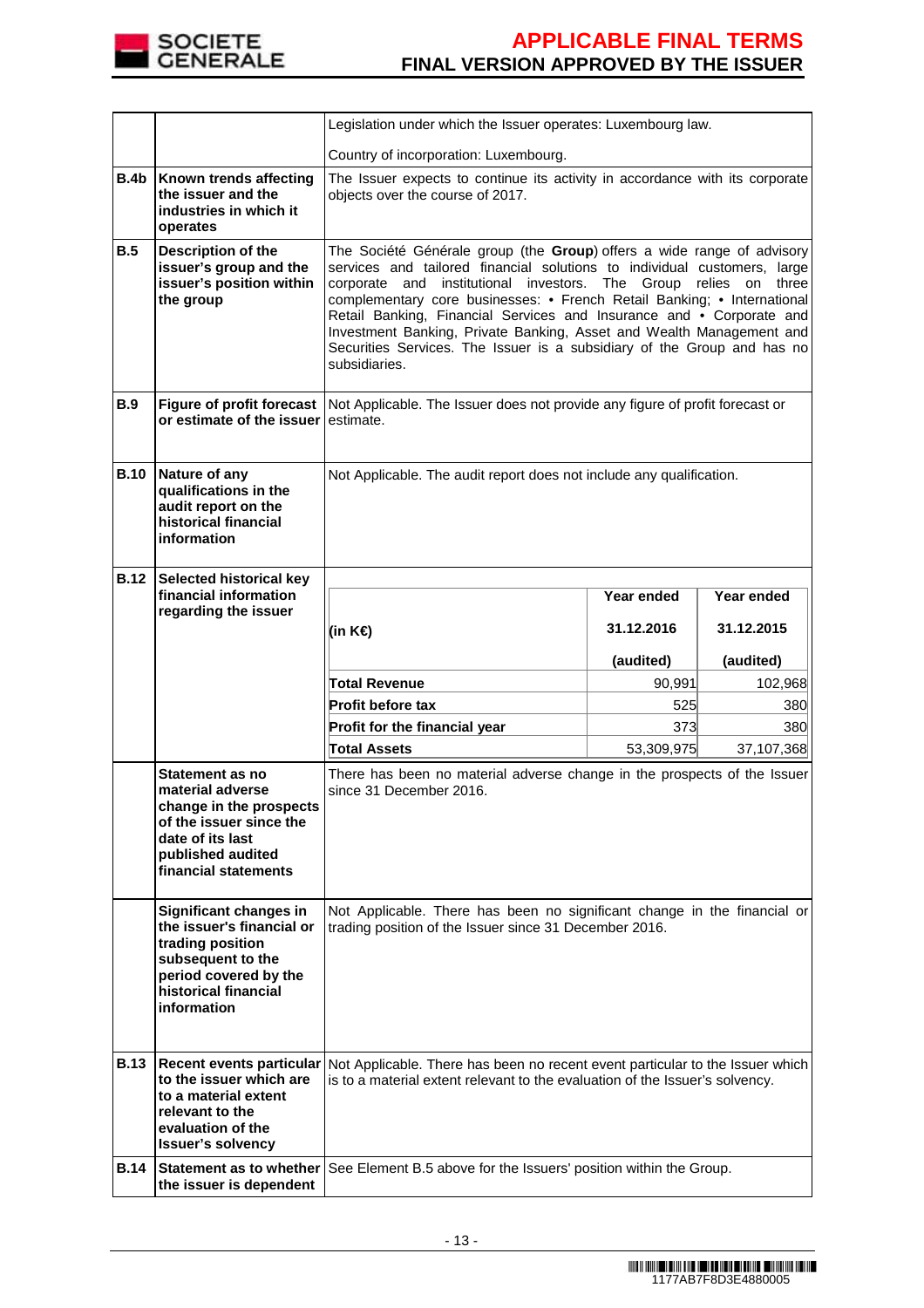

|             | upon other entities<br>within the group                                                                                                                                             | SG Issuer is dependent upon Société Générale Bank & Trust within the<br>Group.                                                                                                                                                                                                                                                                                                                                                                                                                                         |
|-------------|-------------------------------------------------------------------------------------------------------------------------------------------------------------------------------------|------------------------------------------------------------------------------------------------------------------------------------------------------------------------------------------------------------------------------------------------------------------------------------------------------------------------------------------------------------------------------------------------------------------------------------------------------------------------------------------------------------------------|
| <b>B.15</b> | <b>Description of the</b><br>issuer's principal<br>activities                                                                                                                       | The principal activity of SG Issuer is raising finance by the issuance of<br>warrants as well as debt securities designed to be placed to institutional<br>customers or retail customers through the distributors associated with<br>Société Générale. The financing obtained through the issuance of such debt<br>securities is then lent to Société Générale and to other members of the<br>Group.                                                                                                                   |
| <b>B.16</b> | To the extent known to<br>the issuer, whether the<br>issuer is directly or<br>indirectly owned or<br>controlled and by<br>whom, and description<br>of the nature of such<br>control | SG Issuer is a 100 per cent. owned subsidiary of Société Générale Bank &<br>Trust S.A. which is itself a 100 per cent. owned subsidiary of Société<br>Générale and is a fully consolidated company.                                                                                                                                                                                                                                                                                                                    |
| <b>B.18</b> | Nature and scope of the<br>guarantee                                                                                                                                                | The Certificates are unconditionally and irrevocably guaranteed by Société<br>Générale (the Guarantor) pursuant to the guarantee made as of 27 June<br>2017 (the Guarantee). The Guarantee constitutes a direct, unconditional,<br>unsecured and general obligation of the Guarantor and ranks and will rank at<br>least pari passu with all other existing and future direct, unconditional,<br>unsecured and general obligations of the Guarantor, including those in<br>respect of deposits.                        |
|             |                                                                                                                                                                                     | Any references to sums or amounts payable by the Issuer which are<br>guaranteed by the Guarantor under the Guarantee shall be to such sums<br>and/or amounts as directly reduced, and/or in the case of conversion into<br>equity, as reduced by the amount of such conversion, and/or otherwise<br>modified from time to time resulting from the application of a bail-in power by<br>any relevant authority pursuant to directive 2014/59/EU of the European<br>Parliament and of the Council of the European Union. |
| <b>B.19</b> | Information about the<br>quarantor as if it were<br>the issuer of the same<br>type of security that is<br>subject of the guarantee                                                  | The information about Société Générale as if it were the Issuer of the same<br>type of Certificates that is subject of the Guarantee is set out in accordance<br>with Elements B.19 / B.1, B.19 / B.2, B.19 / B.4b, B.19 / B.5, B.19 / B.9, B.19<br>/ B.10, B.19 / B.12, B.19 / B.13, B.19 / B.14, B.19 / B.15, B.19 / B.16 below,<br>respectively:                                                                                                                                                                    |
|             |                                                                                                                                                                                     | B.19/ B.1: Legal and commercial name of the guarantor                                                                                                                                                                                                                                                                                                                                                                                                                                                                  |
|             |                                                                                                                                                                                     | Société Générale                                                                                                                                                                                                                                                                                                                                                                                                                                                                                                       |
|             |                                                                                                                                                                                     | B.19/ B.2: Domicile, legal form, legislation and country of incorporation                                                                                                                                                                                                                                                                                                                                                                                                                                              |
|             |                                                                                                                                                                                     | Domicile: 29, boulevard Haussmann, 75009 Paris, France. Legal form: Public<br>limited liability company (société anonyme).                                                                                                                                                                                                                                                                                                                                                                                             |
|             |                                                                                                                                                                                     | Legislation under which the Issuer operates: French law. Country of<br>incorporation: France.                                                                                                                                                                                                                                                                                                                                                                                                                          |
|             |                                                                                                                                                                                     | B.19/ B.4b: Known trends affecting the guarantor and the industries in<br>which it operates                                                                                                                                                                                                                                                                                                                                                                                                                            |
|             |                                                                                                                                                                                     | Societe Generale continues to be subject to the usual risks and the risks<br>inherent in its business mentioned in Chapter 4 of the Registration Document<br>filed on 8 March 2017, and in its updated version filed on 4 May 2017.                                                                                                                                                                                                                                                                                    |
|             |                                                                                                                                                                                     | In a context of firming world growth, several risks continue to weigh on global<br>economic prospects: risks of renewed financial tensions in Europe, risks of<br>renewed turbulences (financial, social and political) in emerging economies,<br>uncertainties related to unconventional monetary policy measures<br>implemented in the main developed economies, the rise in terrorist risks as<br>well as of geopolitical and protectionist tensions.                                                               |
|             |                                                                                                                                                                                     | More specifically, the Group could be affected by:                                                                                                                                                                                                                                                                                                                                                                                                                                                                     |
|             |                                                                                                                                                                                     | - renewed financial tensions in the Eurozone resulting from a return of doubts<br>about the integrity of the region, for example in the run-up to elections in a                                                                                                                                                                                                                                                                                                                                                       |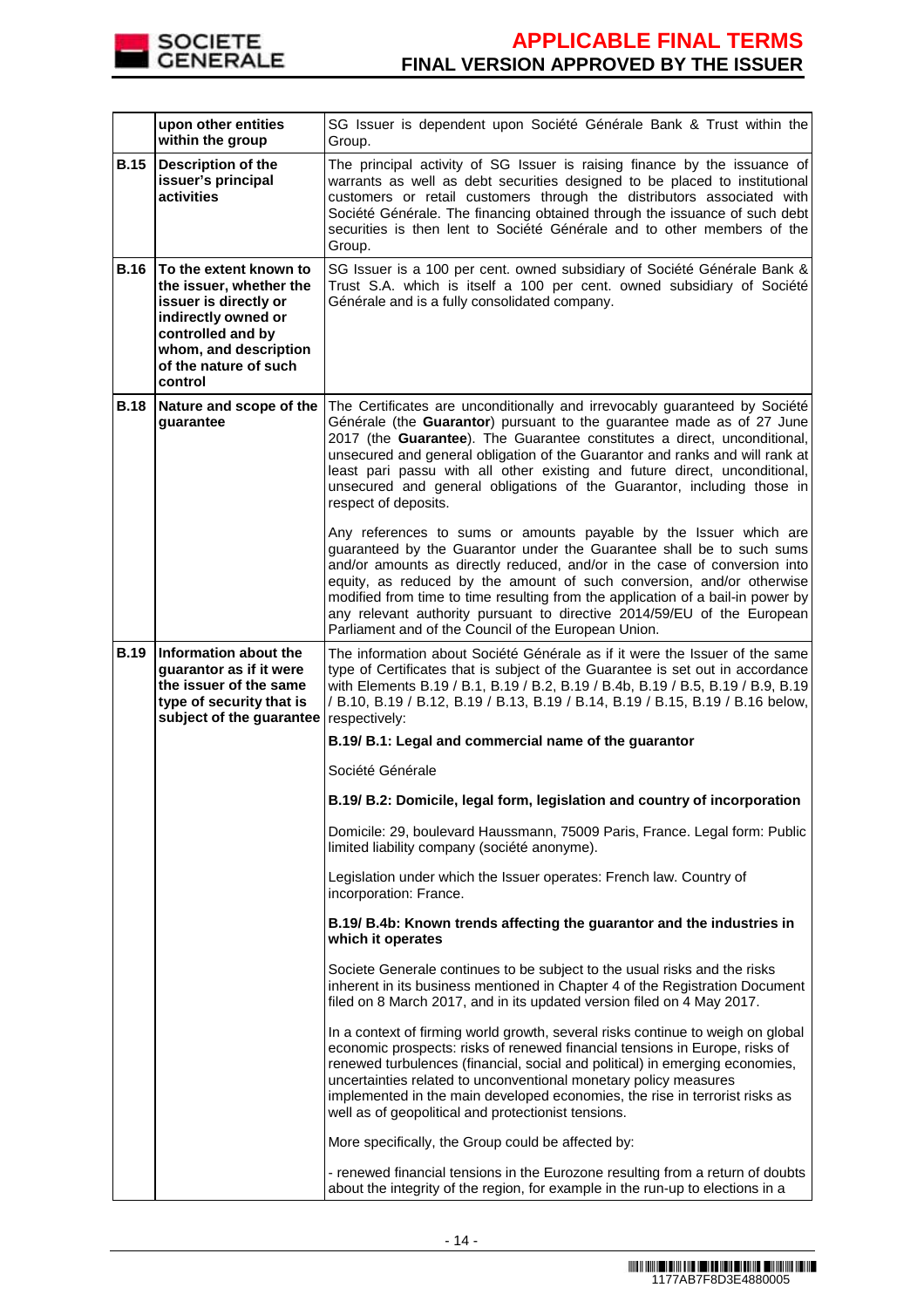

context of rising eurosceptic political forces;

- a sudden and marked rise in interest rates and volatility in the markets (bonds, equities and commodities), which could be triggered by poor communication from central banks, in particular the US Federal Reserve (Fed) or the European Central Bank (ECB), when changing monetary policy stance;

- a sharp slowdown in economic activity in China, triggering capital flight from the country, depreciation pressure on the Chinese currency and, by contagion, on other emerging country currencies, as well as a fall in commodity prices;

- socio-political tensions in some countries dependent on oil and gas revenues and still needing to adapt to the situation of low prices for these commodities;

- worsening geopolitical tensions in the Middle East, South China Sea, North Korea or Ukraine. In the latter case, this could lead to the extension and stepping up of sanctions between Western countries and Russia, even more depressed economic activity in Russia, and a further sharp depreciation in the Rouble;

- fears regarding a possible tightening of international trade barriers, in particular in large developed economies (United States or, in the context of Brexit, United Kingdom for example).

#### **B.19/ B.5: Description of the guarantor's group and the guarantor's position within the group**

The Group offers a wide range of advisory services and tailored financial solutions to individual customers, large corporate and institutional investors. The Group relies on three complementary core businesses:

- French Retail Banking;
- International Retail Banking, Financial Services and Insurance and
- Corporate and Investment Banking, Private Banking, Asset and Wealth Management and Securities Services. Société Générale is the parent company of the Société Générale Group.

# **B.19/ B.9: Figure of profit forecast or estimate of the guarantor**

Not Applicable. Société Générale does not provide any figure of profit forecast or estimate.

### **B.19/B.10: Nature of any qualifications in the audit report on the historical financial information**

Not Applicable. The audit report does not include any qualification.

**B.19/B.12: Selected historical key financial information regarding the guarantor**

|  |  | Half year<br>30.06.2017<br>(Unaudited) | Year<br>ended<br>2016<br>(audited) | Half year<br>30.06.2016<br>$ $ (Unaudited) $ $ | Year ended<br>2015<br>(audited,<br>except as<br>mentioned |
|--|--|----------------------------------------|------------------------------------|------------------------------------------------|-----------------------------------------------------------|
|--|--|----------------------------------------|------------------------------------|------------------------------------------------|-----------------------------------------------------------|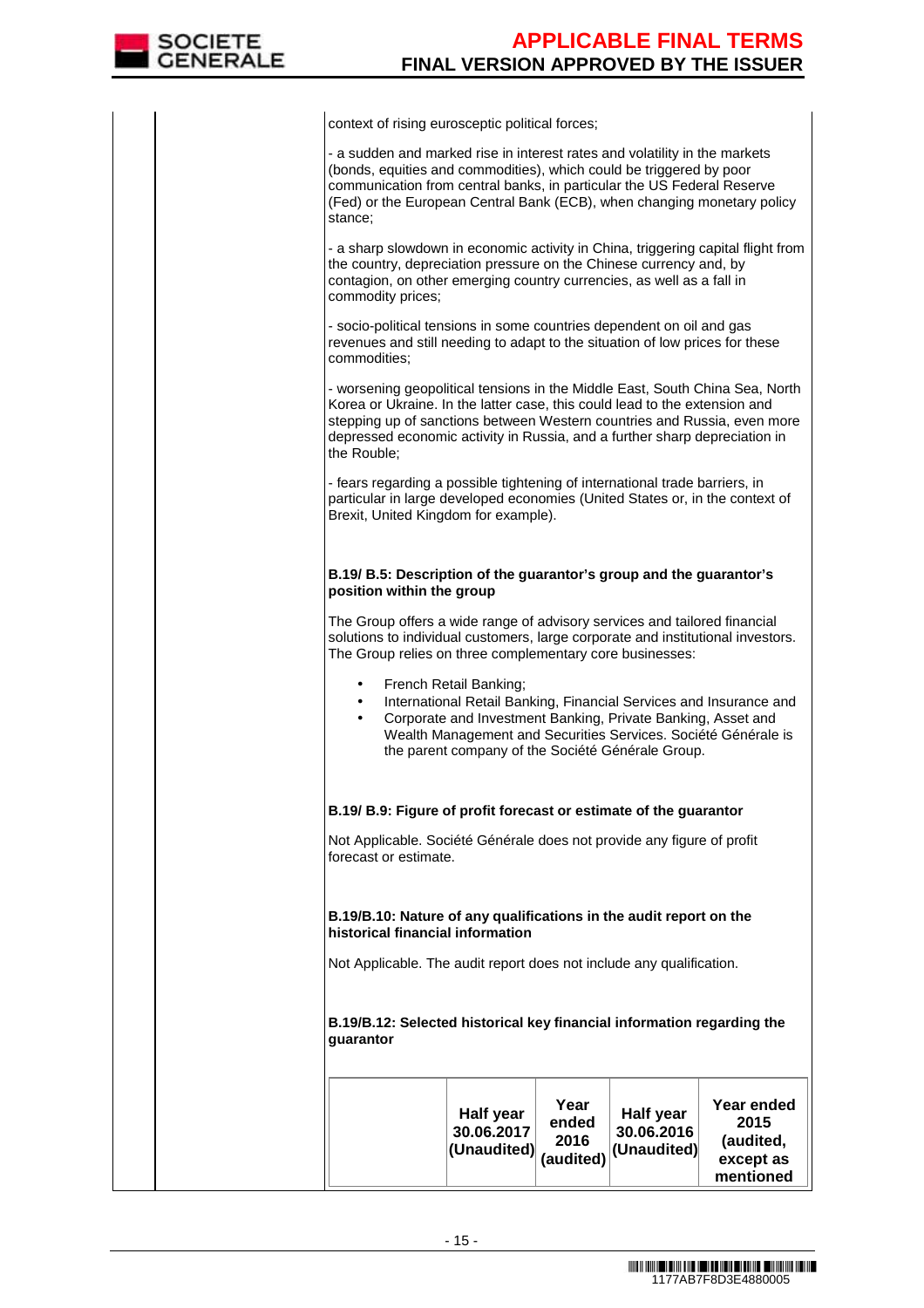

|                                                                                                                                                                                             |         |         |          | otherwise*) |
|---------------------------------------------------------------------------------------------------------------------------------------------------------------------------------------------|---------|---------|----------|-------------|
| <b>Results</b><br>(in<br>millions<br>оf<br>euros)                                                                                                                                           |         |         |          |             |
| Banking<br>Net<br>Income                                                                                                                                                                    | 11,673  | 25,298  | 13,159   | 25,639      |
| Operating<br>income                                                                                                                                                                         | 2,492   | 6,390   | 3,568    | 5,681       |
| Net income                                                                                                                                                                                  | 2,097   | 4,338   | 2,613    | 4,395       |
| Reported Group<br>Net income                                                                                                                                                                | 1,805   | 3,874   | 2,385    | 4,001       |
| French<br>retail<br>Banking                                                                                                                                                                 | 678     | 1,486   | 731      | $1,441*$    |
| International<br>Retail Banking &<br>Financial<br>Services                                                                                                                                  | 1,001   | 1,631   | 736      | $1,111*$    |
| Global<br>Banking<br>land<br>Investor<br><b>Solutions</b>                                                                                                                                   | 882     | 1,803   | 902      | 1,850*      |
| Corporate<br>Centre                                                                                                                                                                         | (756)   | (1,046) | 16       | $(401)^*$   |
| Net cost of risk                                                                                                                                                                            | (368)   | (2,091) | (1, 188) | (3,065)     |
| <b>Activity</b><br>(in)<br>billions of euros)                                                                                                                                               |         |         |          |             |
| Total assets and<br>liabilities                                                                                                                                                             | 1,350.2 | 1,382.2 | 1,460.2  | 1,334.4     |
| Customer loans                                                                                                                                                                              | 418.2   | 426.5   | 420.1    | 405.3       |
| Customer<br>deposits                                                                                                                                                                        | 406.2   | 421.0   | 400.5    | 379.6       |
| <b>Equity</b><br>(in<br>billions of euros)                                                                                                                                                  |         |         |          |             |
| Group<br>shareholders'<br>equity                                                                                                                                                            | 60.1    | 62.0    | 58.5     | 59.0        |
| Non-controlling<br>Interests                                                                                                                                                                | 4.4     | 3.8     | 3.5      | 3.6         |
| Cash<br>flow<br>statements<br>(in<br>millions<br>Οľ<br>euros)                                                                                                                               |         |         |          |             |
| inflow<br>Net<br>(outflow) in cash<br>land<br>cash<br>equivalent                                                                                                                            | 14,666  | 18,442  | 30,822   | 21,492      |
| (*) Amounts restated (unaudited) relative to the financial statements<br>published at 31 December 2015 due to adjustments of normative capital<br>calculation method within business lines. |         |         |          |             |
| Statement as no material adverse change in the prospects of the<br>guarantor since the date of its last published audited financial<br>statements:                                          |         |         |          |             |
| There has been no material adverse change in the prospects of Société<br>Générale since 31 December 2016.                                                                                   |         |         |          |             |
| Significant changes in the guarantor's financial or trading position<br>subsequent to the period covered by the historical financial<br>information:                                        |         |         |          |             |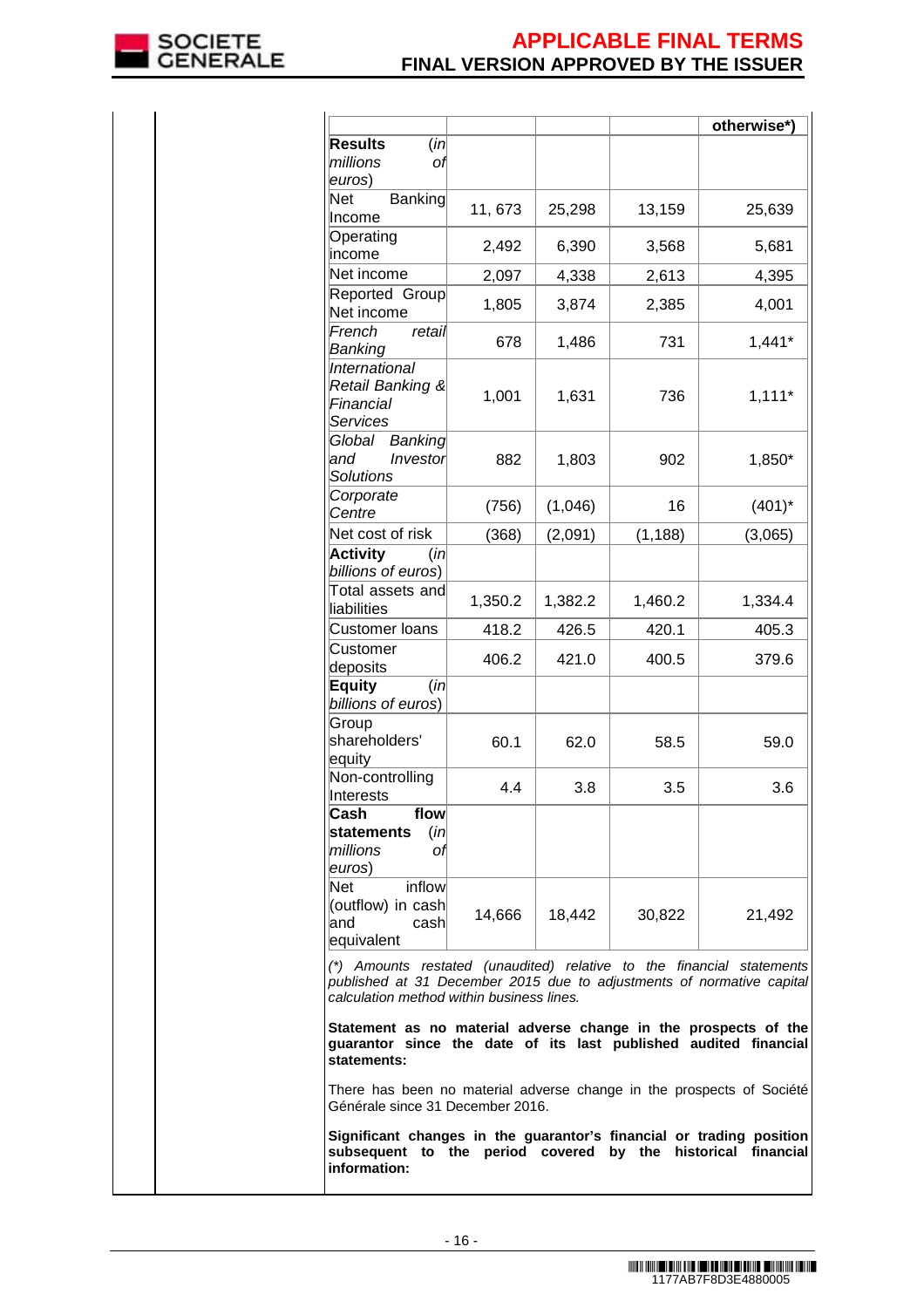

|     |                                                                                                      | Not Applicable. There has been no significant change in the financial or<br>trading position of Société Générale since 30 June 2017.                                                                                                                                                                         |
|-----|------------------------------------------------------------------------------------------------------|--------------------------------------------------------------------------------------------------------------------------------------------------------------------------------------------------------------------------------------------------------------------------------------------------------------|
|     |                                                                                                      | B.19/ B.13: Recent events particular to the guarantor which are to a<br>material extent relevant to the evaluation of the guarantor's solvency                                                                                                                                                               |
|     |                                                                                                      | Not Applicable. There has been no recent event particular to Société<br>Générale which is to a material extent relevant to the evaluation of its<br>solvency.                                                                                                                                                |
|     |                                                                                                      | B.19/ B.14: Statement as to whether the guarantor is dependent upon<br>other entities within the group                                                                                                                                                                                                       |
|     |                                                                                                      | See Element B.5 above for the Société Générale's position within the Group.                                                                                                                                                                                                                                  |
|     |                                                                                                      | Société Générale is the ultimate holding company of the Group. However,<br>Société Générale operates its own business; it does not act as a simple<br>holding company vis-à-vis its subsidiaries.                                                                                                            |
|     |                                                                                                      | B.19/ B.15: Description of the guarantor's principal activities                                                                                                                                                                                                                                              |
|     |                                                                                                      | See Element B.19/B.5 above                                                                                                                                                                                                                                                                                   |
|     |                                                                                                      | B.19/ B.16: To the extent known to the guarantor, whether the guarantor<br>is directly or indirectly owned or controlled and by whom, and<br>description of the nature of such control                                                                                                                       |
|     |                                                                                                      | Not Applicable. To its knowledge, Société Générale is not owned or<br>controlled, directly or indirectly (under French law) by another entity.                                                                                                                                                               |
|     | <b>Section C - Securities</b>                                                                        |                                                                                                                                                                                                                                                                                                              |
| C.1 | Type and class of the<br>securities being offered                                                    | The Certificates are derivative instruments (the <b>Certificates</b> ).                                                                                                                                                                                                                                      |
|     | and/or admitted to                                                                                   | The ISIN Code is: XS1653943727                                                                                                                                                                                                                                                                               |
|     | trading, including any<br>security identification<br>number                                          | The Common Code is: 165394372                                                                                                                                                                                                                                                                                |
| C.2 | <b>Currency of the</b><br>securities issue                                                           | <b>EUR</b>                                                                                                                                                                                                                                                                                                   |
| C.5 | Description of any<br>restrictions on the free<br>transferability of the<br>securities               | Not Applicable. There is no restriction on the free transferability of the<br>Certificates, subject to selling and transfer restrictions which may apply in<br>certain jurisdictions including restrictions applicable to the offer and sale to,<br>or for the account or benefit of, Permitted Transferees. |
|     |                                                                                                      | A Permitted Transferee means any person who (i) is not a U.S. person as<br>defined pursuant to Regulation S; and (ii) is not a person who comes within<br>any definition of U.S. person for the purposes of the CEA or any CFTC Rule,<br>guidance or order proposed or issued under the CEA.                 |
| C.8 | <b>Rights attached to the</b><br>securities, including<br>ranking and limitations<br>to those rights | Rights attached to the securities:                                                                                                                                                                                                                                                                           |
|     |                                                                                                      | Unless the Certificates are previously redeemed, the Certificates will entitle<br>each holder of the Certificates (a Certificateholder) to receive a redemption<br>amount which may be lower than, equal to or higher than the amount initially<br>invested (see Element C.18).                              |
|     |                                                                                                      | A Certificateholder will be entitled to claim the immediate and due payment<br>of any sum in case:                                                                                                                                                                                                           |
|     |                                                                                                      | - the Issuer fails to pay or to perform its other obligations under the<br>Certificates                                                                                                                                                                                                                      |
|     |                                                                                                      | - the Guarantor fails to perform its obligations under the Guarantee or in the<br>event that the guarantee of the Guarantor stops being valid; or                                                                                                                                                            |
|     |                                                                                                      | - of insolvency or bankruptcy proceeding(s) affecting the Issuer.                                                                                                                                                                                                                                            |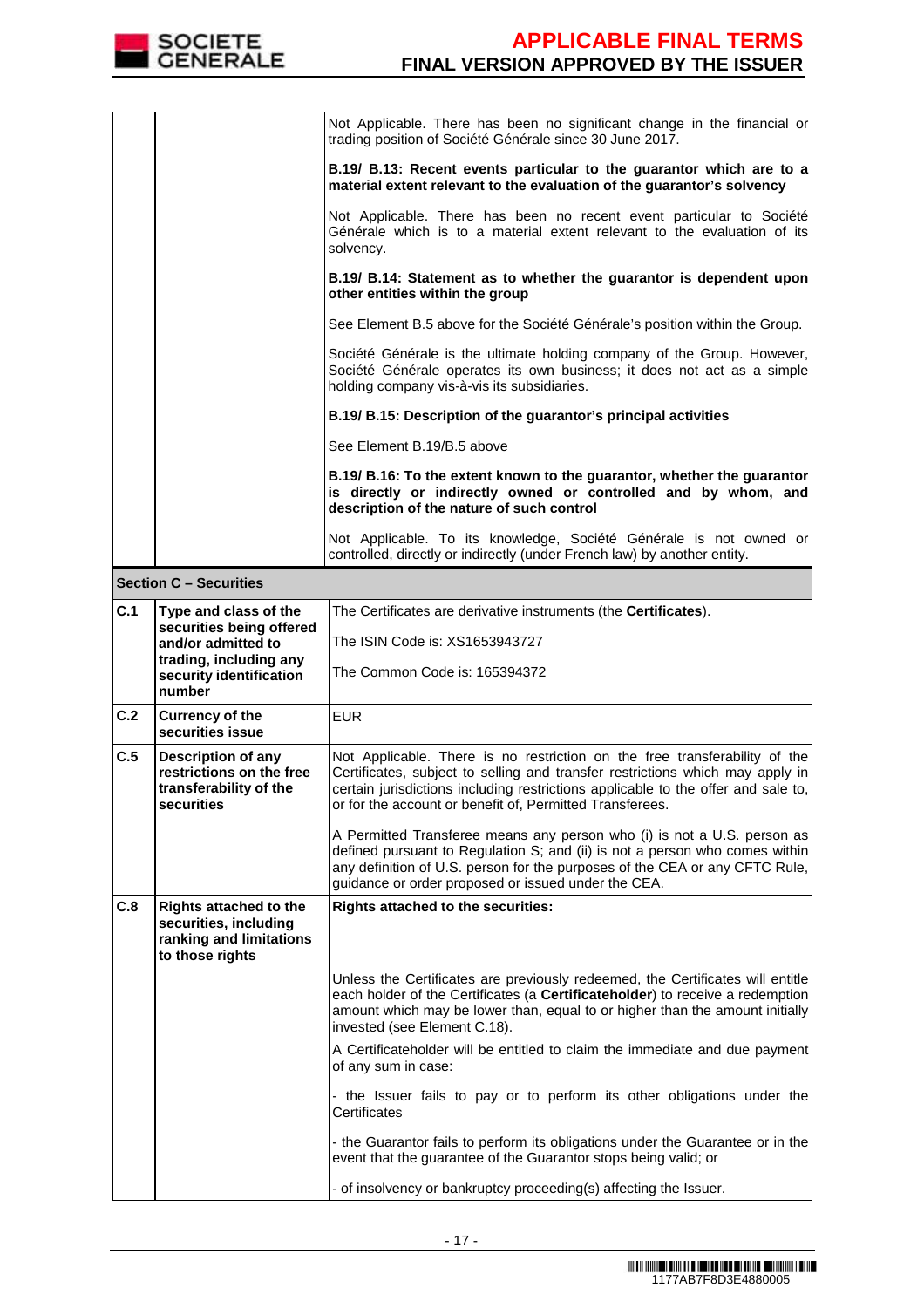

|  | The Certificateholders' consent shall have to be obtained to amend the<br>contractual terms of the Certificates pursuant to the provisions of an agency<br>agreement, made available to a Certificateholder upon request to the Issuer.                                                                                                                                                                                                                                                                                                                                                  |
|--|------------------------------------------------------------------------------------------------------------------------------------------------------------------------------------------------------------------------------------------------------------------------------------------------------------------------------------------------------------------------------------------------------------------------------------------------------------------------------------------------------------------------------------------------------------------------------------------|
|  | <b>Waiver of Set-off rights:</b>                                                                                                                                                                                                                                                                                                                                                                                                                                                                                                                                                         |
|  | The Certificateholders waive any right of set-off, compensation and retention<br>in relation to the Certificates, to the extent permitted by law.                                                                                                                                                                                                                                                                                                                                                                                                                                        |
|  | <b>Governing law:</b>                                                                                                                                                                                                                                                                                                                                                                                                                                                                                                                                                                    |
|  | The Certificates and any non-contractual obligations arising out of or in<br>connection with the Certificates will be governed by, and shall be construed<br>in accordance with English law.                                                                                                                                                                                                                                                                                                                                                                                             |
|  | The Issuer accepts the competence of the courts of England in relation to<br>any dispute against the Issuer but accepts that such Certificateholders may<br>bring their action before any other competent court.                                                                                                                                                                                                                                                                                                                                                                         |
|  | Ranking:<br>The Certificates will be direct, unconditional, unsecured and unsubordinated<br>obligations of the Issuer and will rank at least pari passu with all other<br>outstanding direct, unconditional, unsecured and unsubordinated obligations<br>of the Issuer, present and future.                                                                                                                                                                                                                                                                                              |
|  | Limitations to rights attached to the securities:<br>- The Issuer may redeem the Certificates early on the basis of the market<br>value of these Certificates for tax or regulatory reasons, force majeure event<br>or in the case of occurrence of extraordinary events affecting the underlying<br>instrument(s) or in the case of occurrence of additional disruption event(s).                                                                                                                                                                                                       |
|  | - The Issuer may adjust the financial terms in case of adjustment events<br>affecting the underlying instrument(s), and, in the case of occurrence of<br>extraordinary events affecting the underlying instrument(s) or in the case of<br>occurrence of additional disruption event(s), the Issuer may substitute the<br>underlying instrument(s) by new underlying instrument(s) or deduct from any<br>due amount the increased cost of hedging, and in each case without the<br>consent of the Certificateholders.                                                                     |
|  | - The Issuer may monetise all or part of the due amounts until the final<br>exercise date of the Certificates in the case of occurrence of extraordinary<br>events affecting the underlying or in the case of occurrence of additional<br>disruption event(s).                                                                                                                                                                                                                                                                                                                           |
|  | - the rights to payment of principal and interest will be prescribed within a<br>period of ten years (in the case of principal) and five years (in the case of<br>interest) from the date on which the payment of these amounts has become<br>due for the first time and has remained unpaid.                                                                                                                                                                                                                                                                                            |
|  | - In the case of a payment default by the Issuer, Certificateholders shall not<br>institute any proceedings, judicial or otherwise, or otherwise assert a claim<br>against the Issuer. Nevertheless, Certificateholders will continue to be able<br>to claim against the Guarantor in respect of any unpaid amount.                                                                                                                                                                                                                                                                      |
|  | <b>Taxation:</b>                                                                                                                                                                                                                                                                                                                                                                                                                                                                                                                                                                         |
|  | All payments in respect of Certificates, Receipts and Coupons or under the<br>Guarantee shall be made free and clear of, and without withholding or<br>deduction for or on account of, any present or future taxes, duties,<br>assessments or governmental charges of whatever nature imposed, levied,<br>collected, withheld or assessed by or on behalf of any Tax Jurisdiction<br>unless such withholding or deduction is required by law.                                                                                                                                            |
|  | In the event that any amounts are required to be withheld or deducted or<br>withheld for, or on behalf of, any Tax Jurisdiction, the relevant Issuer or, as<br>the case may be, the Guarantor shall (except in certain circumstances), to<br>the fullest extent permitted by law, pay such additional amount as may be<br>in order that each Certificateholder,<br>necessary,<br>Receiptholder or<br>Couponholder, after deduction or such withholding of such taxes, duties,<br>assessments or governmental charges or deduction, will receive the full<br>amount then due and payable. |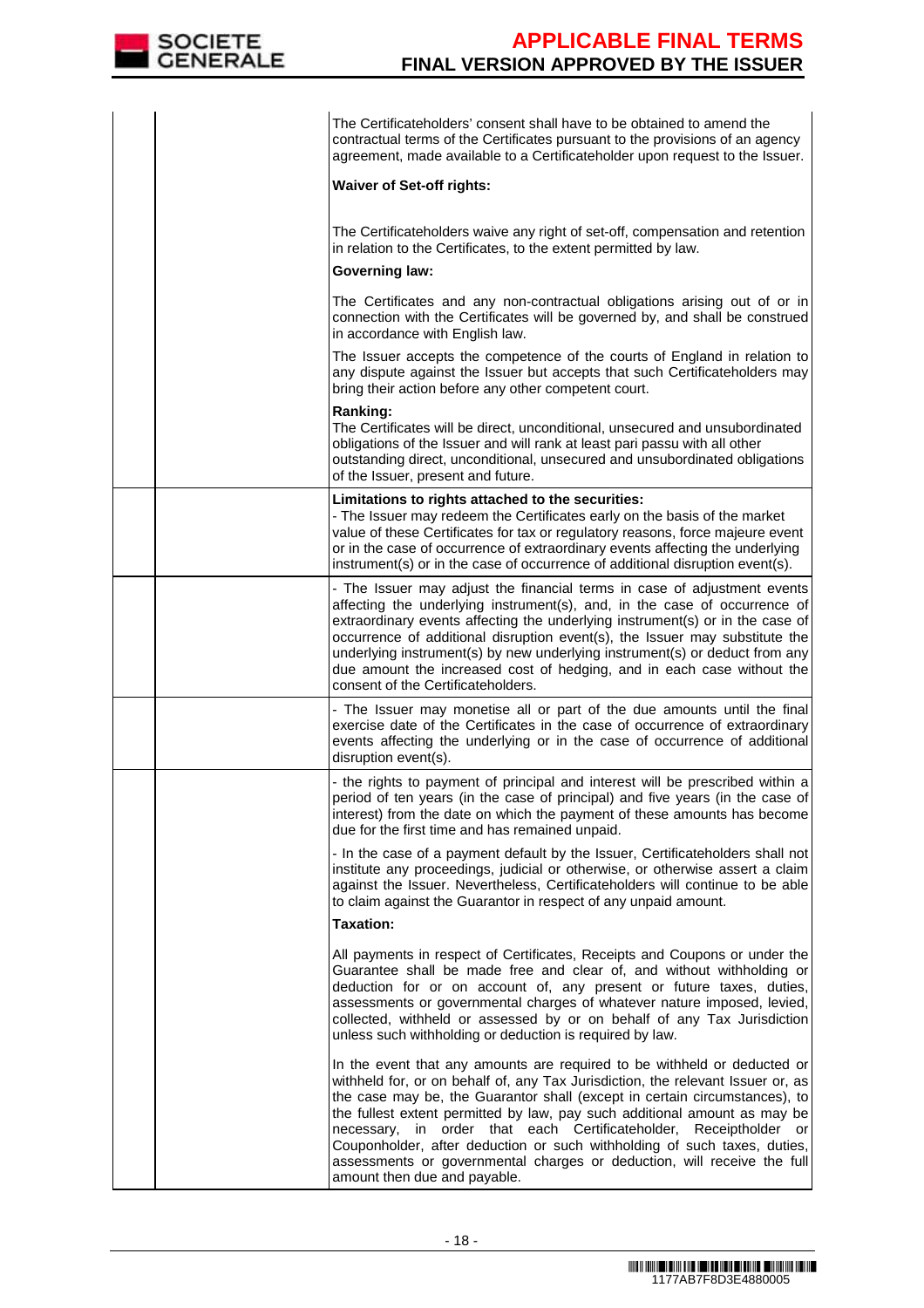

|      |                                                                                                                                                                                                                                                                | imposed pursuant to Section 871(m) of the Code.<br>Where                                                                                                                                                                                                                                                                             | Notwithstanding the provisions above, in no event will the Issuer or, as the<br>case may be, the Guarantor, be required to pay any additional amounts in<br>respect of the Certificates, Receipts or Coupons for, or on account of, any<br>withholding or deduction (i) required pursuant to an agreement described in<br>Section 1471(b) of the U.S. Internal Revenue Code of 1986 (the "Code") or<br>otherwise imposed pursuant to Sections 1471 through 1474 of the Code, any<br>regulations or agreements thereunder, or any official interpretations thereof,<br>or any law implementing an intergovernmental approach thereto or (ii)<br>Tax Jurisdiction means Luxembourg or any political subdivision or any |  |
|------|----------------------------------------------------------------------------------------------------------------------------------------------------------------------------------------------------------------------------------------------------------------|--------------------------------------------------------------------------------------------------------------------------------------------------------------------------------------------------------------------------------------------------------------------------------------------------------------------------------------|----------------------------------------------------------------------------------------------------------------------------------------------------------------------------------------------------------------------------------------------------------------------------------------------------------------------------------------------------------------------------------------------------------------------------------------------------------------------------------------------------------------------------------------------------------------------------------------------------------------------------------------------------------------------------------------------------------------------|--|
|      |                                                                                                                                                                                                                                                                | authority thereof or therein having power to tax.                                                                                                                                                                                                                                                                                    |                                                                                                                                                                                                                                                                                                                                                                                                                                                                                                                                                                                                                                                                                                                      |  |
| C.11 | Whether the securities<br>offered are or will be the<br>object of an application<br>for admission to trading,<br>with a view to their<br>distribution in a<br>regulated market or<br>other equivalent markets<br>with indication of the<br>markets in question | Sim S.p.A.                                                                                                                                                                                                                                                                                                                           | Application will be made for the Certificates to be admitted to trading on<br>EuroTLX, a Multilateral Trading Facility organized and managed by EuroTLX                                                                                                                                                                                                                                                                                                                                                                                                                                                                                                                                                              |  |
| C.15 | How the value of the<br>investment is affected<br>by the value of the<br>underlying instrument(s)                                                                                                                                                              | The value of the Certificates, the payment of an automatic early redemption<br>amount on a relevant automatic early redemption date, and the payment of<br>a redemption amount to a Certificateholder on the final exercise date will<br>depend on the performance of the underlying asset(s), on the relevant<br>valuation date(s). |                                                                                                                                                                                                                                                                                                                                                                                                                                                                                                                                                                                                                                                                                                                      |  |
|      |                                                                                                                                                                                                                                                                | predefined barrier performance.                                                                                                                                                                                                                                                                                                      | The value of the Certificates is linked to the positive or negative<br>performance of the underlying instrument. The amount(s) to be paid is/are<br>determined on the basis of the condition which is satisfied (or not) if the<br>performance of the underlying instrument is higher than or equal to a                                                                                                                                                                                                                                                                                                                                                                                                             |  |
| C.16 | The final exercise date<br>and the final reference<br>date                                                                                                                                                                                                     |                                                                                                                                                                                                                                                                                                                                      | The final exercise date of the Certificates will be 06/10/2022 (the Final<br>Exercise Date), and the final reference date will be the last valuation date.                                                                                                                                                                                                                                                                                                                                                                                                                                                                                                                                                           |  |
|      |                                                                                                                                                                                                                                                                | The Final Exercise Date may be modified pursuant to the provisions of<br>Element C.8 above and Element C.18 below.                                                                                                                                                                                                                   |                                                                                                                                                                                                                                                                                                                                                                                                                                                                                                                                                                                                                                                                                                                      |  |
| C.17 | Settlement procedure of<br>the derivative securities                                                                                                                                                                                                           | Cash delivery                                                                                                                                                                                                                                                                                                                        |                                                                                                                                                                                                                                                                                                                                                                                                                                                                                                                                                                                                                                                                                                                      |  |
| C.18 | How the return on<br>derivative securities<br>takes place                                                                                                                                                                                                      | The issue date of the Certificates is 29/09/2017 (the Issue Date) and each<br>Certificate will have a specified denomination of EUR 100 (the Specified<br>Denomination).                                                                                                                                                             |                                                                                                                                                                                                                                                                                                                                                                                                                                                                                                                                                                                                                                                                                                                      |  |
|      |                                                                                                                                                                                                                                                                | <b>Automatic Early</b><br><b>Redemption Amount(s):</b>                                                                                                                                                                                                                                                                               | Unless previously redeemed, if an Automatic<br>Early Redemption Event has occurred, then<br>the Issuer shall redeem early the Certificates<br>on Automatic Early Redemption Date(i) (i<br>from 1 to 4) in accordance with the following<br>provisions in respect of each Certificate:                                                                                                                                                                                                                                                                                                                                                                                                                                |  |
|      |                                                                                                                                                                                                                                                                |                                                                                                                                                                                                                                                                                                                                      | Automatic Early Redemption Amount(i) =<br>Specified Denomination x (100% + i x 6.7%)                                                                                                                                                                                                                                                                                                                                                                                                                                                                                                                                                                                                                                 |  |
|      |                                                                                                                                                                                                                                                                | <b>Automatic Early</b><br><b>Redemption Date(s):</b>                                                                                                                                                                                                                                                                                 | Automatic Early Redemption Date(i) (i from<br>1 to 4): 5 Business Days after the Valuation                                                                                                                                                                                                                                                                                                                                                                                                                                                                                                                                                                                                                           |  |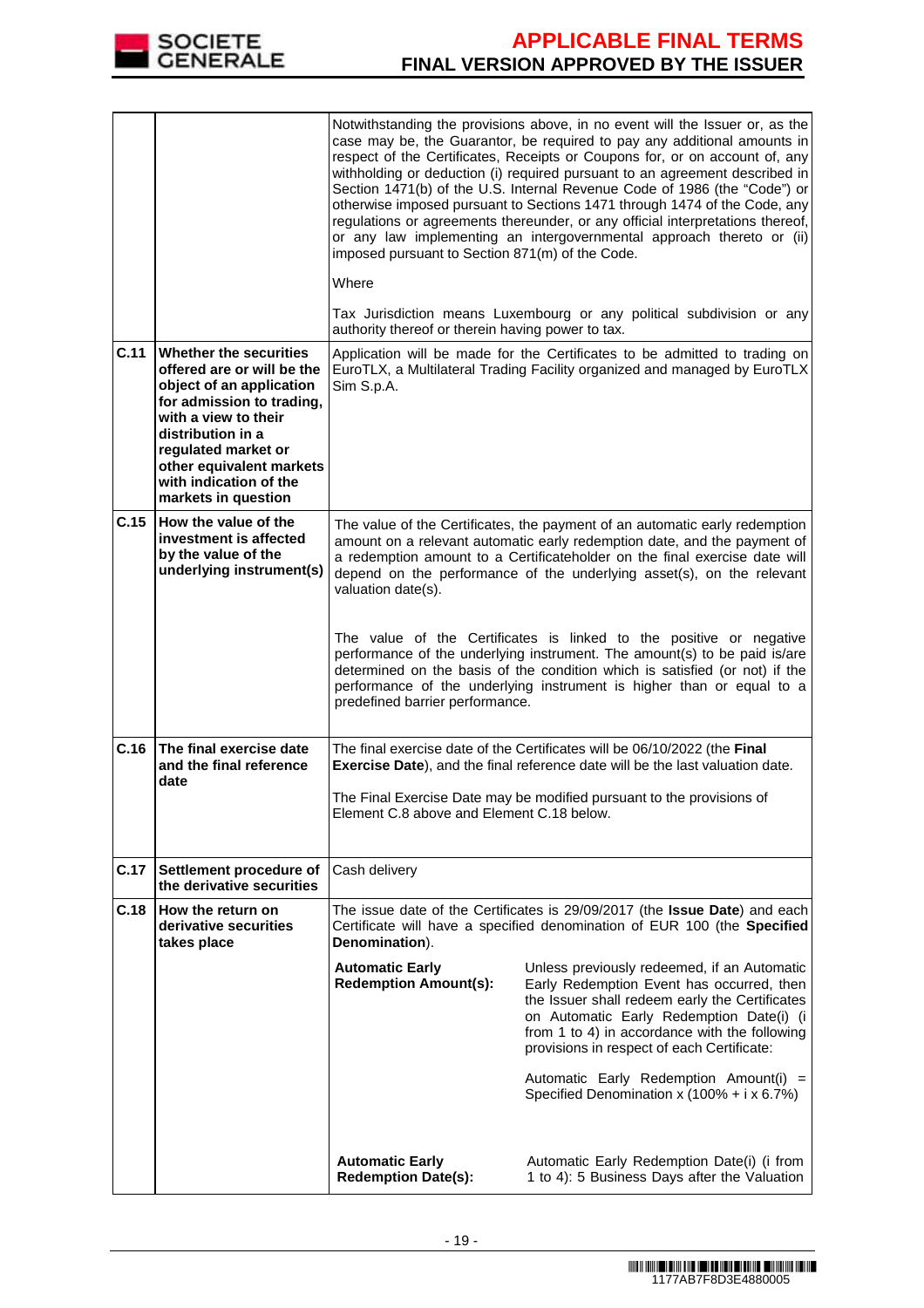

|      |                                                   |                                                         | Date(i) on which an Automatic Early<br>Redemption Event is deemed to have<br>occurred.                                                                                                |
|------|---------------------------------------------------|---------------------------------------------------------|---------------------------------------------------------------------------------------------------------------------------------------------------------------------------------------|
|      |                                                   | <b>Automatic Early</b><br><b>Redemption Event:</b>      | is deemed to have occurred, as determined<br>by the Calculation Agent, if on a Valuation<br>Date(i) (i from 1 to 4), Performance(i) is<br>higher than or equal to 0%                  |
|      |                                                   | <b>Final Exercise Amount:</b>                           | Unless previously redeemed, the Issuer shall<br>redeem the Certificates on the Final Exercise<br>Date, in accordance with the following<br>provisions in respect of each Certificate: |
|      |                                                   |                                                         | Scenario 1:                                                                                                                                                                           |
|      |                                                   |                                                         | If on Valuation Date(5), Performance(5) is<br>higher than or equal to 0%, then:                                                                                                       |
|      |                                                   |                                                         | Final<br>Exercise<br>Amount<br>Specified<br>$=$<br>Denomination x [(100% + 5 x 6.7%)]                                                                                                 |
|      |                                                   |                                                         | Scenario 2:                                                                                                                                                                           |
|      |                                                   |                                                         | If on Valuation Date(5), Performance(5) is<br>lower than 0% and Performance(5) is higher<br>than or equal to -30%, then:                                                              |
|      |                                                   |                                                         | Final<br>Exercise<br>Specified<br>Amount<br>$=$<br>Denomination x [100%]                                                                                                              |
|      |                                                   |                                                         | <b>Scenario 3:</b>                                                                                                                                                                    |
|      |                                                   |                                                         | If on Valuation Date(5), Performance(5) is<br>lower than -30%, then:                                                                                                                  |
|      |                                                   |                                                         | Final<br>Exercise<br>Amount<br>Specified<br>$=$<br>Denomination x (100% + Performance(5))                                                                                             |
|      |                                                   | Definitions relating to date(s):                        |                                                                                                                                                                                       |
|      |                                                   | <b>Valuation Date(0):</b><br>(DD/MM/YYYY)               | 29/09/2017                                                                                                                                                                            |
|      |                                                   | Valuation Date(i); (i from 1<br>to $5)$<br>(DD/MM/YYYY) | 01/10/2018;<br>30/09/2019;<br>29/09/2020;<br>29/09/2021; 29/09/2022                                                                                                                   |
|      |                                                   | Definitions relating to the<br>Product:                 | Applicable, subject to the provisions of<br>Condition 4 of the Additional Terms and<br>Conditions relating to Formulae                                                                |
|      |                                                   | Performance(i)<br>(i from 1 to 5)                       | means (S(i) / S(0)) - 100%                                                                                                                                                            |
|      |                                                   | S(i)<br>(i from 0 to 5)                                 | means in respect of any Valuation Date(i) the<br>Closing Price of the Underlying                                                                                                      |
| C.19 | The final reference price See Element C.18 above. |                                                         |                                                                                                                                                                                       |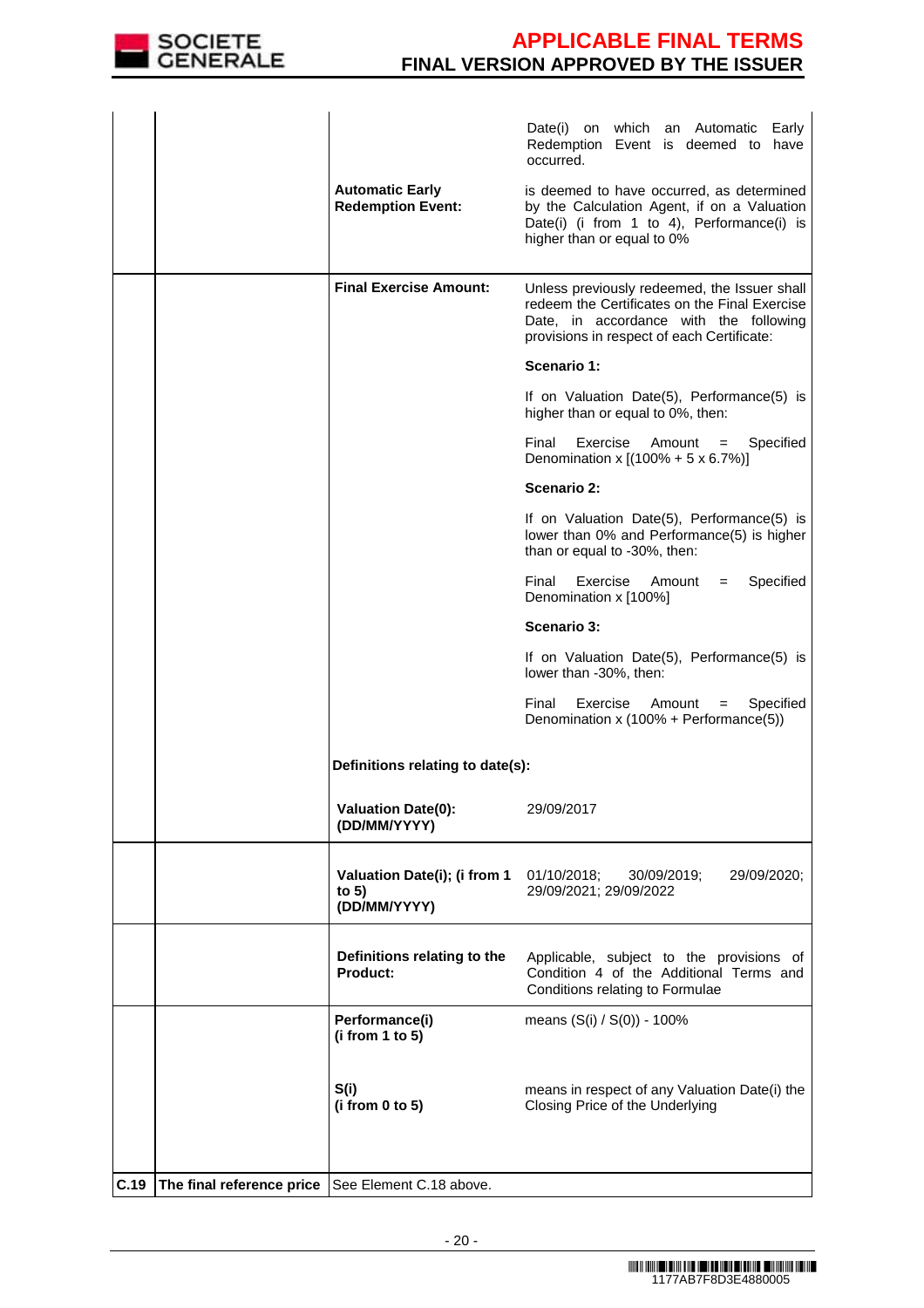

 $\Gamma$ 

# **APPLICABLE FINAL TERMS FINAL VERSION APPROVED BY THE ISSUER**

|      | of the underlying                                                                        | Final reference price: the value of the underlying instrument(s) on the<br>relevant valuation date(s) for the redemption, subject to the occurrence of<br>certain extraordinary events and adjustments affecting such underlying<br>instrument(s). |                                            |                                |                                                                                                                                                                                                               |               |
|------|------------------------------------------------------------------------------------------|----------------------------------------------------------------------------------------------------------------------------------------------------------------------------------------------------------------------------------------------------|--------------------------------------------|--------------------------------|---------------------------------------------------------------------------------------------------------------------------------------------------------------------------------------------------------------|---------------|
| C.20 | Type of the underlying<br>and where the<br>information on the<br>underlying can be found | The type of underlying is: index.<br>Information about the underlying is available on the following website(s) or<br>screen page(s).                                                                                                               |                                            |                                |                                                                                                                                                                                                               |               |
|      |                                                                                          | <b>Index</b><br><b>Name</b>                                                                                                                                                                                                                        | <b>Bloomberg</b><br><b>Ticker</b>          | <b>Index</b><br><b>Sponsor</b> | <b>Exchange</b>                                                                                                                                                                                               | Website       |
|      |                                                                                          | <b>EURO</b><br><b>STOXX</b><br>50®                                                                                                                                                                                                                 | SX5E                                       | <b>STOXX</b><br>Limited        | Each exchange on which<br>securities comprised in<br>the Index are traded,<br>from time to time, as<br>determined by the Index<br>Sponsor.                                                                    | www.stoxx.com |
|      | <b>Section D - Risks</b>                                                                 |                                                                                                                                                                                                                                                    |                                            |                                |                                                                                                                                                                                                               |               |
| D.2  | Key information on the<br>key risks that are specific<br>to the issuer and the           |                                                                                                                                                                                                                                                    | assessed prior to any investment decision. |                                | An investment in the Certificates involves certain risks which should be                                                                                                                                      |               |
|      | guarantor                                                                                |                                                                                                                                                                                                                                                    | businesses, including:                     |                                | In particular, the Group is exposed to the risks inherent in its core                                                                                                                                         |               |
|      |                                                                                          | • credit risks:                                                                                                                                                                                                                                    |                                            |                                |                                                                                                                                                                                                               |               |
|      |                                                                                          |                                                                                                                                                                                                                                                    |                                            |                                | The Group is exposed to counterparty and concentration risks.                                                                                                                                                 |               |
|      |                                                                                          |                                                                                                                                                                                                                                                    |                                            |                                | The Group's hedging strategies may not prevent all risk of losses.                                                                                                                                            |               |
|      |                                                                                          | The Group's results of operations and financial situation could be adversely<br>affected by a significant increase in new provisions or by inadequate<br>provisioning for loan losses.                                                             |                                            |                                |                                                                                                                                                                                                               |               |
|      |                                                                                          | • market risks:                                                                                                                                                                                                                                    |                                            |                                |                                                                                                                                                                                                               |               |
|      |                                                                                          |                                                                                                                                                                                                                                                    |                                            |                                | The global economy and financial markets continue to display high levels of<br>uncertainty, which may materially and adversely affect the Group's<br>business, financial situation and results of operations. |               |
|      |                                                                                          |                                                                                                                                                                                                                                                    |                                            |                                | The Group's results may be affected by regional market exposures.                                                                                                                                             |               |
|      |                                                                                          | market.                                                                                                                                                                                                                                            |                                            |                                | The Group operates in highly competitive industries, including in its home                                                                                                                                    |               |
|      |                                                                                          |                                                                                                                                                                                                                                                    | assets and could lead to material losses.  |                                | The protracted decline of financial markets may make it harder to sell                                                                                                                                        |               |
|      |                                                                                          |                                                                                                                                                                                                                                                    |                                            |                                | The volatility of the financial markets may cause the Group to suffer<br>significant losses on its trading and investment activities.                                                                         |               |
|      |                                                                                          |                                                                                                                                                                                                                                                    |                                            |                                | The financial soundness and conduct of other financial institutions and<br>market participants could adversely affect the Group.                                                                              |               |
|      |                                                                                          |                                                                                                                                                                                                                                                    |                                            |                                | The Group may generate lower revenues from brokerage and other<br>commission and fee-based businesses during market downturns.                                                                                |               |
|      |                                                                                          | • operational risks:                                                                                                                                                                                                                               |                                            |                                |                                                                                                                                                                                                               |               |
|      |                                                                                          | significant losses.                                                                                                                                                                                                                                |                                            |                                | The Group's risk management system may not be effective and may<br>expose the Group to unidentified or unanticipated risks, which could lead to                                                               |               |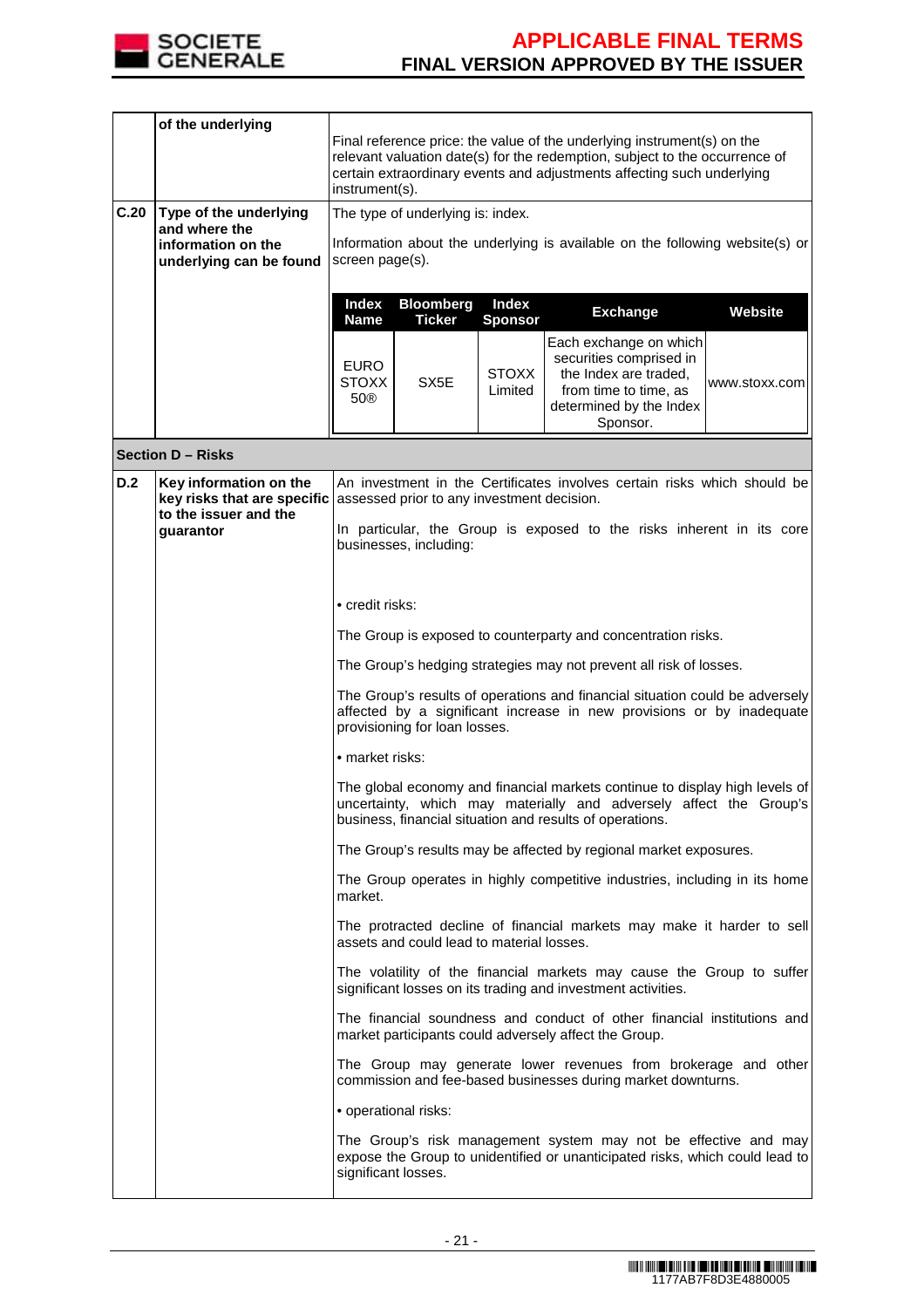

|     |                                                                                                                                                                                                  | Operational failure, termination or capacity constraints affecting institutions<br>the Group does business with, or failure or breach of the Group's<br>information technology systems, could result in losses.                                                         |
|-----|--------------------------------------------------------------------------------------------------------------------------------------------------------------------------------------------------|-------------------------------------------------------------------------------------------------------------------------------------------------------------------------------------------------------------------------------------------------------------------------|
|     |                                                                                                                                                                                                  | The Group relies on assumptions and estimates which, if incorrect, could<br>have a significant impact on its financial statements.                                                                                                                                      |
|     |                                                                                                                                                                                                  | The Group's ability to attract and retain qualified employees is critical to the<br>success of its business, and the failure to do so may materially adversely<br>affect its performance.                                                                               |
|     |                                                                                                                                                                                                  | If the Group makes an acquisition, it may be unable to manage the<br>integration process in a cost-effective manner or achieve the expected<br>benefits.                                                                                                                |
|     |                                                                                                                                                                                                  | • structural interest and exchange risks:                                                                                                                                                                                                                               |
|     |                                                                                                                                                                                                  | Changes in interest rates may adversely affect the Group's banking and<br>asset management businesses.                                                                                                                                                                  |
|     |                                                                                                                                                                                                  | Fluctuations in exchange rates could adversely affect the Group's results of<br>operations.                                                                                                                                                                             |
|     |                                                                                                                                                                                                  | • liquidity risk:                                                                                                                                                                                                                                                       |
|     |                                                                                                                                                                                                  | The Group depends on access to financing and other sources of liquidity,<br>which may be restricted for reasons beyond its control.                                                                                                                                     |
|     |                                                                                                                                                                                                  | A reduced liquidity in financial markets may make it harder to sell assets<br>and could lead to material losses.                                                                                                                                                        |
|     |                                                                                                                                                                                                  | • non-compliance, legal, regulatory and reputational risks:                                                                                                                                                                                                             |
|     |                                                                                                                                                                                                  | Reputational damage could harm the Group's competitive position.                                                                                                                                                                                                        |
|     |                                                                                                                                                                                                  | The Group is exposed to legal risks that could negatively affect its financial<br>situation or results of operations.                                                                                                                                                   |
|     |                                                                                                                                                                                                  | The Group is subject to an extensive supervisory and regulatory framework<br>in each of the countries in which it operates and changes in this regulatory<br>framework could have a significant effect on the Group's businesses.                                       |
|     |                                                                                                                                                                                                  | A number of exceptional measures taken by governments, central banks<br>and regulators could be amended or terminated, and measures at the<br>European level face implementation risks.                                                                                 |
|     |                                                                                                                                                                                                  | • other risks                                                                                                                                                                                                                                                           |
|     |                                                                                                                                                                                                  | The Group may incur losses as a result of unforeseen or catastrophic<br>events, including the emergence of a pandemic, terrorist attacks or natural<br>disasters.                                                                                                       |
|     |                                                                                                                                                                                                  | Since the Issuer is part of the Group, these risk factors are applicable to the<br>Issuer.                                                                                                                                                                              |
| D.6 | Key information on the<br>key risks that are specific<br>to the securities and risk<br>warning to the effect that<br>investors may lose the<br>value of their entire<br>investment or part of it |                                                                                                                                                                                                                                                                         |
|     |                                                                                                                                                                                                  | The Certificates may provide for an automatic early redemption linked to a<br>specific event. Therefore, this may prevent the Certificateholders from<br>benefitting from the performance of the underlying instrument(s) over the<br>whole period initially envisaged. |
|     |                                                                                                                                                                                                  | The terms and conditions of the Certificates may include provisions under<br>which upon the occurrence of certain market disruptions delays in the<br>settlement of the Certificates may be incurred or certain modifications be                                        |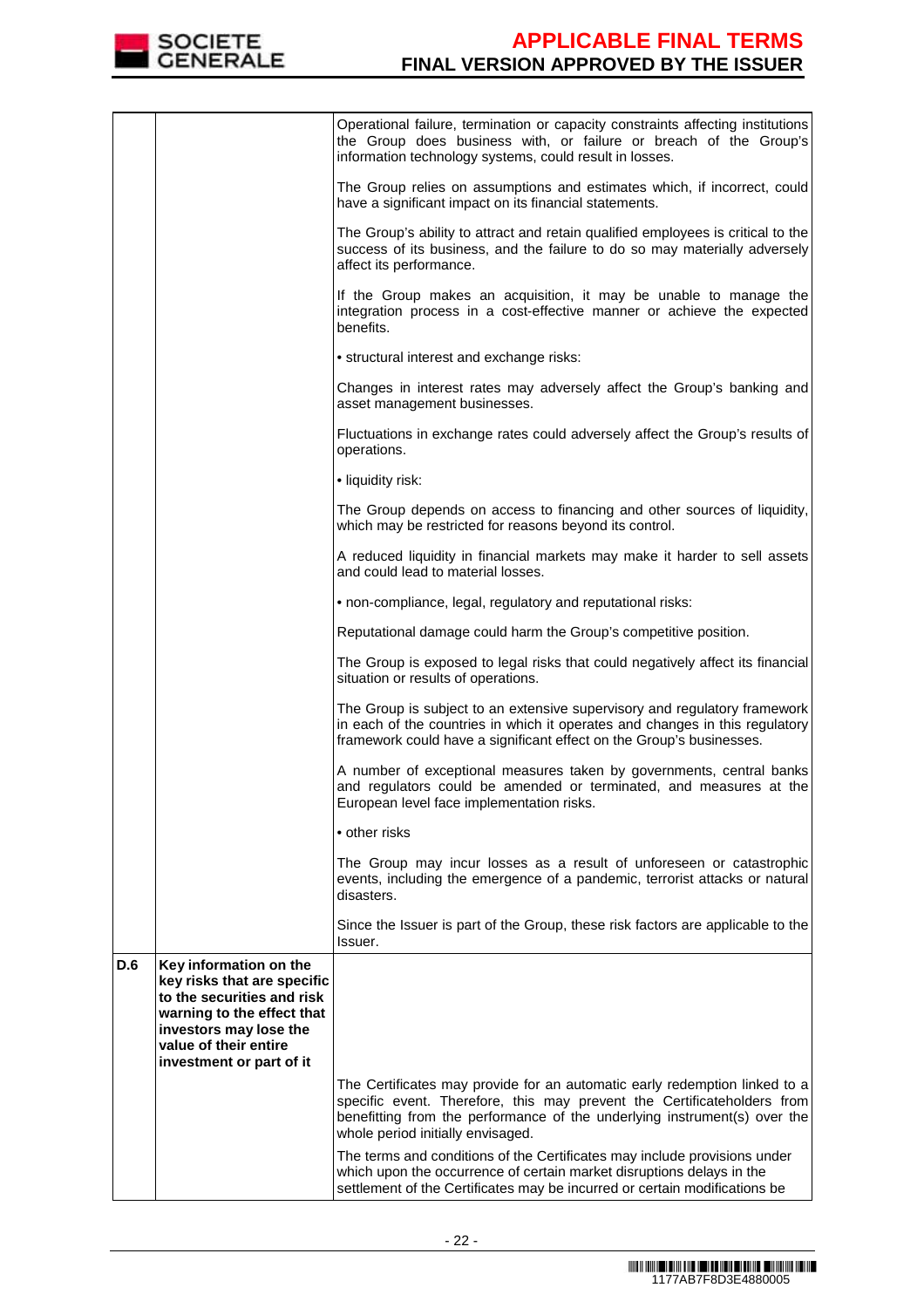made. Moreover, in case of occurrence of events affecting the underlying instrument(s), the terms and conditions of the Certificates allow the Issuer to substitute the underlying instrument(s) by new underlying instrument(s), cease the exposure to the underlying asset(s) and apply a reference rate to the proceeds so obtained until the final exercise date of the Certificates, postpone the final exercise date of the Certificates, early redeem the Certificates on the basis of the market value of these Certificates or deduct from any due amount the increased cost of hedging, and in each case without the prior consent of the Certificateholders.

Payments (whether in respect of principal and/or interest and whether at final exercise or otherwise) on the Certificates are calculated by reference to certain underlying(s), the return of the Certificates is based on changes in the value of the underlying(s), which may fluctuate. Prospective investors should be aware that these Certificates may be volatile and that they may receive no interest and may lose all or a substantial portion of their principal.

 The Guarantee constitutes a general and unsecured contractual obligation of the Guarantor and no other person. Any payments on the Certificates are also dependent on the creditworthiness of the Guarantor.

Prospective investors in Certificates benefiting from the Guarantee should note that in case of payment default of an Issuer the entitlement of the Certificateholder will be limited to the sums obtained by making a claim under the Guarantee, and the relevant provisions of the Guarantee and they shall have no right to institute any proceeding, judicial or otherwise, or otherwise assert a claim against the Issuer.

The Guarantee is a payment guarantee only and not a guarantee of the performance by the relevant Issuer or any of its other obligations under the Certificates benefiting from the Guarantee.

Société Générale will act as issuer under the Programme, as the Guarantor of the Certificates issued by the Issuer and also as provider of hedging instruments to the Issuer. As a result, investors will be exposed not only to the credit risk of the Guarantor but also operational risks arising from the lack of independence of the Guarantor, in assuming its duties and obligations as the Guarantor and provider of the hedging instruments.

The potential conflicts of interests and operational risks arising from such lack of independence are in part intended to be mitigated by the fact that different divisions within the Guarantor will be responsible for implementing the Guarantee and providing the hedging instruments and that each division is run as a separate operational unit, segregated by Chinese walls (information barriers) and run by different management teams.

The Issuer and the Guarantor and any of their subsidiaries and/or their affiliates, in connection with their other business activities, may possess or acquire material information about the underlying assets. Such activities and information may cause consequences adverse to Certificateholders.

The Issuer and the Guarantor and any of their subsidiaries and/or their affiliates may act in other capacities with regard to the Certificates, such as market maker, calculation agent or agent. Therefore, a potential conflict of interests may arise. In connection with the offering of the Certificates, the Issuer and the Guarantor and/or their affiliates may enter into one or more hedging transaction(s) with respect to a reference asset(s) or related derivatives, which may affect the market price, liquidity or value of the Certificates.

 During the lifetime of the Certificates, the market value of these Certificates may be lower than the invested capital. Furthermore, an insolvency of the Issuer and/or the Guarantor may cause a total loss of the invested capital.

**The attention of the investors is drawn to the fact that they could sustain an entire or a partial loss of their investment.**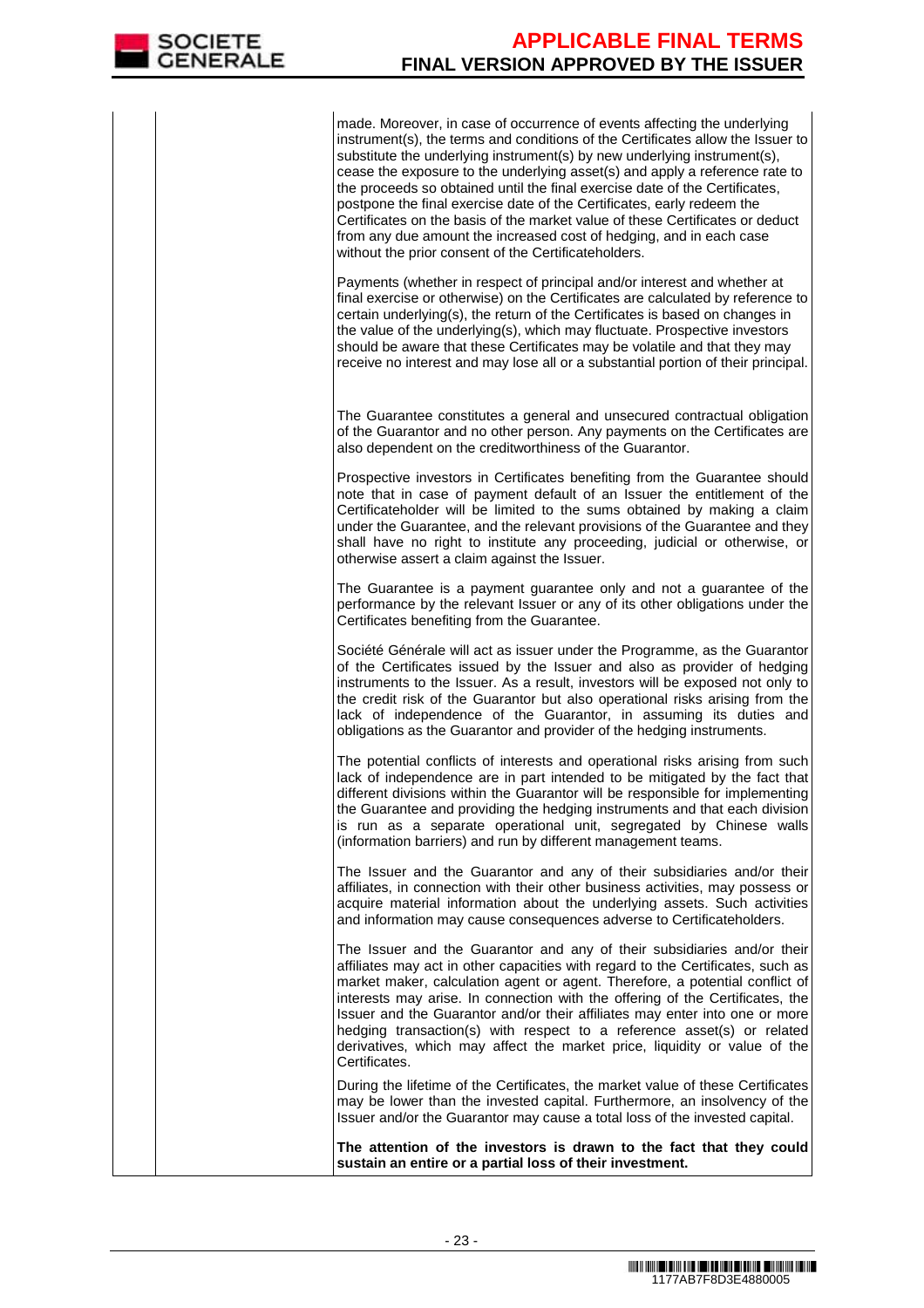

|       | Section E - Offer                                                                                                  |                                                                                                                                                                                                                                                                                                                                                                                                                                                                                                                                        |  |  |  |  |
|-------|--------------------------------------------------------------------------------------------------------------------|----------------------------------------------------------------------------------------------------------------------------------------------------------------------------------------------------------------------------------------------------------------------------------------------------------------------------------------------------------------------------------------------------------------------------------------------------------------------------------------------------------------------------------------|--|--|--|--|
| E.2.b | Reasons for the offer and<br>use of proceeds                                                                       | The net proceeds from each issue of Certificates will be applied for the<br>general financing purposes of the Société Générale Group, which include<br>making a profit.                                                                                                                                                                                                                                                                                                                                                                |  |  |  |  |
| E.3   | Description of the terms<br>and conditions of the                                                                  | <b>Public Offer Jurisdiction(s): Italy</b>                                                                                                                                                                                                                                                                                                                                                                                                                                                                                             |  |  |  |  |
|       | offer                                                                                                              | Offer Period: from 08/09/2017 to 27/09/2017, save in case of early<br>termination.                                                                                                                                                                                                                                                                                                                                                                                                                                                     |  |  |  |  |
|       |                                                                                                                    | The Offer Period for the Certificates placed in Italy through "door-to-door<br>selling" (pursuant to Article 30 of the Legislative Decree n. 58 dated<br>24.02.1998, as amended, the "Italian Financial Service Act") shall be from<br>and including 08/09/2017 to and including 21/09/2017, save in case of early<br>termination.                                                                                                                                                                                                     |  |  |  |  |
|       |                                                                                                                    | Pursuant to Article 30, paragraph 6, of the Italian Financial Act, the validity<br>and enforceability of the subscriptions through "door-to-door selling" are<br>suspended for a period of seven days from the date of the subscription.<br>During such period, investors have the right to withdraw from the<br>subscription without any charge or commissions, by means of<br>communication to the distributor.                                                                                                                      |  |  |  |  |
|       |                                                                                                                    | Offer Price: The Certificates will be offered at the Issue Price of which up to<br>a maximum of 4.00% is represented by distribution fee payable upfront by<br>the Issuer to the Distributors.                                                                                                                                                                                                                                                                                                                                         |  |  |  |  |
|       |                                                                                                                    | Conditions to which the offer is subject: Offers of the Certificates are<br>conditional on their issue and, on any additional conditions set out in the<br>standard terms of business of the financial intermediaries, notified to<br>investors by such relevant financial intermediaries.                                                                                                                                                                                                                                             |  |  |  |  |
|       |                                                                                                                    | The Issuer reserves the right to close the Offer Period prior to its stated<br>expiry for any reason.<br>The Issuer reserves the right to withdraw the offer and cancel the issuance<br>of the Certificates for any reason at any time on or prior to the Issue Date.<br>For the avoidance of doubt, if any application has been made by a potential<br>investor and the Issuer exercises such right, no potential investor shall be<br>entitled to subscribe or otherwise acquire the Certificates.                                   |  |  |  |  |
|       |                                                                                                                    | The validity of the offer is subject to the condition that the decision of<br>admission to trading on EuroTLX is released by EuroTLX Sim S.p.A. by not<br>later than on the day immediately preceding the Issue Date; otherwise, the<br>offer will be deemed withdrawn and the issuance cancelled. The Issuer<br>undertakes to file the relevant application with EuroTLX Sim S.p.A. in due<br>time to allow EuroTLX Sim S.p.A. to release a decision, according to its<br>rules, within the day immediately preceding the Issue Date. |  |  |  |  |
|       |                                                                                                                    | In each case, a notice to the investors on the early termination or the<br>withdrawal, as applicable, will be published on the website of the Issuer<br>(http://prospectus.socgen.com).                                                                                                                                                                                                                                                                                                                                                |  |  |  |  |
|       |                                                                                                                    | <b>Issue Price:</b><br>EUR 100 per Certificate of EUR 100<br><b>Specified Denomination</b>                                                                                                                                                                                                                                                                                                                                                                                                                                             |  |  |  |  |
| E.4   | <b>Description of any</b><br>interest that is material<br>to the issue/offer<br>including conflicting<br>interests | Save for any fees payable to the dealer, so far as the Issuer is aware, no<br>person involved in the issue of the Certificates has an interest material to<br>the offer.                                                                                                                                                                                                                                                                                                                                                               |  |  |  |  |
|       |                                                                                                                    | Société Générale will ensure the roles of provider of hedging instruments to<br>the Issuer of the Certificates and Calculation Agent of the Certificates.                                                                                                                                                                                                                                                                                                                                                                              |  |  |  |  |
|       |                                                                                                                    | The possibility of conflicts of interest between the different roles of Société<br>Générale on one hand, and between those of Société Générale in these<br>roles and those of the Certificateholders on the other hand cannot be<br>excluded.                                                                                                                                                                                                                                                                                          |  |  |  |  |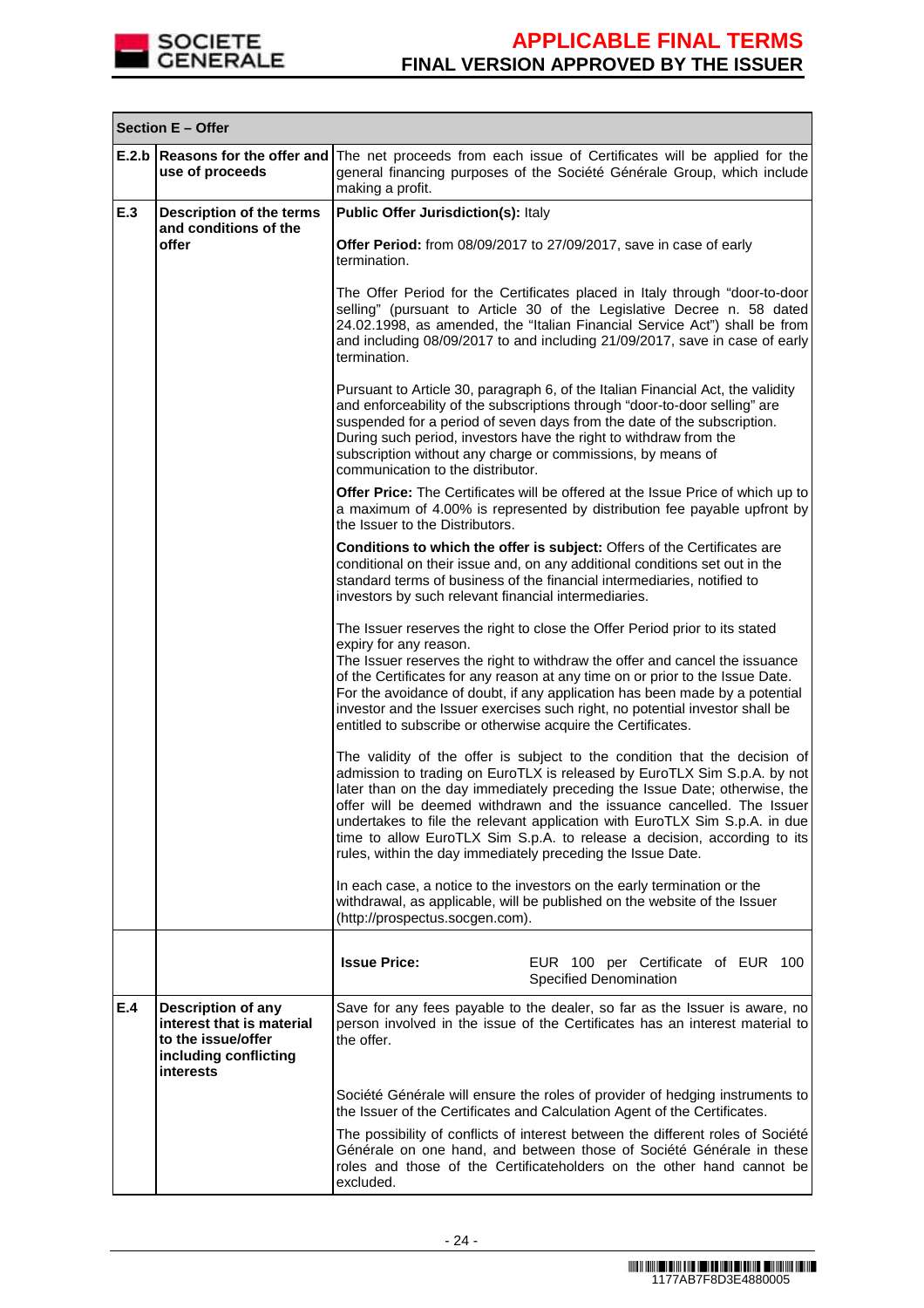

|     |                                                                                         | Furthermore, given the banking activities of Société Générale, conflicts may<br>arise between the interests of Société Générale acting in these capacities<br>(including business relationship with the issuers of the financial instruments<br>being underlyings of the Certificates or possession of non public information<br>in relation with them) and those of the Certificateholders. Finally, the<br>activities of Société Générale on the underlying financial instrument(s), on<br>its proprietary account or on behalf of its customers, or the establishment of<br>hedging transactions, may also have an impact on the price of these<br>instruments and their liquidity, and thus may be in conflict with the interests<br>of the Certificateholders. |
|-----|-----------------------------------------------------------------------------------------|---------------------------------------------------------------------------------------------------------------------------------------------------------------------------------------------------------------------------------------------------------------------------------------------------------------------------------------------------------------------------------------------------------------------------------------------------------------------------------------------------------------------------------------------------------------------------------------------------------------------------------------------------------------------------------------------------------------------------------------------------------------------|
| E.7 | <b>Estimated expenses</b><br>charged to the investor<br>by the Issuer or the<br>offeror | Not Applicable. No expenses are charged to the investor by the Issuer or<br>the offeror.                                                                                                                                                                                                                                                                                                                                                                                                                                                                                                                                                                                                                                                                            |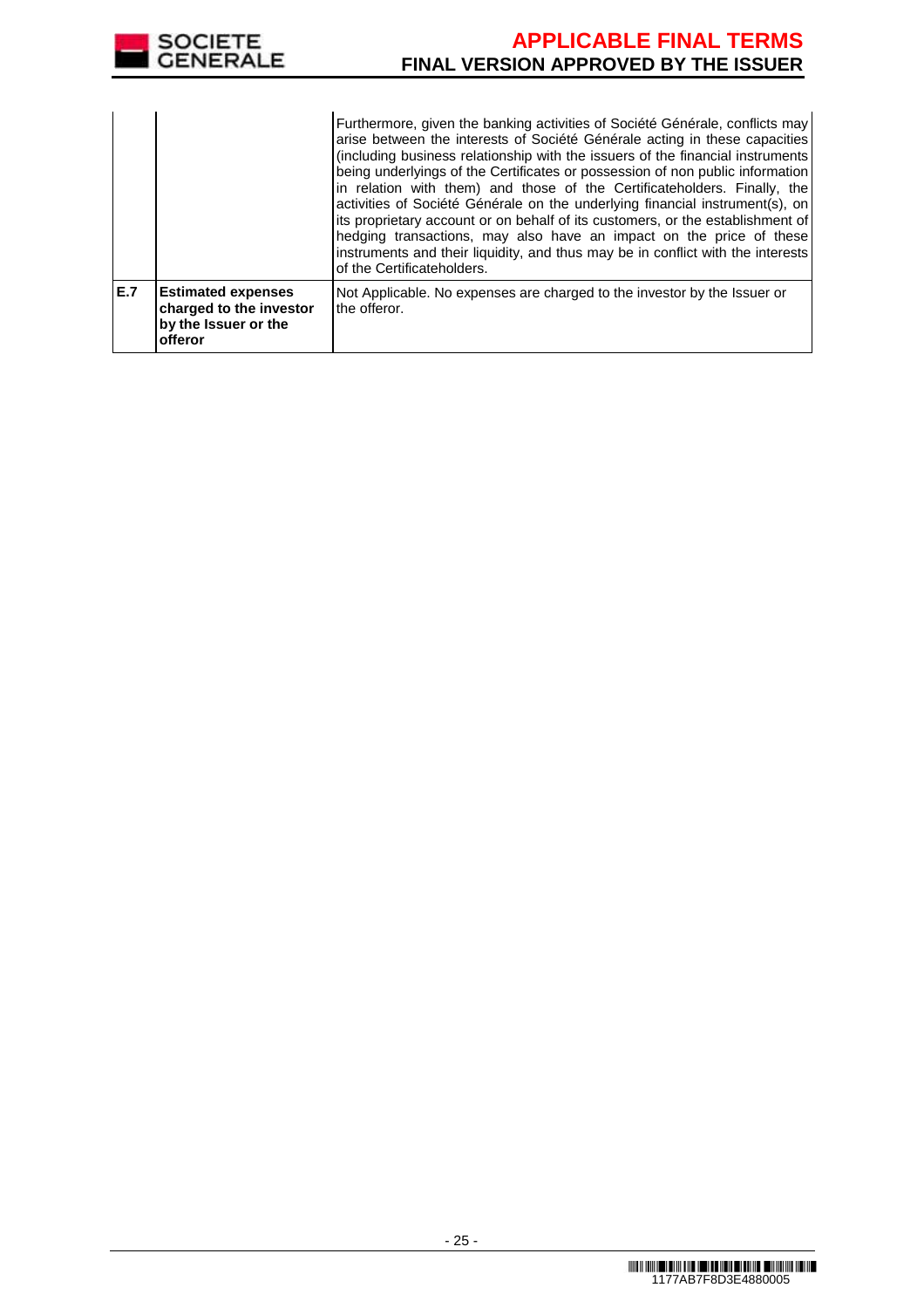

#### **NOTA DI SINTESI SPECIFICA PER L'EMISSIONE**

Le Note di Sintesi sono composte da requisiti informativi noti come **Elementi**, la cui comunicazione è prevista dall'Allegato XXII del Regolamento (CE) della Commissione n. 809/2004, come successivamente modificato. Tali elementi sono riportati in successione numerata nelle Sezioni  $A - E(A.1 - E.7)$ .

La presente nota di sintesi contiene tutti gli Elementi che devono essere riportati in una nota di sintesi relativa a questa tipologia di valori mobiliari e di Emittente. Dato che l'inserimento di alcuni Elementi non è obbligatorio, potrebbero verificarsi dei salti nella sequenza numerica degli Elementi.

Anche nel caso in cui un Elemento debba essere inserito nella nota di sintesi in virtù della tipologia di valore mobiliare e di Emittente, è possibile che nessuna informazione rilevante possa essere fornita in relazione a tale Elemento. In tal caso, la nota di sintesi conterrà una breve descrizione dell'Elemento assieme alla dicitura "Non Applicabile".

|     | Sezione A - Introduzione e avvertenze          |                                                                                                                                                                                                                                                                                                                                                                                                                                                                                                                                                                                                                                                                                                              |  |  |
|-----|------------------------------------------------|--------------------------------------------------------------------------------------------------------------------------------------------------------------------------------------------------------------------------------------------------------------------------------------------------------------------------------------------------------------------------------------------------------------------------------------------------------------------------------------------------------------------------------------------------------------------------------------------------------------------------------------------------------------------------------------------------------------|--|--|
| A.1 | Avvertenza                                     | La presente nota di sintesi deve essere letta come introduzione al Prospetto<br>di Base.                                                                                                                                                                                                                                                                                                                                                                                                                                                                                                                                                                                                                     |  |  |
|     |                                                | Qualsivoglia decisione da parte dell'investitore in merito all'investimento nei<br>Certificati deve basarsi su una valutazione del Prospetto di Base nel suo<br>complesso.                                                                                                                                                                                                                                                                                                                                                                                                                                                                                                                                   |  |  |
|     |                                                | Qualora sia proposto un ricorso dinanzi all'autorità giudiziaria in merito alle<br>informazioni contenute nel Prospetto di Base e nelle Condizioni Definitive<br>applicabili, il ricorrente potrebbe essere tenuto a sostenere i costi della<br>traduzione del Prospetto di Base prima dell'avvio del procedimento, ai sensi<br>della legislazione nazionale degli Stati Membri.                                                                                                                                                                                                                                                                                                                             |  |  |
|     |                                                | Nessun soggetto che ha provveduto alla predisposizione della presente<br>nota di sintesi, compresa l'eventuale traduzione, potrà essere ritenuto<br>responsabile civilmente, salvo che questa risulti fuorviante, imprecisa o<br>incoerente se letta congiuntamente alle altre parti del Prospetto di Base, o<br>non offra, se letta congiuntamente alle altre parti del presente Prospetto di<br>Base, informazioni essenziali volte ad agevolare la decisione dell'investitore<br>di investire nei Certificati.                                                                                                                                                                                            |  |  |
| A.2 | Consenso all'utilizzo del<br>Prospetto di Base | L'Emittente acconsente all'utilizzo del presente Prospetto di Base in<br>relazione alla rivendita o al collocamento dei Certificati nel caso in cui sia<br>richiesta la pubblicazione di un prospetto ai sensi delle Direttiva Prospetti<br>(una Offerta Non Esente) subordinatamente alle seguenti condizioni:                                                                                                                                                                                                                                                                                                                                                                                              |  |  |
|     |                                                | - il consenso è valido solamente durante il periodo di offerta dal<br>08/09/2017 al 27/09/2017 e, in relazione ai Certificati collocati in Italia<br>attraverso "offerta fuori sede", dal 08/09/2017 al 21/09/2017 (il Periodo<br>d'Offerta);                                                                                                                                                                                                                                                                                                                                                                                                                                                                |  |  |
|     |                                                | - il consenso fornito dall'Emittente all'utilizzo del Prospetto di Base ai fini<br>dell'effettuazione dell'Offerta Non Esente è un consenso individuale (un<br>Consenso Individuale) relativo a Deutsche Bank SpA, Piazza del<br>Calendario, 3, 20126 Milano e Finanza & Futuro Banca S.p.A., Piazza del<br>Calendario, 1, 20126 Milano (singolarmente un 'Offerente Autorizzato<br>Iniziale e congiuntamente i Collocatori) e, qualora l'Emittente nomini uno<br>o più intermediari finanziari aggiuntivi successivamente al 06/09/2017<br>pubblicando<br>i.<br>loro<br>dati<br>sul<br>sito<br>all'indirizzo<br>suo<br>web<br>http://.prospectus.socgen.com, a ciascun intermediario finanziario i cui dati |  |  |
|     |                                                | siano stati pubblicati (ciascuno un Offerente Autorizzato Aggiuntivo);                                                                                                                                                                                                                                                                                                                                                                                                                                                                                                                                                                                                                                       |  |  |
|     |                                                | - il consenso si applica esclusivamente all'utilizzo del presente Prospetto di                                                                                                                                                                                                                                                                                                                                                                                                                                                                                                                                                                                                                               |  |  |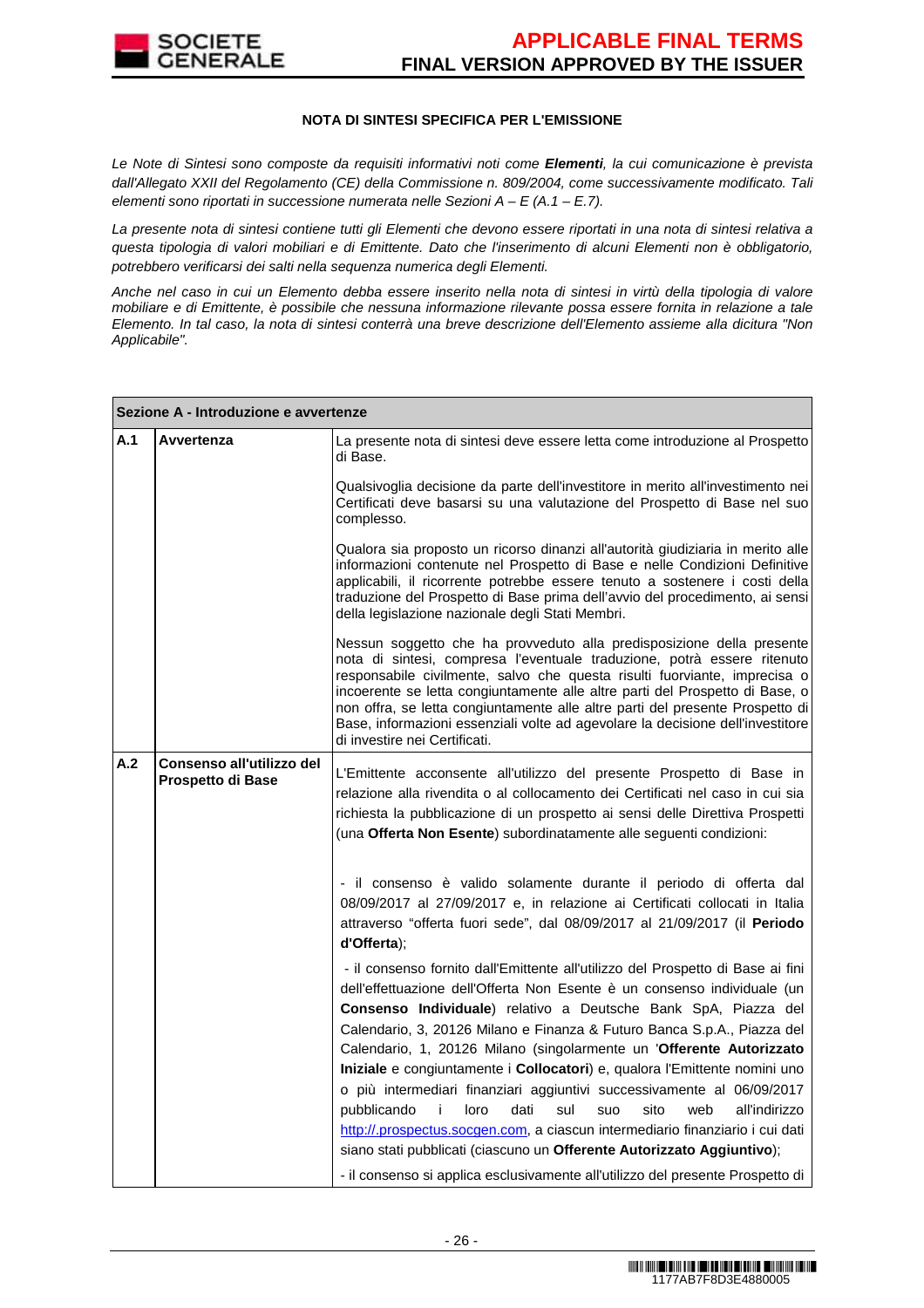

|             |                                                                                                                                                        | Base ai fini delle Offerte Non Esenti di Certificati in Italia.<br>Le informazioni relative alle condizioni dell'Offerta Non Esente<br>saranno fornite agli investitori da qualunque Offerente Autorizzato<br>Iniziale nella giurisdizione in cui sarà effettuata l'offerta.                                                                                                                                                                                                                                                                                                     |
|-------------|--------------------------------------------------------------------------------------------------------------------------------------------------------|----------------------------------------------------------------------------------------------------------------------------------------------------------------------------------------------------------------------------------------------------------------------------------------------------------------------------------------------------------------------------------------------------------------------------------------------------------------------------------------------------------------------------------------------------------------------------------|
|             | Sezione B - Emittente e Garante                                                                                                                        |                                                                                                                                                                                                                                                                                                                                                                                                                                                                                                                                                                                  |
| <b>B.1</b>  | Ragione<br>sociale e<br>denominazi<br>one<br>commercial<br>е<br>dell'emitten<br>te                                                                     | SG Issuer (o l'Emittente)                                                                                                                                                                                                                                                                                                                                                                                                                                                                                                                                                        |
| B.2         | forma<br>giuridica,<br>legislazione<br>e paese di<br>costituzion<br>е                                                                                  | Sede legale, Sede legale: 33, boulevard Prince Henri, L-1724 Lussemburgo, Lussemburgo.<br>Forma giuridica: Società per azioni a responsabilità limitata (société anonyme).<br>Legislazione di riferimento dell'Emittente: diritto lussemburghese.<br>Paese di costituzione: Lussemburgo.                                                                                                                                                                                                                                                                                         |
| B.4b        | <b>Tendenze</b><br>note<br>suscettibili<br>di influire<br>sull'emitten<br>te e sui<br>settori in<br>cui opera                                          | Nel corso del 2017, l'Emittente prevede di proseguire la propria attività in conformità al<br>proprio oggetto sociale.                                                                                                                                                                                                                                                                                                                                                                                                                                                           |
| B.5         | del gruppo<br>e della<br>posizione<br>dell'emitten<br>te<br>all'interno<br>del gruppo                                                                  | Descrizione   Il Gruppo Société Générale (il Gruppo) offre una vasta gamma di servizi di consulenza e<br>soluzioni finanziarie su misura destinate a clienti privati, grandi aziende e investitori<br>istituzionali. Il Gruppo si basa su tre attività core complementari:<br>• Retail Banking in Francia;<br>• International Retail Banking, Financial Services and Insurance; e<br>• Corporate and Investment Banking, Private Banking, Asset and Wealth Management e<br>Securities Services.<br>L'Emittente è una controllata del Gruppo e non ha alcuna società controllata. |
| <b>B.9</b>  | Previsioni o<br>stime<br>relative agli<br>utili<br>dell'emitten<br>te                                                                                  | Non Applicabile. L'Emittente non fornisce alcuna previsione o stima in relazione agli utili.                                                                                                                                                                                                                                                                                                                                                                                                                                                                                     |
| <b>B.10</b> | Natura di<br>eventuali<br>riserve<br>espresse<br>nella<br>relazione<br>della<br>società di<br>revisione in<br>merito ai<br>dati storico-<br>finanziari | Non Applicabile. Le relazioni della società di revisione non contengono alcuna riserva.                                                                                                                                                                                                                                                                                                                                                                                                                                                                                          |
| <b>B.12</b> | Principali<br>dati storico-<br>finanziari                                                                                                              |                                                                                                                                                                                                                                                                                                                                                                                                                                                                                                                                                                                  |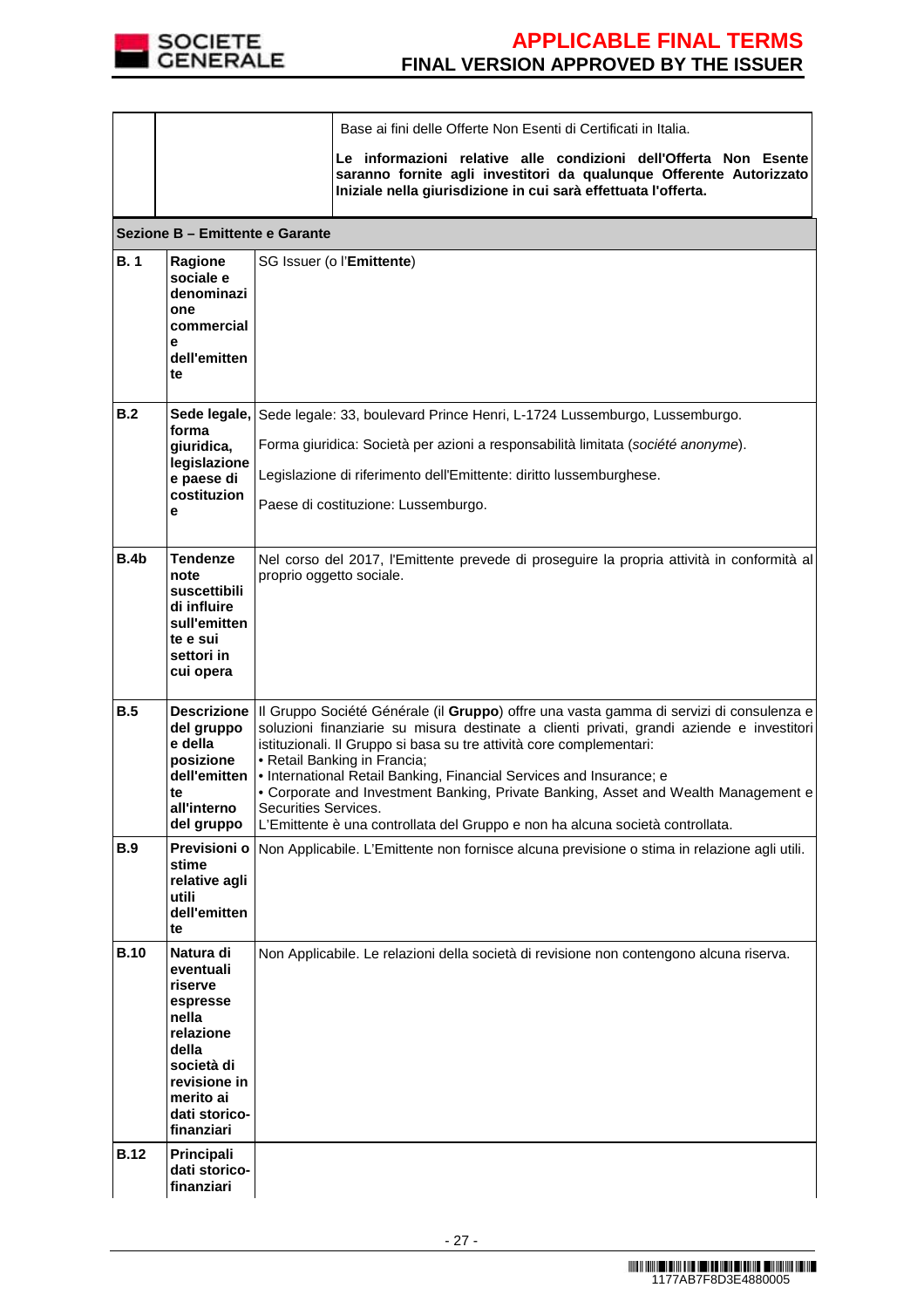

|             | selezionati<br>relativi<br>all'emittente                                                                                                                                                        | (in migliaia di EUR)                                                                                                                                                              | <b>Esercizio 31.12.2016</b><br>(certificato) | <b>Esercizio 31.12.2015</b><br>(certificato) |
|-------------|-------------------------------------------------------------------------------------------------------------------------------------------------------------------------------------------------|-----------------------------------------------------------------------------------------------------------------------------------------------------------------------------------|----------------------------------------------|----------------------------------------------|
|             |                                                                                                                                                                                                 | <b>Reddito Complessivo</b>                                                                                                                                                        | 90.991                                       | 102.968                                      |
|             |                                                                                                                                                                                                 | Utile ante imposte                                                                                                                                                                | 525                                          | 380                                          |
|             |                                                                                                                                                                                                 | Reddito di esercizio                                                                                                                                                              | 373                                          | 380                                          |
|             |                                                                                                                                                                                                 | <b>Totale attivo</b>                                                                                                                                                              | 53.309.975                                   | 37.107.368                                   |
|             | <b>Dichiarazio</b><br>ne relativa<br>all'assenza                                                                                                                                                | Non si sono verificati cambiamenti sostanzialmente pregiudizievoli delle prospettive<br>dell'Emittente dalla data del 31 dicembre 2016.                                           |                                              |                                              |
|             | di<br>cambiamen<br>ti<br>sostanzial-<br>mente<br>pregiudizie<br>voli delle<br>prospettive<br>dell'emitten<br>te dalla data<br>di<br>pubblicazio<br>ne<br>dell'ultimo<br>bilancio<br>certificato |                                                                                                                                                                                   |                                              |                                              |
|             | <b>Cambiamen</b><br>ti<br>significativi<br>relativi alla<br>situazione<br>finanziaria                                                                                                           | Non applicabile. Non si è verificato alcun cambiamento rilevante nella posizione<br>finanziaria o di negoziazione dell'Emittente successivamente al 31 dicembre 2016.             |                                              |                                              |
|             | $\mathbf{o}$<br>commercial<br>е<br>dell'Emitten<br>te<br>successivi<br>al periodo<br>cui si<br>riferiscono i<br>dati storico-<br>finanziari                                                     |                                                                                                                                                                                   |                                              |                                              |
| <b>B.13</b> | Eventi<br>recenti<br>relativi<br>all'emittente<br>che<br>rilevano, in<br>misura<br>sostanziale,<br>ai fini della<br>valutazione<br>della<br>solvibilità<br>dell'Emitten<br>te                   | Non Applicabile. Non si sono verificati eventi recenti relativi all'Emittente che rilevano, in<br>misura sostanziale, ai fini della valutazione della solvibilità dell'Emittente. |                                              |                                              |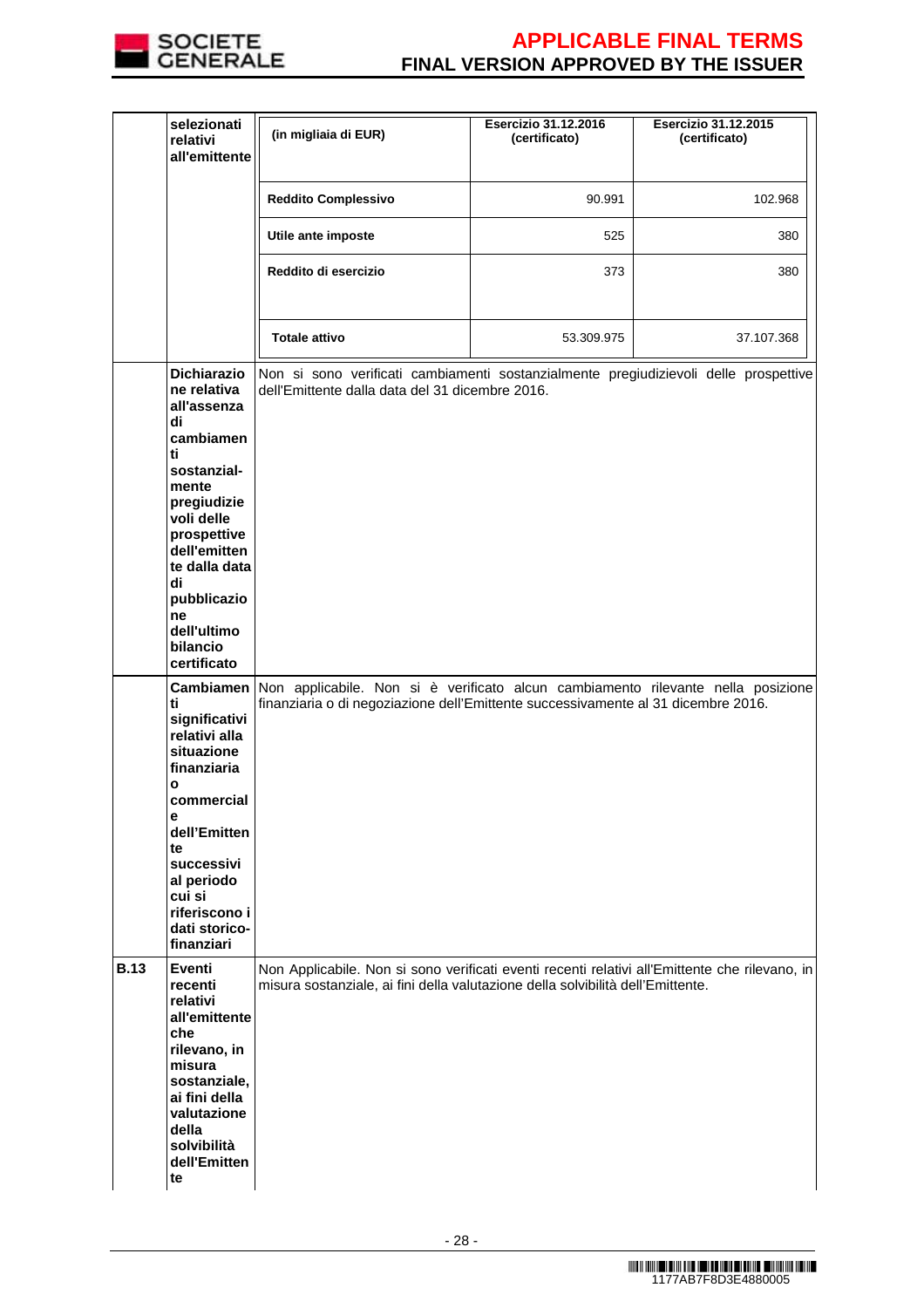

| <b>B.14</b> | <b>Dichiarazio</b><br>ne in ordine<br>alla                                                                                                                                                                                         | Per le informazioni sulla posizione dell'Emittente all'interno del Gruppo si rimanda<br>all'Elemento B.5 che precede.                                                                                                                                                                                                                                                                                                                                                                                                                                                                                                                                                                                                                                                                                                                                                                                                                                                                                                     |
|-------------|------------------------------------------------------------------------------------------------------------------------------------------------------------------------------------------------------------------------------------|---------------------------------------------------------------------------------------------------------------------------------------------------------------------------------------------------------------------------------------------------------------------------------------------------------------------------------------------------------------------------------------------------------------------------------------------------------------------------------------------------------------------------------------------------------------------------------------------------------------------------------------------------------------------------------------------------------------------------------------------------------------------------------------------------------------------------------------------------------------------------------------------------------------------------------------------------------------------------------------------------------------------------|
|             | dipendenza<br>dell'emitten<br>te da altre<br>entità del<br>gruppo                                                                                                                                                                  | All'interno del Gruppo, SG Issuer fa capo a Société Générale Bank & Trust.                                                                                                                                                                                                                                                                                                                                                                                                                                                                                                                                                                                                                                                                                                                                                                                                                                                                                                                                                |
| <b>B.15</b> | Descrizioni<br>principali<br>dell'emitten<br>te                                                                                                                                                                                    | Le attività principali di SG Issuer sono rappresentate dalla raccolta di fondi tramite<br>delle attività l'emissione di warrant e titoli di debito destinati al collocamento presso clienti istituzionali<br>o retail tramite collocatori associati a Société Générale. I fondi derivanti all'emissione di<br>tali titoli di debito vengono quindi concessi in prestito a Société Générale ed altri membri<br>del Gruppo.                                                                                                                                                                                                                                                                                                                                                                                                                                                                                                                                                                                                 |
| <b>B.16</b> | Per quanto<br>а<br>conoscenza<br>dell'emitten<br>te, soggetto<br>da cui<br>l'emittente è<br>controllato<br>O<br>partecipato,<br>direttament<br>e o<br>indirettame<br>nte, e<br>descrizione<br>della natura<br>di tale<br>controllo | SG Issuer è una società controllata al 100 % da Société Générale Bank & Trust S.A., che<br>è a sua volta un'entità interamente controllata da Société Générale e interamente<br>consolidata.                                                                                                                                                                                                                                                                                                                                                                                                                                                                                                                                                                                                                                                                                                                                                                                                                              |
| <b>B.18</b> | Natura e<br>ambito<br>della<br>garanzia                                                                                                                                                                                            | I Certificati sono garantiti incondizionatamente e irrevocabilmente da Société Générale (il<br>Garante) ai sensi della garanzia rilasciata in data 27 giugno 2017 (la Garanzia). La<br>Garanzia costituisce un'obbligazione diretta, incondizionata, non garantita e generale del<br>Garante, ed è e sarà almeno pari passu rispetto a tutte le altre obbligazioni, esistenti e<br>future, dirette, incondizionate, non garantite e generali del Garante, ivi comprese quelle<br>relative ai depositi.<br>Qualsiasi riferimento a somme o importi pagabili dall'Emittente, garantiti dal Garante ai<br>sensi della Garanzia, dovrà essere rivolto a somme e/o importi direttamente ridotti, e/o in<br>caso di conversione in equity, ridotti dell'importo di tale conversione, e/o altrimenti<br>modificati di volta in volta in seguito all'applicazione del potere di bail-in di qualsivoglia<br>autorità pertinente ai sensi della direttiva 2014/59/UE del Parlamento Europeo e del<br>Consiglio dell'Unione Europea. |
| <b>B.19</b> | i relative al<br>garante<br>come se<br>questi<br>fosse<br>l'emittente<br>del<br>medesimo<br>tipo di titoli<br>oggetto<br>della<br>garanzia                                                                                         | Informazion Le informazioni in merito a Société Générale come se questa fosse l'Emittente del<br>medesimo tipo di Certificati oggetto della Garanzia sono di seguito riportate in conformità<br>a quanto previsto rispettivamente agli Elementi B.19 / B.1, B.19 / B.2, B.19 / B.4b, B.19 /<br>B.5, B.19 / B.9, B.19 / B.10, B.19 / B.12, B.19 / B.13, B.19 / B.14, B.19 / B.15, B.19 / B.6:                                                                                                                                                                                                                                                                                                                                                                                                                                                                                                                                                                                                                              |
|             |                                                                                                                                                                                                                                    | B.19/ B.1: Ragione sociale e denominazione commerciale del garante                                                                                                                                                                                                                                                                                                                                                                                                                                                                                                                                                                                                                                                                                                                                                                                                                                                                                                                                                        |
|             |                                                                                                                                                                                                                                    | Société Générale<br>B.19/ B.2: Sede legale, forma giuridica, legislazione e paese di costituzione                                                                                                                                                                                                                                                                                                                                                                                                                                                                                                                                                                                                                                                                                                                                                                                                                                                                                                                         |
|             |                                                                                                                                                                                                                                    |                                                                                                                                                                                                                                                                                                                                                                                                                                                                                                                                                                                                                                                                                                                                                                                                                                                                                                                                                                                                                           |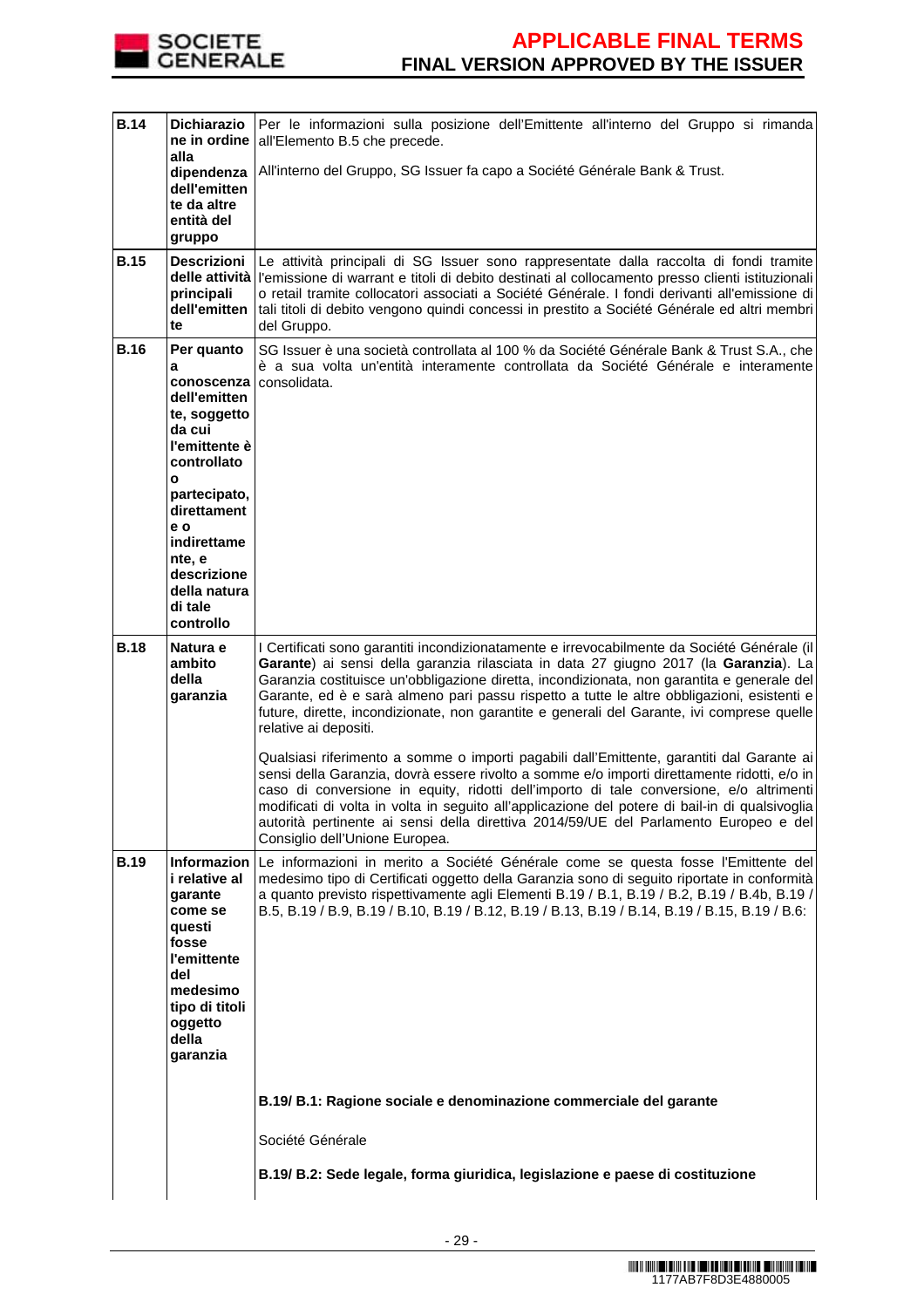Sede legale: 29, boulevard Haussmann, 75009 Parigi, Francia.

Forma giuridica: Società per azioni a responsabilità limitata (société anonyme).

Legislazione di riferimento dell'Emittente: diritto francese.

Paese di costituzione: Francia.

## **B.19/ B.4b: Tendenze note suscettibili di influire sul garante e sui settori in cui opera**

Société Générale continua a essere soggetta ai soliti rischi e ai rischi inerenti alla sua attività di cui al Capitolo 4 del Documento di Registrazione depositato l'8 marzo 2017 e nella sua versione aggiornata depositata il 4 maggio 2017.

In un contesto di progressiva crescita mondiale, diversi rischi continuano a pesare sulle prospettive economiche globali: i rischi di rinnovate tensioni finanziarie in Europa, i rischi delle rinnovate turbolenze (finanziarie, sociali e politiche) nelle economie emergenti, le incertezze legate alle misure di politica monetaria non convenzionali messe in atto nelle principali economie sviluppate, l'aumento dei rischi terroristici e delle tensioni geopolitiche e protezionistiche.

In particolare, il Gruppo potrebbe essere influenzato da:

- tensioni finanziarie rinnovate nell'Eurozona derivanti da un ritorno di dubbi sull'integrità della regione, ad esempio in occasione delle elezioni in un contesto di forze politiche euro-scettiche in aumento;

- un aumento improvviso e marcato dei tassi di interesse e volatilità nei mercati (obbligazioni, azioni e commodities), che potrebbero essere scatenati dalla scarsa comunicazione dalle banche centrali, in particolare dalla Fed (Federal Reserve) o dalla Banca Centrale Europea (BCE), quando cambia la posizione sulla politica monetaria;

- un brusco rallentamento dell'attività economica in Cina, che spinge la fuoriuscita di capitali dal paese, la pressione sui deprezzamenti della moneta cinese e, per contagio, di altre valute del paese emergente, nonché una flessione dei prezzi delle materie prime;

- tensioni socio-politiche in alcuni paesi dipendenti dai ricavi del petrolio e del gas e che devono ancora adattarsi alla situazione dei prezzi bassi per queste materie prime; - peggioramento delle tensioni geopolitiche in Medio Oriente, nel Mar Cinese Meridionale, in Corea del Nord o in Ucraina. In quest'ultimo caso, ciò potrebbe portare all'estensione e al rafforzamento delle sanzioni tra i paesi occidentali e la Russia, l'attività economica ancora più in crisi in Russia e un ulteriore forte deprezzamento del Rublo;

- timori riguardanti un possibile rafforzamento delle barriere commerciali internazionali, in particolare nelle grandi economie sviluppate (Stati Uniti o, nel caso di Brexit, Regno Unito ad esempio).

## **B.19/B.5**: **Descrizione del gruppo e della posizione del garante all'interno del gruppo**

Il Gruppo Société Générale offre una vasta gamma di servizi di consulenza e soluzioni finanziarie su misura destinate a clienti privati, grandi aziende e investitori istituzionali. Il Gruppo si basa su tre attività core complementari:

- attività di Retail Banking in Francia;
- International Retail Banking, Financial Services and Insurance; e
- Corporate and Investment Banking, Private Banking, Asset and Wealth Management e Securities Services.

L'Emittente è la capogruppo del Gruppo

**B.19/ B.9: Previsioni o stime relative agli utili del garante**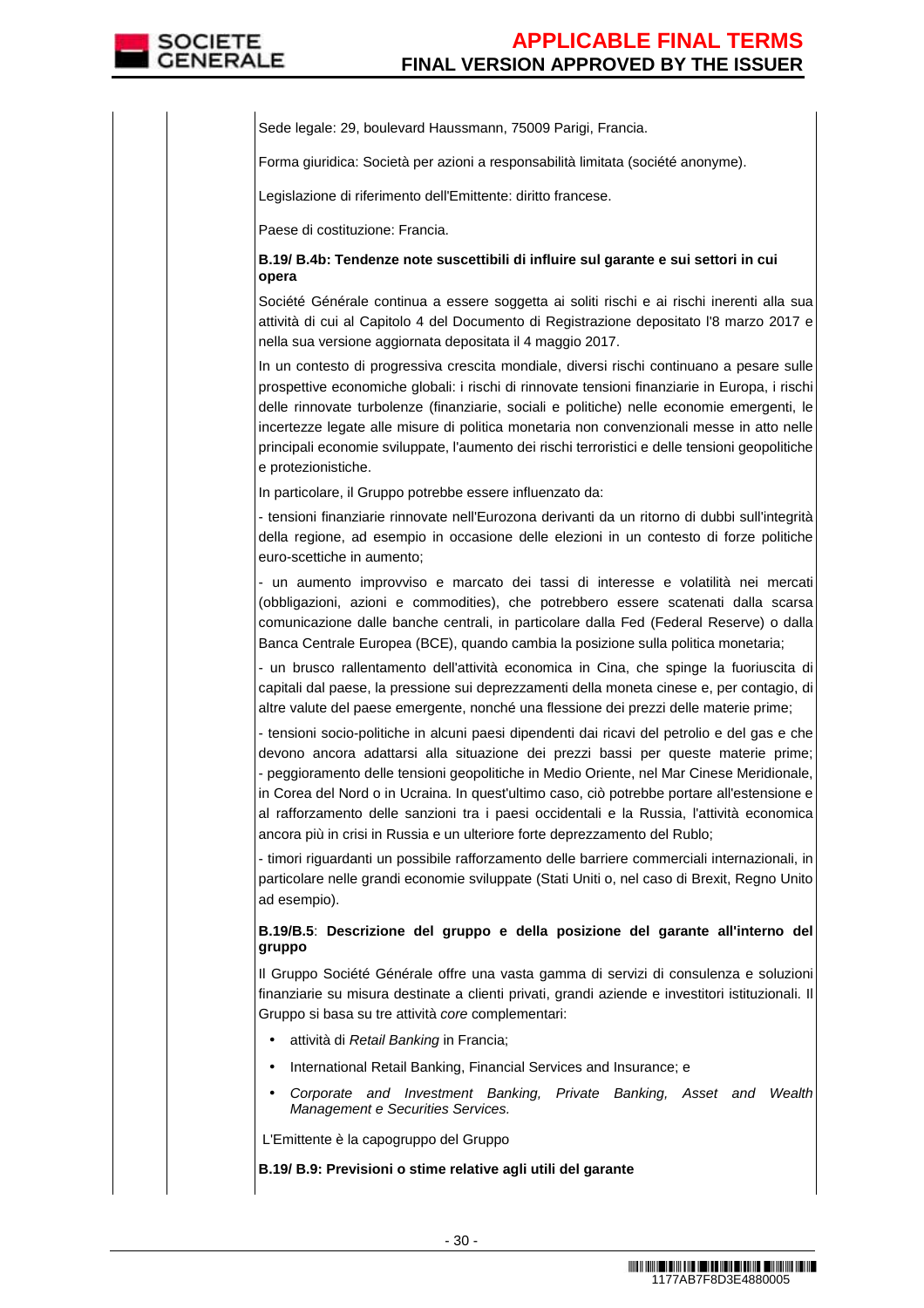

 Non Applicabile. Société Générale non fornisce alcuna previsione o stima in relazione agli utili.

**B.19/B.10**: **Natura di eventuali riserve espresse nella relazione della società di revisione in merito ai dati storico-finanziari**

Non Applicabile. La relazione della società di revisione non contiene alcuna riserva.

### **B.19/B.12: Principali dati storico-finanziari selezionati relativi al garante**

|                                                                      | Primo<br>semestre<br>30.06.2017<br>(non<br>sottoposto a<br>revisione) | <b>Esercizio</b><br>2016<br>(sottoposto<br>a revisione) | Primo<br>semestre<br>30.06.2016<br>(non<br>sottoposto a<br>revisione) | Esercizio 2015<br>(sottoposto a<br>revisione salvo<br>diversamente<br>indicato(*)) |
|----------------------------------------------------------------------|-----------------------------------------------------------------------|---------------------------------------------------------|-----------------------------------------------------------------------|------------------------------------------------------------------------------------|
| <b>Risultati</b><br>(in<br>di<br>milioni<br>EUR)                     |                                                                       |                                                         |                                                                       |                                                                                    |
| Risultato netto<br>delle attività<br>bancarie                        | 11.673                                                                | 25.298                                                  | 13.159                                                                | 25.639                                                                             |
| Reddito<br>Operativo                                                 | 2.492                                                                 | 6.390                                                   | 3.568                                                                 | 5.681                                                                              |
| Risultato netto                                                      | 2.097                                                                 | 4.338                                                   | 2.613                                                                 | 4.395                                                                              |
| Risultato netto<br>gruppo<br>riportato                               | 1.805                                                                 | 3.874                                                   | 2.385                                                                 | 4.001                                                                              |
| <b>Retail Banking</b><br>in Francia                                  | 678                                                                   | 1.486                                                   | 731                                                                   | $1.441*$                                                                           |
| International<br><b>Retail Banking</b><br>&<br>Financial<br>Services | 1.001                                                                 | 1.631                                                   | 736                                                                   | $1.111*$                                                                           |
| Global<br>Banking<br>and<br>Investor<br>Solutions                    | 882                                                                   | 1.803                                                   | 902                                                                   | 1.850*                                                                             |
| Corporate<br>Centre                                                  | (756)                                                                 | (1.046)                                                 | 16                                                                    | $(401)^*$                                                                          |
| Costo<br>netto<br>del rischio                                        | (368)                                                                 | (2.091)                                                 | (1.188)                                                               | (3.065)                                                                            |
| <b>Attivo</b><br>(in<br>miliardi<br>di<br>EUR)                       |                                                                       |                                                         |                                                                       |                                                                                    |
| Totale attivo e<br>passivo                                           | 1.350,2                                                               | 1.382,2                                                 | 1.460,2                                                               | 1.334,4                                                                            |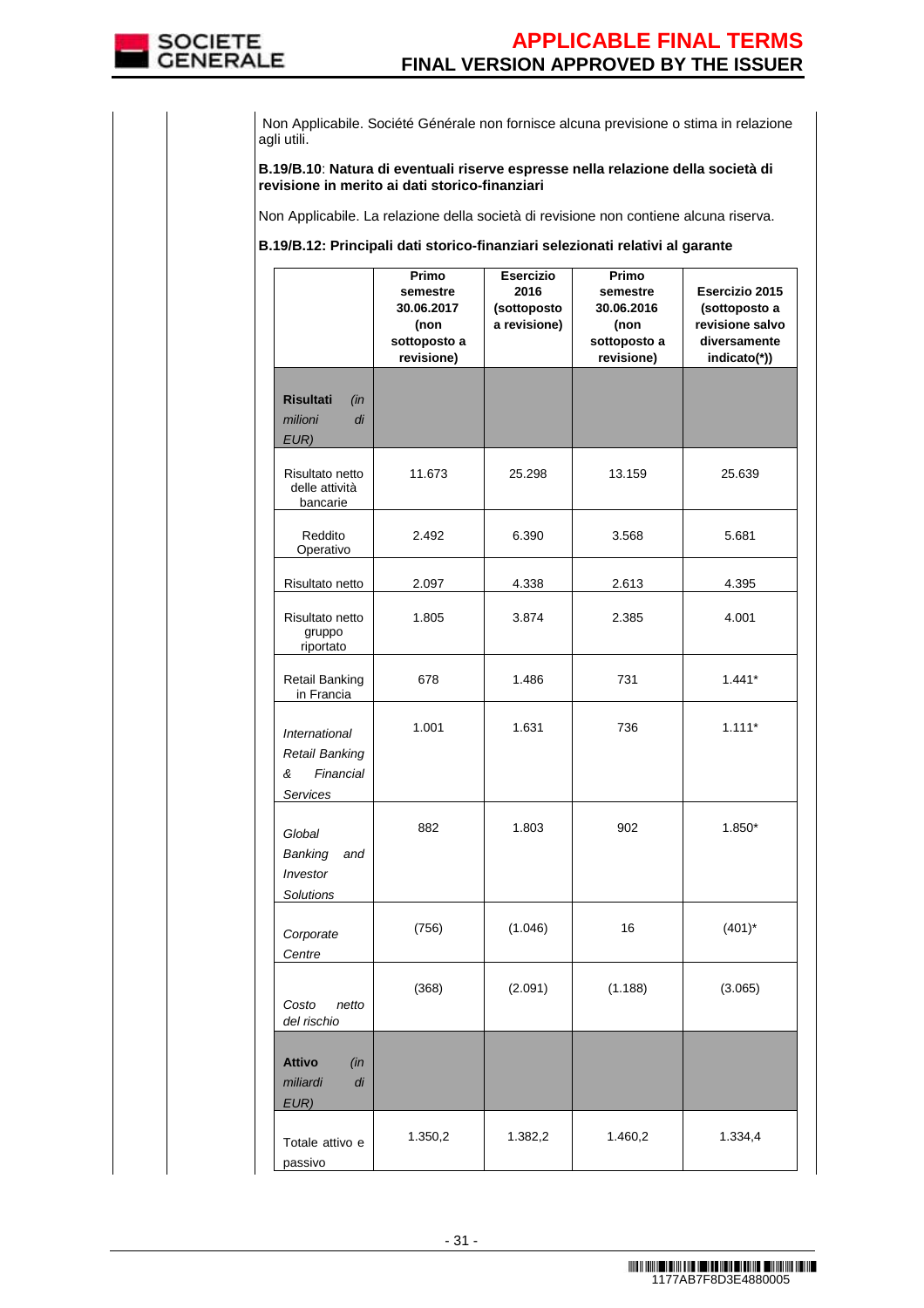

| Finanziamenti<br>a clienti                                                                            | 418,2                                                            | 426.5  | 420,1                                                                                                 | 405,3                                                                                                                                                                                                                                                                                                                                                                        |
|-------------------------------------------------------------------------------------------------------|------------------------------------------------------------------|--------|-------------------------------------------------------------------------------------------------------|------------------------------------------------------------------------------------------------------------------------------------------------------------------------------------------------------------------------------------------------------------------------------------------------------------------------------------------------------------------------------|
| Depositi clienti                                                                                      | 406,2                                                            | 421.0  | 400,5                                                                                                 | 379,6                                                                                                                                                                                                                                                                                                                                                                        |
| <b>Patrimonio</b><br><b>Netto</b><br>(in<br>miliardi<br>di<br>EUR)                                    |                                                                  |        |                                                                                                       |                                                                                                                                                                                                                                                                                                                                                                              |
| Patrimonio<br>del<br>netto<br>Gruppo                                                                  | 60,1                                                             | 62,0   | 58,5                                                                                                  | 59,0                                                                                                                                                                                                                                                                                                                                                                         |
| Partecipazioni<br>di minoranza                                                                        | 4,4                                                              | 3,8    | 3,5                                                                                                   | 3,6                                                                                                                                                                                                                                                                                                                                                                          |
| <b>Rendiconto</b><br>finanziario (in<br>miliardi<br>di<br>EUR)                                        |                                                                  |        |                                                                                                       |                                                                                                                                                                                                                                                                                                                                                                              |
| Flussi netti in<br>entrata<br>(uscita) delle<br>disponibilità<br>liquide<br>e<br>mezzi<br>equivalenti | 14.666                                                           | 18.442 | 30.822                                                                                                | 21.492                                                                                                                                                                                                                                                                                                                                                                       |
| certificato                                                                                           | Société Générale successivamente alla data del 31 dicembre 2016. |        | alle rettifiche del metodo di calcolo del capitale regolamentare all'interno delle linee di business. | (*)Importi rideterminati (non certificati) in relazione al bilancio pubblicato il 31 dicembre 2015 dovuti<br>Dichiarazione relativa all'assenza di cambiamenti sostanzial-mente pregiudizievoli<br>delle prospettive del garante dalla data di pubblicazione dell'ultimo bilancio<br>Non si sono verificati cambiamenti sostanzialmente pregiudizievoli nelle prospettive di |
| garante successivi al periodo cui si riferiscono i dati storico-finanziari                            |                                                                  |        |                                                                                                       | Cambiamenti significativi relativi alla situazione finanziaria o commerciale del                                                                                                                                                                                                                                                                                             |
| 2017.                                                                                                 |                                                                  |        |                                                                                                       | Non Applicabile. Non si è verificato alcun cambiamento rilevante nella posizione<br>finanziaria o commerciale di Société Générale successivamente alla data del 30 giugno                                                                                                                                                                                                    |
| fini della valutazione della solvibilità del garante                                                  |                                                                  |        |                                                                                                       | B.19/B.13: Eventi recenti relativi al garante che rilevano, in misura sostanziale, ai                                                                                                                                                                                                                                                                                        |
|                                                                                                       |                                                                  |        | rilevano, in misura sostanziale, ai fini della valutazione della sua solvibilità.                     | Non Applicabile. Non si sono verificati eventi recenti relativi a Société Générale che                                                                                                                                                                                                                                                                                       |
|                                                                                                       |                                                                  |        |                                                                                                       |                                                                                                                                                                                                                                                                                                                                                                              |

**B.19/B.14: Dichiarazione in ordine alla eventuale dipendenza del garante da altre entità del gruppo**

Per le informazioni sulla posizione di Société Générale all'interno del Gruppo si rimanda all'Elemento B.5 che precede.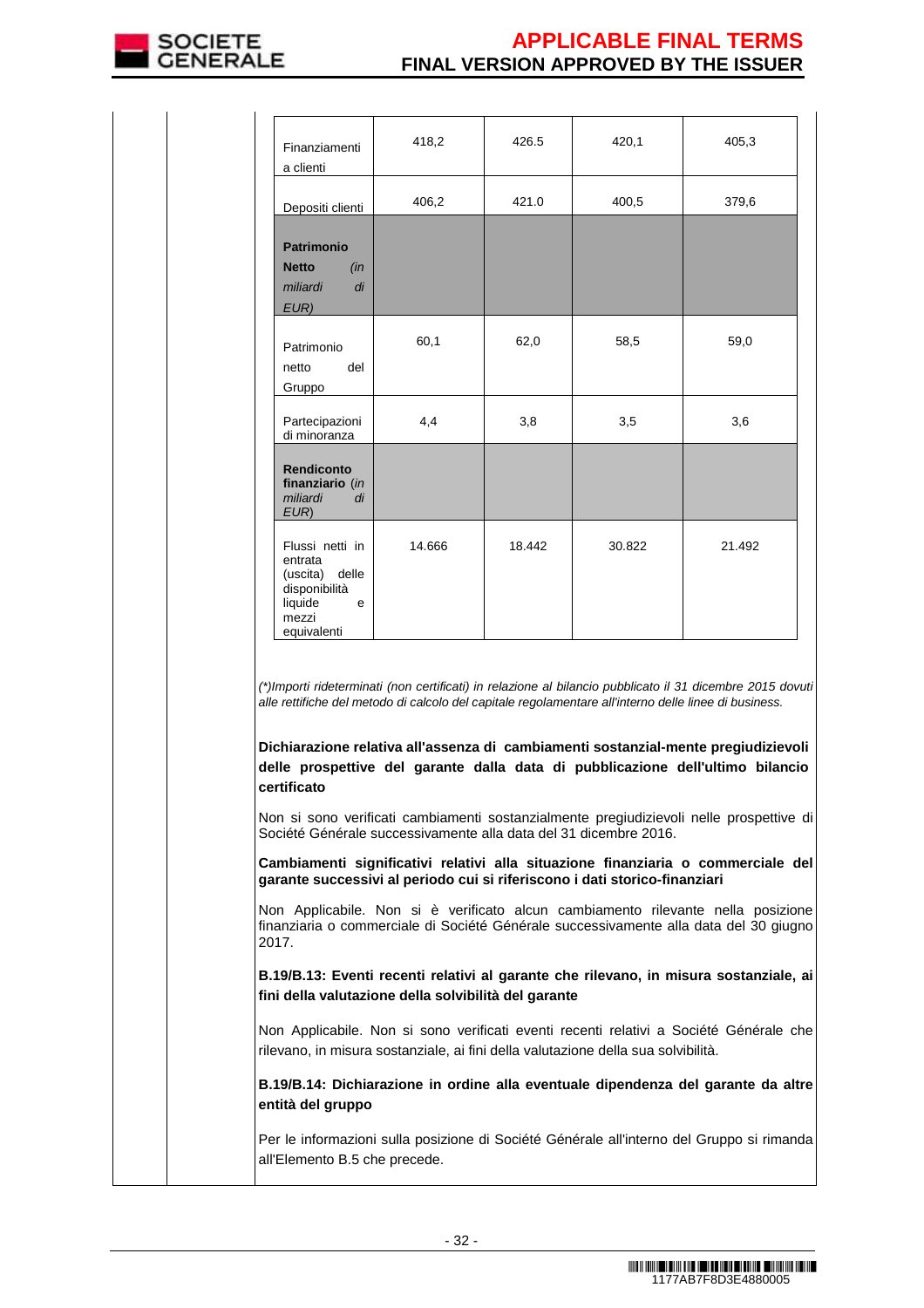

Société Générale è la holding finale del Gruppo. Tuttavia, Société Générale gestisce anche una propria attività e non opera semplicemente in qualità di holding rispetto alle proprie controllate.

## **B.19/B.15: Descrizioni delle attività principali del garante**

Si rimanda all'Elemento B.19/ B.5 che precede.

**B.19/B.16: Per quanto a conoscenza del garante, soggetto da cui il garante è controllato o partecipato, direttamente o indirettamente, e descrizione della natura di tale controllo**

Non Applicabile. Per quanto a sua conoscenza, Société Générale non é controllata, né partecipata, direttamente o indirettamente (ai sensi delle leggi francesi), da alcun'altra entità.

|     | Sezione C - Titoli                                                                                                                               |                                                                                                                                                                                                                                                                                                                                                                                                                                                 |
|-----|--------------------------------------------------------------------------------------------------------------------------------------------------|-------------------------------------------------------------------------------------------------------------------------------------------------------------------------------------------------------------------------------------------------------------------------------------------------------------------------------------------------------------------------------------------------------------------------------------------------|
| C.1 | Tipologia e classe dei<br>titoli oggetto dell'offerta<br>e/o ammessi alla<br>negoziazione, ivi<br>compresi i rispettivi<br>codici identificativi | I Certificati sono strumenti derivati (i Certificati).<br>Il Codice ISIN è: XS1653943727<br>Il Codice Common è: 165394372                                                                                                                                                                                                                                                                                                                       |
| C.2 | Valuta dei titoli oggetto<br>di emissione                                                                                                        | <b>EUR</b>                                                                                                                                                                                                                                                                                                                                                                                                                                      |
| C.5 | limitazioni alla libera<br>trasferibilità dei titoli                                                                                             | Descrizione di eventuali Non Applicabile. Non sussiste alcuna limitazione alla libera trasferibilità dei<br>Certificati, ferme restando le restrizioni di vendita e trasferimento<br>eventualmente in vigore in talune giurisdizioni, incluse le restrizioni<br>applicabili all'offerta e alla vendita a, o per conto o a beneficio di, Cessionari<br>Autorizzati.<br>Un Cessionario Autorizzato indica un soggetto che (i) non è soggetto U.S. |
|     |                                                                                                                                                  | ai sensi della definizione indicata da Regulation S; e (ii) non è un soggetto<br>che rientra in una qualsiasi definizione di soggetto U.S. ai fini di qualsivoglia<br>regola CEA o CFTC, o linee guida o ordinanze proposte o emesse da CEA.                                                                                                                                                                                                    |
| C.8 | Diritti connessi ai titoli,<br>tra cui i relativi limiti e<br>priorità                                                                           | Diritti connessi ai titoli:                                                                                                                                                                                                                                                                                                                                                                                                                     |
|     |                                                                                                                                                  | I Certificati, salvo ove rimborsati in anticipo, daranno diritto a ciascun<br>portatore dei Certificati (il "Portatore dei Certificati") a ricevere un<br>ammontare di rimborso che potrebbe risultare inferiore, uguale o maggiore<br>rispetto all'importo inizialmente investito (si rimanda all'Elemento C.18).                                                                                                                              |
|     |                                                                                                                                                  | Il Portatore dei Certificati avrà diritto a pretendere l'immediato pagamento di<br>qualunque importo nel caso in cui:                                                                                                                                                                                                                                                                                                                           |
|     |                                                                                                                                                  | - l'Emittente non paghi o non rispetti gli altri obblighi ai sensi dei Certificati                                                                                                                                                                                                                                                                                                                                                              |
|     |                                                                                                                                                  | - il Garante non adempia ai propri obblighi ai sensi della Garanzia o la<br>garanzia del Garante non sia più valida; o                                                                                                                                                                                                                                                                                                                          |
|     |                                                                                                                                                  | - risultino pendenti procedimenti di insolvenza o fallimento nei confronti<br>dell'Emittente.                                                                                                                                                                                                                                                                                                                                                   |
|     |                                                                                                                                                  | La modifica dei termini contrattuali dei Certificati richiede necessariamente il<br>consenso dei Portatori dei Certificati ai sensi delle disposizioni di un<br>accordo di agenzia, reso disponibile ai Portatori dei Certificati su richiesta<br>dell'Emittente.                                                                                                                                                                               |
|     |                                                                                                                                                  | Rinuncia ai diritti di compensazione<br>I Portatori dei Certificati rinunciano a qualsiasi diritto di compensazione e<br>ritenzione con riferimento ai Certificati, nella misura consentita dalla legge.                                                                                                                                                                                                                                        |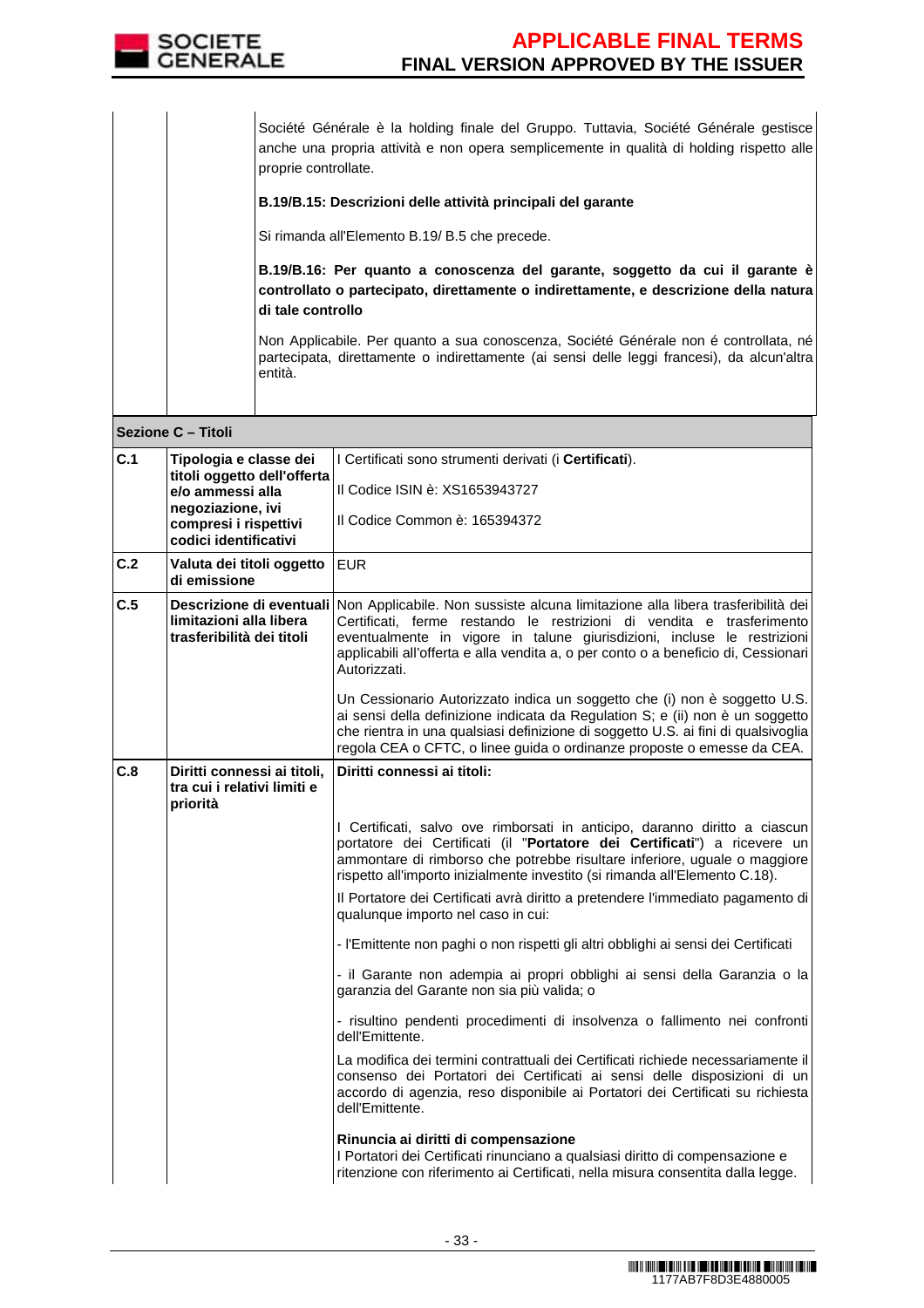### **Legge applicabile**

I Certificati e qualsiasi obbligazione extra-contrattuale derivante dai o relativa ai Certificati saranno disciplinati e interpretati ai sensi della legge inglese.

 L'Emittente accetta la competenza dei tribunali inglesi in relazione a qualunque controversia nei confronti dell'Emittente, e che i Portatori dei Certificati possano promuovere un'azione legale innanzi a qualunque altro tribunale competente.

# **Priorità:**

I Certificati sono obbligazioni dirette, incondizionate, non garantite e non subordinate dell'Emittente e saranno pari passu rispetto a tutte le altre obbligazioni dirette, incondizionate, non garantite e non subordinate dell'Emittente, presenti e future, in circolazione.

#### **Limiti ai diritti connessi ai titoli:**

- L'Emittente potrà rimborsare anticipatamente i Certificati sulla base del loro valore di mercato per motivi di natura fiscale o nel caso in cui si verifichino eventi straordinari che incidano sugli strumenti sottostanti o nel caso in cui si verifichi un ulteriore(i) evento(i) di turbativa.

- L'Emittente potrà apportare modifiche alle condizioni in caso di correzioni che incidano sullo strumento sottostante, e, al verificarsi di eventi straordinari che incidano sullo(gli) strumento(i) sottostante(i) o al verificarsi di ulteriori eventi di turbativa, l'Emittente potrà procedere alla sostituzione dello(gli) strumento(i) sottostante(i) con un(dei) nuovo(i) strumento(i) sottostante(i), o alla deduzione da qualunque somma dovuta dell'aumento del costo di copertura, ed in ogni caso senza il consenso dei Portatori dei Certificati;

- L'Emittente potrà procedere alla monetizzazione di tutto o parte degli importi dovuti fino alla data di scadenza dei Certificati nel caso in cui si verifichino eventi straordinari che incidano sugli strumenti sottostanti o nel caso in cui si verifichi un ulteriore(i) evento(i) di turbativa.

- i diritti al pagamento di capitale e interessi si prescriveranno entro un periodo di dieci anni (per quanto riguarda il capitale) e cinque anni (per quanto riguarda gli interessi) a decorrere dalla data in cui il pagamento di detti importi è divenuto per la prima volta esigibile e non sia stato onorato.

 - In caso di mancato pagamento da parte dell'Emittente, i Portatori dei Certificati non intraprenderanno alcun procedimento, legale o di altro tipo, né avanzeranno pretese nei confronti dell'Emittente. Ciononostante, i Portatori dei Certificati continueranno ad avere il diritto di pretendere dal Garante il pagamento di qualunque importo non ancora pagato.

#### **Tassazione**

Tutti i pagamenti relativi ai Certificati, alle Ricevute e alle Cedole o previsti ai sensi della Garanzia saranno effettuati senza ritenute o detrazioni in relazione a o in acconto a fronte di alcuna tassa, imposta, accertamento od onere governativo di qualunque natura imposti, esatti, riscossi, trattenuti o accertati, al presente o in futuro, da o per conto di qualunque Autorità Fiscale, salvo ove tale ritenuta o detrazione sia richiesta a norma di legge.

Nel caso in cui sia necessario detrarre o trattenere qualunque importo in relazione a o per conto di qualunque Autorità Fiscale, il relativo Emittente o, a seconda dei casi, il Garante provvederà (salvo che in determinate circostanze), nella misura massima consentita dalla legge, a versare tale importo aggiuntivo ove necessario, in modo che ciascun Portatore dei Certificati, Portatore delle Ricevute o Portatore delle Cedole percepisca, dopo la detrazione o ritenuta a fronte di tali tasse, imposte, accertamenti od oneri governativi, l'intero importo in quel momento dovuto ed esigibile.

Nonostante le disposizioni precedenti, in nessun caso l'Emittente o, a seconda dei casi, il Garante, sarà tenuto al pagamento di qualsivoglia importo addizionale in relazione ai Certificati, alle Ricevute e alle Cedole, a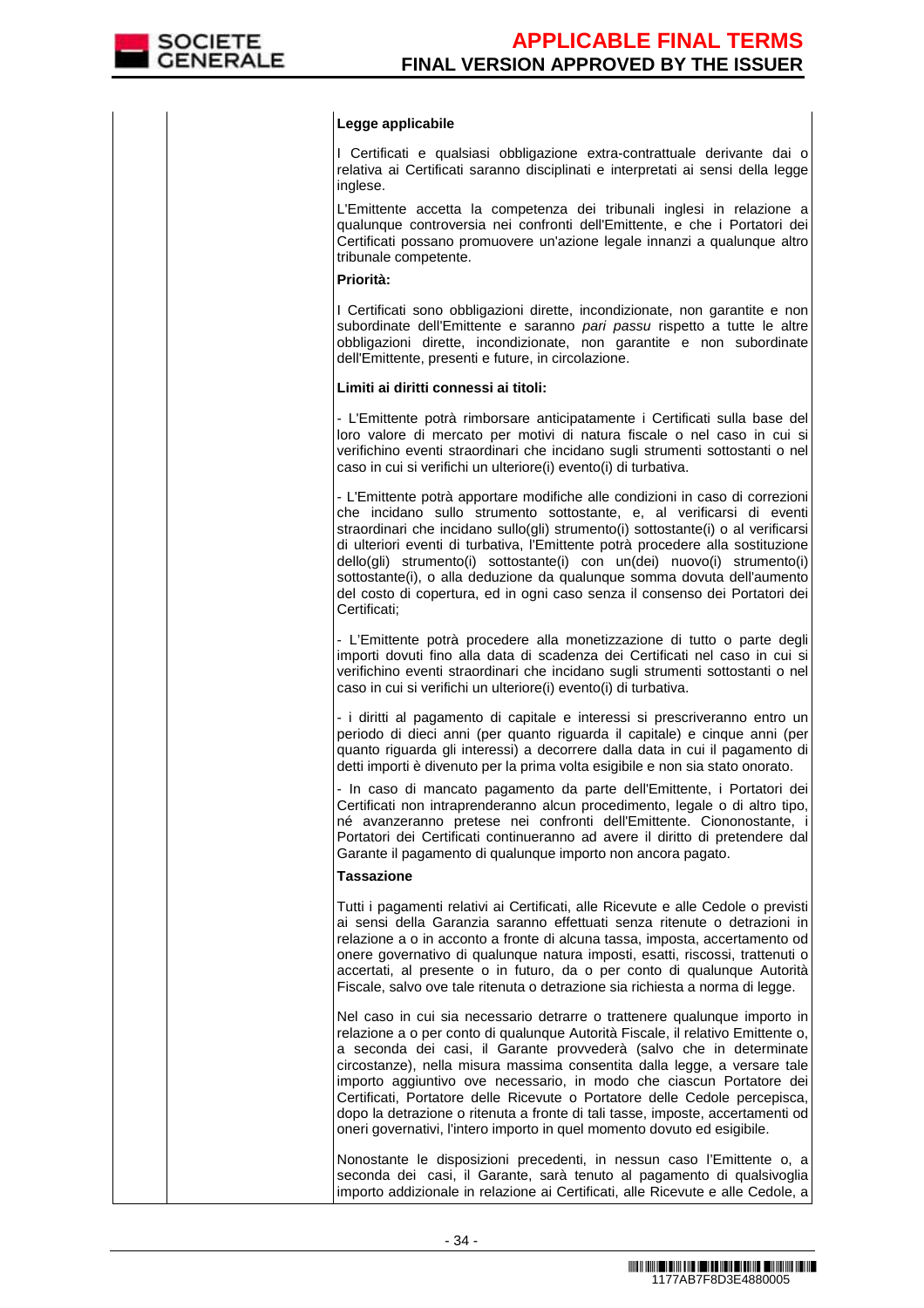

|      |                                                                                                                                                                                                                                                                       | fronte di eventuali ritenute o detrazioni (i) che siano richieste ai sensi di un<br>accordo descritto nella Sezione 1471(b) dell'Internal Revenue Code del<br>1986 (il " Codice") o altrimenti imposte in base alle Sezioni dalla 1471 alla<br>1474 del Codice, ogni regolamento o accordo a norma dello stesso, o<br>qualsiasi interpretazione ufficiale di ciò, ovvero qualsivoglia legge che dia<br>attuazione ad un approccio intergovernativo ad esso relativo o (ii) che siano<br>imposte ai sensi della Sezione 871(m) del Codice.<br>Dove:<br>Per Giurisdizione Fiscale si intende il Lussemburgo ovvero qualsivoglia<br>struttura politica o relativa autorità di riferimento che abbia potere in materia<br>fiscale.                                                                  |                                                                                                                                                                                                                                                                                |
|------|-----------------------------------------------------------------------------------------------------------------------------------------------------------------------------------------------------------------------------------------------------------------------|-------------------------------------------------------------------------------------------------------------------------------------------------------------------------------------------------------------------------------------------------------------------------------------------------------------------------------------------------------------------------------------------------------------------------------------------------------------------------------------------------------------------------------------------------------------------------------------------------------------------------------------------------------------------------------------------------------------------------------------------------------------------------------------------------|--------------------------------------------------------------------------------------------------------------------------------------------------------------------------------------------------------------------------------------------------------------------------------|
| C.11 | Se i titoli offerti sono o<br>saranno oggetto di una<br>domanda di<br>ammissione alla<br>negoziazione ai fini di<br>ottenerne la<br>distribuzione su un<br>mercato regolamentato<br>o in altri mercati<br>equivalenti, con<br>indicazione dei mercati<br>in questione | Sarà presentata domanda di ammissione alla negoziazione dei Certificati<br>sull'EuroTLX, un Sistema Multilaterale di Negoziazione organizzato e<br>gestito da EuroTLX Sim S.p.A                                                                                                                                                                                                                                                                                                                                                                                                                                                                                                                                                                                                                 |                                                                                                                                                                                                                                                                                |
| C.15 | Modo in cui il valore<br>dello strumento(i)<br>sottostante(i) incide sul<br>valore dell'investimento                                                                                                                                                                  | Il valore dei Certificati, il pagamento di un importo a titolo di rimborso<br>anticipato automatico alla relativa data di rimborso anticipato automatico e<br>il pagamento di un importo di rimborso ad un Titolare dei Certificati alla<br>data di esercizio finale, dipenderanno dalla performance del sottostante o<br>dei sottostanti alla relativa data di valutazione (o alle relative date di<br>valutazione).<br>Il valore dei Certificati è correlato alla performance positiva o negativa dello<br>strumento sottostante. Gli importi da pagare sono determinati in base alla<br>condizione che risulta soddisfatta (o non soddisfatta) nel caso in cui la<br>performance dello strumento sottostante sia maggiore o uguale rispetto<br>alla performance di una barriera predefinita. |                                                                                                                                                                                                                                                                                |
| C.16 | Data di esercizio finale<br>e data di riferimento<br>finale                                                                                                                                                                                                           | La data di esercizio finale dei Certificati sarà il 06/10/2022 (la Data di<br>Esercizio Finale), e la data di riferimento finale sarà l'ultima data di<br>valutazione.<br>La Data di Esercizio Finale può essere modificata ai sensi di quanto<br>disposto nel precedente Elemento C.8 e del successivo Elemento C.18.                                                                                                                                                                                                                                                                                                                                                                                                                                                                          |                                                                                                                                                                                                                                                                                |
| C.17 | Procedure di<br>regolamento degli<br>strumenti derivati                                                                                                                                                                                                               | Regolamento per contanti                                                                                                                                                                                                                                                                                                                                                                                                                                                                                                                                                                                                                                                                                                                                                                        |                                                                                                                                                                                                                                                                                |
| C.18 | Come si ottiene il<br>rendimento sui valori<br>mobiliari derivati                                                                                                                                                                                                     | La data di emissione dei Certificati è il 29/09/2017 (la Data di Emissione)<br>e ciascun Certificato avrà una denominazione specificata di EUR 100 (la<br><b>Denominazione Specificata)</b>                                                                                                                                                                                                                                                                                                                                                                                                                                                                                                                                                                                                     |                                                                                                                                                                                                                                                                                |
|      |                                                                                                                                                                                                                                                                       | Importo<br>del<br><b>Rimborso</b><br><b>Anticipato Automatico:</b>                                                                                                                                                                                                                                                                                                                                                                                                                                                                                                                                                                                                                                                                                                                              | Salvo ove rimborsati in anticipo, nel<br>caso in cui si sia verificato un<br>Evento<br>di<br>Rimborso<br>Anticipato<br>l'Emittente<br>Automatico,<br>allora<br>rimborserà in anticipo i Certificati<br>alla Data di Rimborso Anticipato<br>Automatico(i) (i da 1 a 4) ai sensi |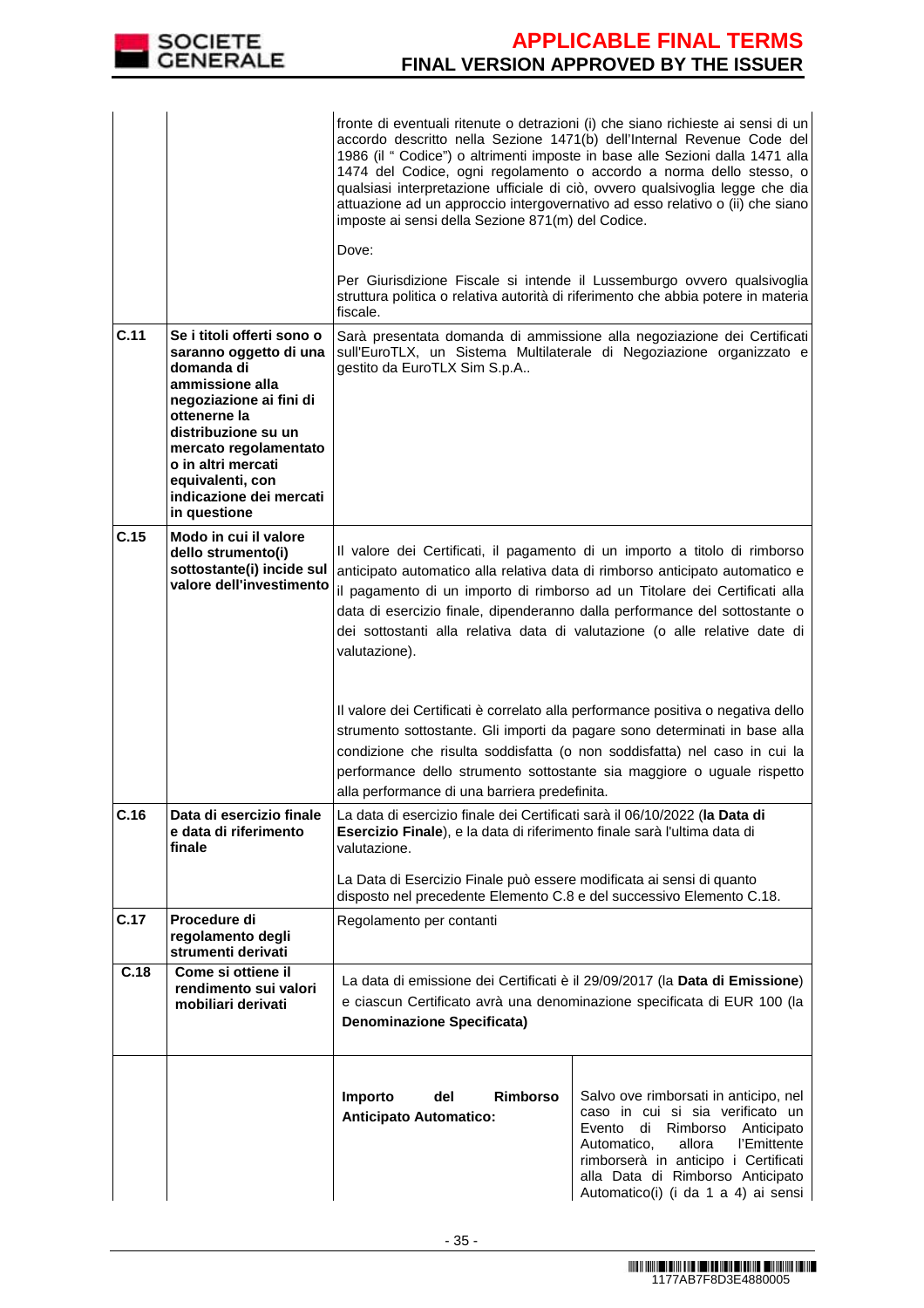

|                                                     | delle<br>seguenti<br>previsioni<br>in<br>relazione a ciascun Certificato:                                                                                                                                                        |
|-----------------------------------------------------|----------------------------------------------------------------------------------------------------------------------------------------------------------------------------------------------------------------------------------|
|                                                     | Importo del Rimborso Anticipato<br>Automatico(i) = Denominazione<br>Specificata x (100% + i x 6,7%)                                                                                                                              |
| Date del Rimborso Anticipato<br>Automatico:         | Date del Rimborso Anticipato<br>Automatico(i) (i da 1 a 4): 5 Giorni<br>dopo la<br>Lavorativi<br>Data<br>Valutazione(i)<br>nella<br>quale<br>un<br>Evento di Rimborso Anticipato<br>Automatico si intende essersi<br>verificato. |
| Evento di Rimborso Anticipato<br><b>Automatico:</b> | Si intende essersi verificato, come<br>stabilito dall'Agente per il Calcolo,<br>se in una Data di Valutazione(i) (i<br>da 1 a 4), Performance(i) è<br>superiore o pari a 0%.                                                     |
| Importo di Esercizio Finale:                        | Salvo ove rimborsati in anticipo,<br>l'Emittente rimborserà i Certificati<br>alla Data di Esercizio Finale, ai<br>sensi delle seguenti previsioni in<br>relazione a ciascun Certificato:                                         |
|                                                     | Scenario 1:                                                                                                                                                                                                                      |
|                                                     | alla<br>Valutazione(5),<br>Se<br>Data<br>Performance(5) è superiore o pari a<br>0% allora:                                                                                                                                       |
|                                                     | Importo di Esercizio Finale =<br>Denominazione<br>Specificata<br>x<br>$[(100\% + 5 \times 6,7\%)]$                                                                                                                               |
|                                                     | <b>Scenario 2:</b>                                                                                                                                                                                                               |
|                                                     | alla<br>Se<br>Data<br>Valutazione(5),<br>Performance(5) è inferiore a 0% e<br>Performance(5) è superiore o pari a<br>-30%allora:                                                                                                 |
|                                                     | di Esercizio Finale<br>Importo<br>$=$<br>Denominazione<br>Specificata<br>x<br>$[100\%]$                                                                                                                                          |
|                                                     | <b>Scenario 3:</b>                                                                                                                                                                                                               |
|                                                     | Se<br>alla<br>Valutazione(5),<br>Data<br>Performance(5) è inferiore a -30%<br>allora:                                                                                                                                            |
|                                                     | Importo di Esercizio Finale<br>$=$<br>Denominazione<br>Specificata<br>x<br>$(100\% + Performance(5))$                                                                                                                            |
| Definizioni<br>relative<br>alla(e)                  |                                                                                                                                                                                                                                  |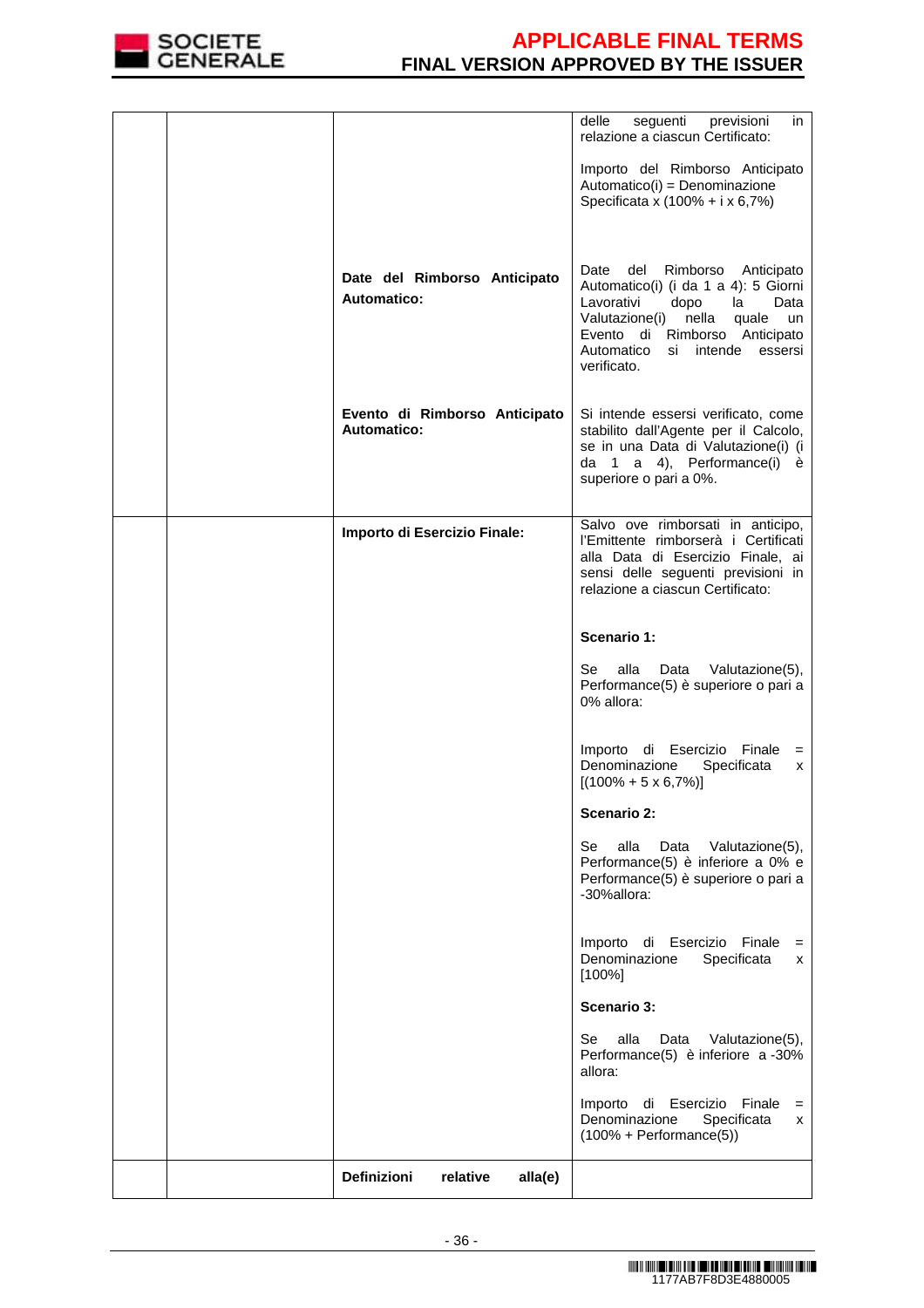

|      |                                                                                                          | data(e):                                                                                                                                                                                                                                           |                                                                                                                                                                     |
|------|----------------------------------------------------------------------------------------------------------|----------------------------------------------------------------------------------------------------------------------------------------------------------------------------------------------------------------------------------------------------|---------------------------------------------------------------------------------------------------------------------------------------------------------------------|
|      |                                                                                                          |                                                                                                                                                                                                                                                    |                                                                                                                                                                     |
|      |                                                                                                          | Data di Valutazione(0):                                                                                                                                                                                                                            | 29/09/2017                                                                                                                                                          |
|      |                                                                                                          | (GG/MM/AAAA)                                                                                                                                                                                                                                       |                                                                                                                                                                     |
|      |                                                                                                          | Data di Valutazione(i):                                                                                                                                                                                                                            | 01/10/2018;<br>30/09/2019;                                                                                                                                          |
|      |                                                                                                          | (i da 1 a 5)                                                                                                                                                                                                                                       | 29/09/2020;<br>29/09/2021;<br>29/09/2022                                                                                                                            |
|      |                                                                                                          | (GG/MM/AAAA)                                                                                                                                                                                                                                       |                                                                                                                                                                     |
|      |                                                                                                          | Definizioni relative al Prodotto:                                                                                                                                                                                                                  | Applicabile,<br>nel<br>rispetto<br>delle<br>previsioni della Condizione 4 dei<br>Termini e Condizioni Aggiuntivi<br>relativi alle Formule                           |
|      |                                                                                                          | Performance(i)                                                                                                                                                                                                                                     |                                                                                                                                                                     |
|      |                                                                                                          | (i da 1 a 5)                                                                                                                                                                                                                                       | Indica $(S(i)/S(0)) - 100\%$                                                                                                                                        |
|      |                                                                                                          | S(i)                                                                                                                                                                                                                                               |                                                                                                                                                                     |
|      |                                                                                                          | (i da 0 a 5)                                                                                                                                                                                                                                       | Indica<br>rispetto<br>alla<br>Data<br>Valutazione(i) il Prezzo di Chiusura<br>del Sottostante                                                                       |
| C.19 | Prezzo di rifermento<br>finale del sottostante                                                           | Si rimanda all'Elemento C.18 che precede.<br>Prezzo finale di riferimento: il valore dello(gli) strumento(i) sottostante(i)<br>verificarsi di determinati eventi straordinari e rettifiche che interessino tale(i)<br>strumento(i) sottostante(i). | alla(e) relativa(e) data(e) di rilevamento per il rimborso, subordinatamente al                                                                                     |
| C.20 | Tipo di sottostante e<br>informazioni su dove<br>reperire le informazioni<br>sul sottostante             | Il tipo di sottostante è: indice<br>pagine elettroniche.                                                                                                                                                                                           | Informazioni relative al sottostante sono disponibili sui sequenti siti web o                                                                                       |
|      |                                                                                                          | <b>Nome</b><br><b>Sponsor</b><br><b>Ticker</b><br>dell'Indic<br>dell'Indi<br><b>Bloomberg</b><br>ce<br>е                                                                                                                                           | <b>Mercato</b><br><b>Sito Internet</b><br>Regolamentato                                                                                                             |
|      |                                                                                                          | <b>EURO</b><br><b>STOXX</b><br><b>STOXX</b><br>SX <sub>5</sub> E<br>Limited<br>50®                                                                                                                                                                 | Ciascun mercato sul<br>quale i titoli compresi<br>nell'indice sono<br>www.stoxx.co<br>negoziati, come di volta<br>m<br>in volta determinato<br>dallo Sponsor Indice |
|      | <b>Sezione D - Rischi</b>                                                                                |                                                                                                                                                                                                                                                    |                                                                                                                                                                     |
| D.2  | Principali informazioni<br>relative ai principali<br>rischi specifici<br>dell'emittente e del<br>garante | valutati prima di qualsiasi decisione di investimento.                                                                                                                                                                                             | Un investimento nei Certificati comporta dei rischi che devono essere                                                                                               |
|      |                                                                                                          | principale, inclusi:                                                                                                                                                                                                                               | In particolare, il Gruppo è esposto ai rischi intrinseci della propria attività                                                                                     |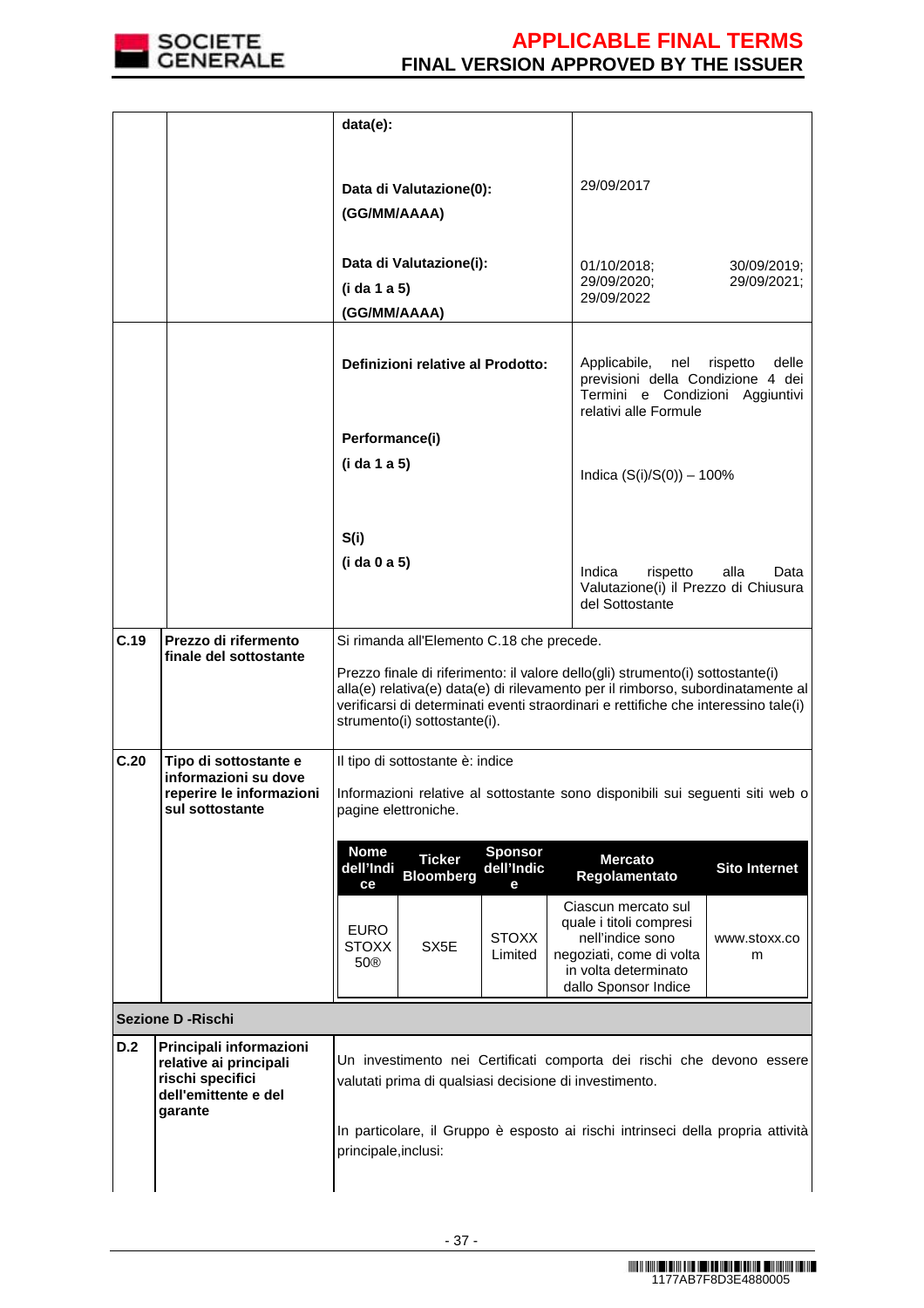

|  | Rischi di credito:                                                                                                                                                                                                                                           |
|--|--------------------------------------------------------------------------------------------------------------------------------------------------------------------------------------------------------------------------------------------------------------|
|  | Il Gruppo è esposto al rischio di controparte ed al rischio di concentrazione.                                                                                                                                                                               |
|  | Le strategie di copertura del Gruppo non possono prevenire tutti i rischi di<br>perdite.                                                                                                                                                                     |
|  | I risultati operativi e la situazione finanziaria del Gruppo potrebbero essere<br>sottoposti ad effetti pregiudizievoli da un aumento significativo di nuovi<br>accantonamenti o da accantonamenti inadeguati per perdite su crediti.                        |
|  | Rischi di mercato:                                                                                                                                                                                                                                           |
|  | L'economia globale e i mercati finanziari continuano a mostrare elevati livelli<br>di incertezza, che possono significativamente e negativamente influenzare<br>l'attività del Gruppo, la situazione finanziaria e i risultati dell'attività<br>operativa.   |
|  | I risultati del Gruppo possono essere influenzati da esposizioni a mercati<br>regionali.                                                                                                                                                                     |
|  | Il Gruppo opera in settori altamente competitivi, anche nel suo mercato<br>domestico.                                                                                                                                                                        |
|  | Il declino protratto dei mercati finanziari può rendere più difficile la vendita di<br>beni e potrebbe portare a perdite significative.                                                                                                                      |
|  | La volatilità dei mercati finanziari può causare al Gruppo perdite significative<br>relativamente alle sue attività commerciali e di investimento.                                                                                                           |
|  | La solidità finanziaria e la condotta di altri istituti finanziari e operatori di<br>mercato potrebbero influire negativamente sul Gruppo.                                                                                                                   |
|  | Il Gruppo può generare minori proventi da intermediazione e da altre attività<br>remunerate a commissione nei periodi di flessione del mercato.                                                                                                              |
|  | Rischi operativi:                                                                                                                                                                                                                                            |
|  | Il sistema di gestione del rischio del Gruppo potrebbe non essere efficace e<br>può esporre il Gruppo a rischi non identificati o imprevisti, che potrebbero<br>portare a perdite significative.                                                             |
|  | Cadute operative, chiusure o vincoli di capacità operativa che interessano le<br>istituzioni con le quali il Gruppo intrattiene relazioni commerciali, o il guasto<br>o la violazione dei sistemi informatici del Gruppo, potrebbero tradursi in<br>perdite. |
|  | Il Gruppo si affida ad ipotesi e stime che, se non corrette, potrebbero avere<br>un impatto significativo sul bilancio.                                                                                                                                      |
|  | La capacità del Gruppo di attrarre e trattenere personale qualificato è<br>fondamentale per il successo della sua attività, il contrario può<br>materialmente influire negativamente sui risultati del Gruppo.                                               |
|  | Se il Gruppo effettua un'acquisizione può non essere in grado di gestire il<br>processo di integrazione in un modo economicamente efficace o ottenere i<br>benefici attesi.                                                                                  |
|  | Rischio strutturale di interesse e di cambio:                                                                                                                                                                                                                |
|  | Le variazioni dei tassi di interesse possono influenzare negativamente<br>l'attività bancaria e di asset management del Gruppo.                                                                                                                              |
|  | Le fluttuazioni dei tassi di cambio potrebbero influire negativamente sui                                                                                                                                                                                    |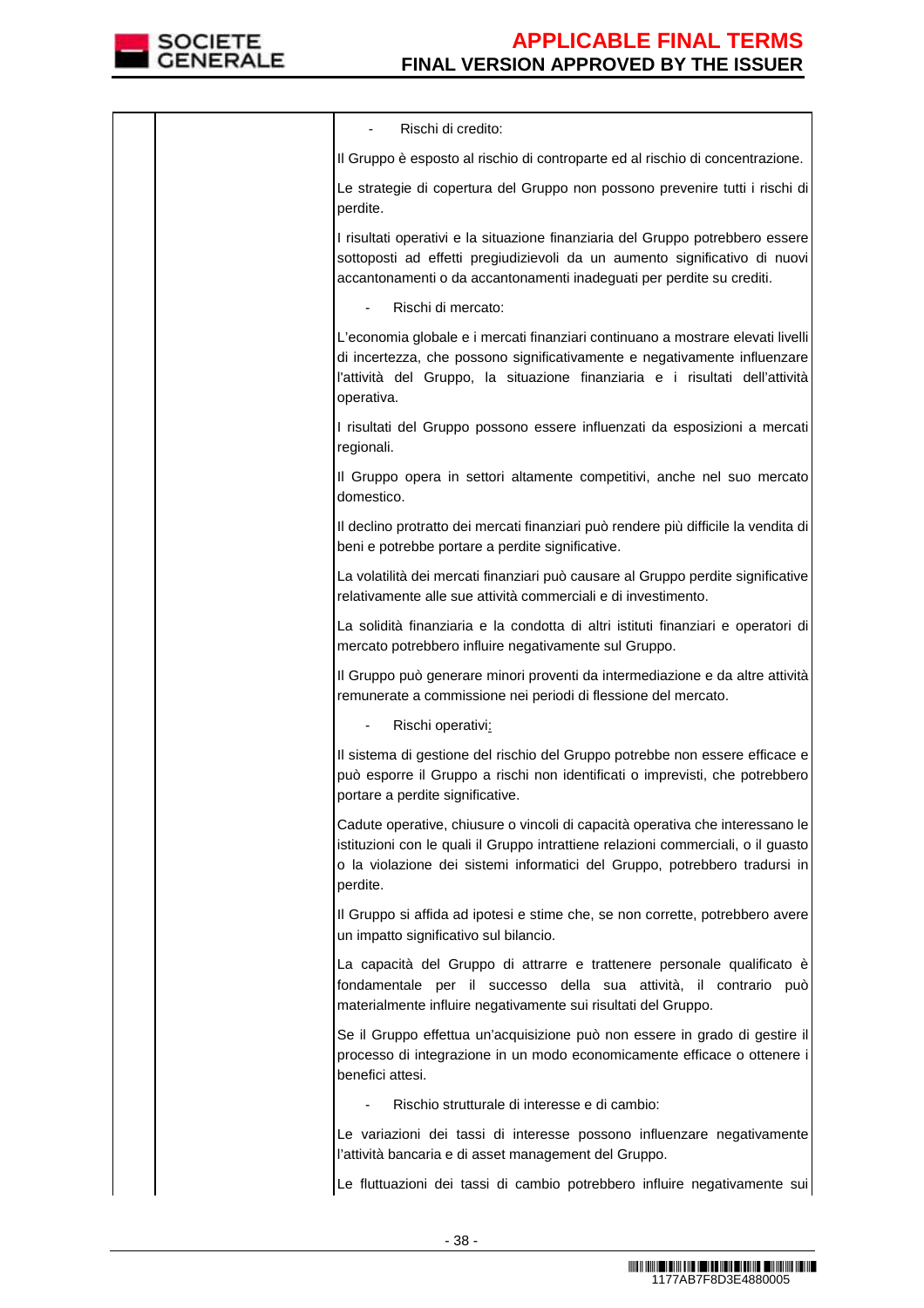

|     |                                                                                                                                                                                                  | risultati operativi del Gruppo.                                                                                                                                                                                                                                                                                                                                                                                                                                                                                                                                                                                                                                                                                                                                                                                                                                                                                                                                                                                                                                                                                                                                                                                                                                                                                                                                                                                                                                                                   |
|-----|--------------------------------------------------------------------------------------------------------------------------------------------------------------------------------------------------|---------------------------------------------------------------------------------------------------------------------------------------------------------------------------------------------------------------------------------------------------------------------------------------------------------------------------------------------------------------------------------------------------------------------------------------------------------------------------------------------------------------------------------------------------------------------------------------------------------------------------------------------------------------------------------------------------------------------------------------------------------------------------------------------------------------------------------------------------------------------------------------------------------------------------------------------------------------------------------------------------------------------------------------------------------------------------------------------------------------------------------------------------------------------------------------------------------------------------------------------------------------------------------------------------------------------------------------------------------------------------------------------------------------------------------------------------------------------------------------------------|
|     |                                                                                                                                                                                                  | Rischio liquidità:                                                                                                                                                                                                                                                                                                                                                                                                                                                                                                                                                                                                                                                                                                                                                                                                                                                                                                                                                                                                                                                                                                                                                                                                                                                                                                                                                                                                                                                                                |
|     |                                                                                                                                                                                                  | Il Gruppo dipende dall'accesso ai finanziamenti e da altre fonti di liquidità,<br>che possono essere limitate per motivi indipendenti dalla sua volontà.                                                                                                                                                                                                                                                                                                                                                                                                                                                                                                                                                                                                                                                                                                                                                                                                                                                                                                                                                                                                                                                                                                                                                                                                                                                                                                                                          |
|     |                                                                                                                                                                                                  | Una ridotta liquidità sui mercati finanziari può rendere più difficoltosa la<br>vendita di attività e potrebbe generare perdite significative.                                                                                                                                                                                                                                                                                                                                                                                                                                                                                                                                                                                                                                                                                                                                                                                                                                                                                                                                                                                                                                                                                                                                                                                                                                                                                                                                                    |
|     |                                                                                                                                                                                                  | Rischi di non-compliance, legali, regolamentari e reputazionali:                                                                                                                                                                                                                                                                                                                                                                                                                                                                                                                                                                                                                                                                                                                                                                                                                                                                                                                                                                                                                                                                                                                                                                                                                                                                                                                                                                                                                                  |
|     |                                                                                                                                                                                                  | I danni reputazionali potrebbero danneggiare la posizione competitiva del<br>Gruppo.                                                                                                                                                                                                                                                                                                                                                                                                                                                                                                                                                                                                                                                                                                                                                                                                                                                                                                                                                                                                                                                                                                                                                                                                                                                                                                                                                                                                              |
|     |                                                                                                                                                                                                  | Il Gruppo è esposto a rischi legali che potrebbero influire negativamente<br>sulla sua situazione finanziaria e sul risultato delle operazioni.                                                                                                                                                                                                                                                                                                                                                                                                                                                                                                                                                                                                                                                                                                                                                                                                                                                                                                                                                                                                                                                                                                                                                                                                                                                                                                                                                   |
|     |                                                                                                                                                                                                  | Il Gruppo è soggetto a un ampio quadro di vigilanza e regolamentazione in<br>ciascuno dei paesi in cui opera ed i cambiamenti di questi regimi potrebbero<br>avere un effetto significativo sulle attività del Gruppo.                                                                                                                                                                                                                                                                                                                                                                                                                                                                                                                                                                                                                                                                                                                                                                                                                                                                                                                                                                                                                                                                                                                                                                                                                                                                            |
|     |                                                                                                                                                                                                  | Una serie di misure eccezionali adottate dai governi, dalle banche centrali e<br>dalle autorità di regolamentazione potrebbero essere modificate o concluse,<br>certe misure a livello europeo stanno incontrando<br>rischi dil<br>implementazione.                                                                                                                                                                                                                                                                                                                                                                                                                                                                                                                                                                                                                                                                                                                                                                                                                                                                                                                                                                                                                                                                                                                                                                                                                                               |
|     |                                                                                                                                                                                                  | Altri rischi:                                                                                                                                                                                                                                                                                                                                                                                                                                                                                                                                                                                                                                                                                                                                                                                                                                                                                                                                                                                                                                                                                                                                                                                                                                                                                                                                                                                                                                                                                     |
|     |                                                                                                                                                                                                  | Il Gruppo può incorrere in perdite a seguito di eventi imprevisti o catastrofici,<br>tra cui l'emergere di una pandemia, attacchi terroristici o disastri naturali.                                                                                                                                                                                                                                                                                                                                                                                                                                                                                                                                                                                                                                                                                                                                                                                                                                                                                                                                                                                                                                                                                                                                                                                                                                                                                                                               |
|     |                                                                                                                                                                                                  | Poiché l'Emittente è parte del Gruppo, anch'esso è soggetto ai medesimi                                                                                                                                                                                                                                                                                                                                                                                                                                                                                                                                                                                                                                                                                                                                                                                                                                                                                                                                                                                                                                                                                                                                                                                                                                                                                                                                                                                                                           |
|     |                                                                                                                                                                                                  | fattori di rischio.                                                                                                                                                                                                                                                                                                                                                                                                                                                                                                                                                                                                                                                                                                                                                                                                                                                                                                                                                                                                                                                                                                                                                                                                                                                                                                                                                                                                                                                                               |
| D.6 | Principali informazioni<br>relative ai principali<br>rischi specifici dei titoli e<br>avvertenze in merito ai<br>rischi di perdita del<br>valore di tutto o parte del<br>proprio investimento da | I Certificati possono prevedere un rimborso anticipato automatico al<br>verificarsi di un evento specifico. Conseguentemente, questo potrebbe<br>impedire ai Titolari dei Certificati di beneficiare della performance dello<br>strumento sottostante nell'arco dell'intero periodo inizialmente previsto.                                                                                                                                                                                                                                                                                                                                                                                                                                                                                                                                                                                                                                                                                                                                                                                                                                                                                                                                                                                                                                                                                                                                                                                        |
|     | parte degli investitori                                                                                                                                                                          | I termini e le condizioni dei Certificati possono prevedere disposizioni ai<br>sensi delle quali il verificarsi di determinate turbative di mercato potrebbe<br>comportare ritardi nel regolamento dei Certificati ovvero determinate<br>modifiche. Inoltre, nel caso di eventi che interessino gli strumenti sottostanti,<br>i termini e le condizioni dei Certificati consentono all'Emittente di sostituire<br>gli strumenti sottostanti con strumenti sottostanti nuovi, cessare<br>l'esposizione alle attività sottostanti e applicare un tasso di riferimento ai<br>proventi così ottenuti fino alla data di scadenza dei Certificati, prorogare la<br>data di scadenza dei Certificati, rimborsare anticipatamente i Certificati sulla<br>base del relativo valore di mercato, o detrarre da qualunque importo dovuto<br>il maggiore costo di copertura, e in ciascun caso senza il preventivo<br>consenso dei Portatori dei Certificati.<br>I pagamenti (sia in relazione al capitale sia agli interessi, e sia a scadenza<br>che ad altre date) relativi ai Certificati sono calcolati con riferimento a uno o<br>più sottostanti, il rendimento dei Certificati si basa sulle variazioni del valore<br>del sottostante, il quale può oscillare. Si richiama l'attenzione dei futuri<br>investitori sul fatto che i Certificati potrebbero essere volatili e che gli<br>investitori potrebbero non percepire alcun interesse e perdere tutto il o una<br>parte sostanziale del capitale. |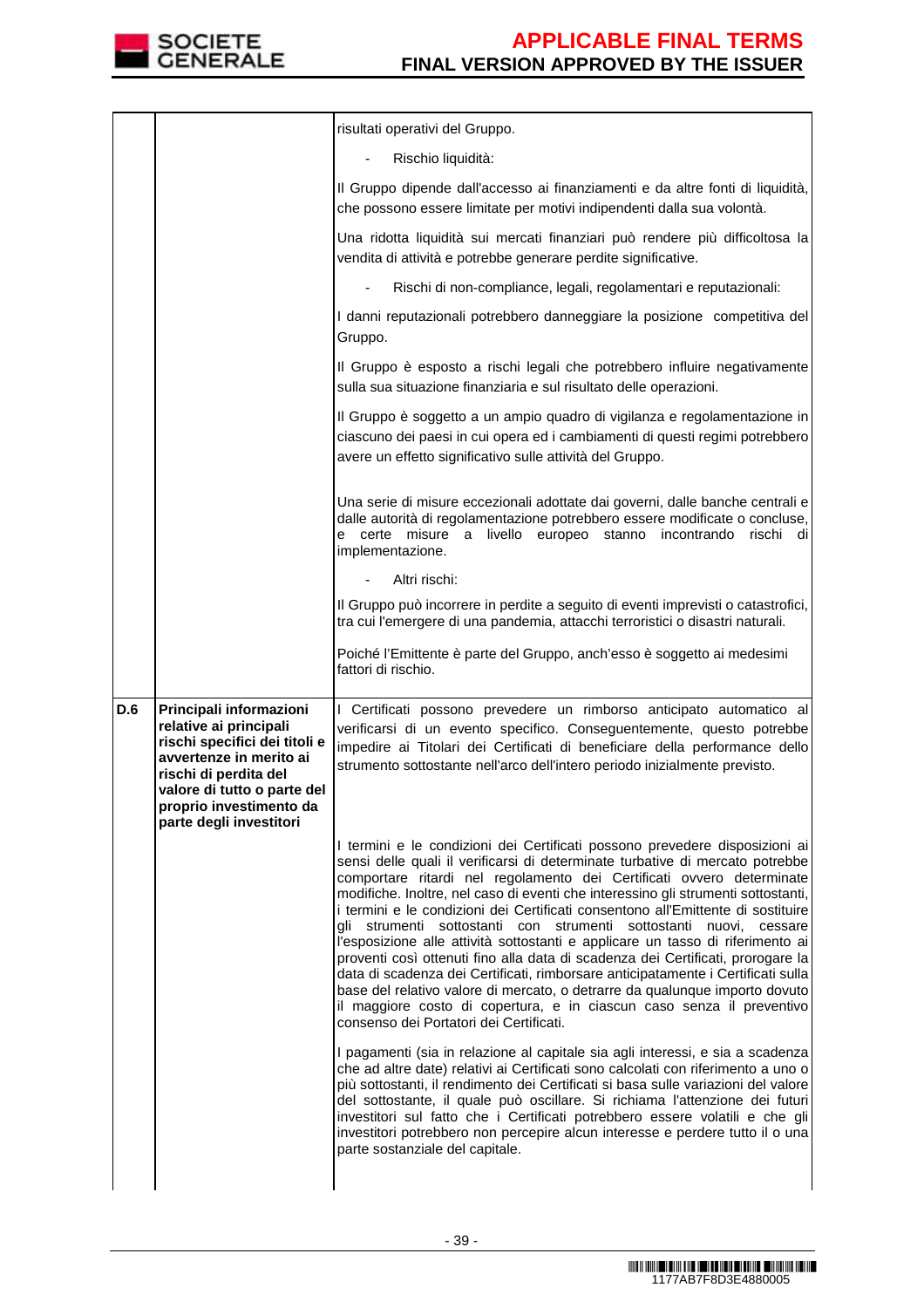|  |  |  | La Garanzia costituisce un'obbligazione contrattuale generale e non                   |  |  |  |
|--|--|--|---------------------------------------------------------------------------------------|--|--|--|
|  |  |  | garantita del Garante e di nessun altro soggetto. Qualsiasi pagamento                 |  |  |  |
|  |  |  | linerente ai Certificati è correlato altresì all'affidabilità creditizia del Garante. |  |  |  |

| E.2.b Motivi dell'offerta e | I proventi netti di ciascuna emissione di Certificati saranno utilizzati ai fini                                                                                                                                                                                                                                                                                                                                                                                                                                                                                            |
|-----------------------------|-----------------------------------------------------------------------------------------------------------------------------------------------------------------------------------------------------------------------------------------------------------------------------------------------------------------------------------------------------------------------------------------------------------------------------------------------------------------------------------------------------------------------------------------------------------------------------|
| Sezione E - Offerta         |                                                                                                                                                                                                                                                                                                                                                                                                                                                                                                                                                                             |
|                             | Si richiama l'attenzione degli investitori sul fatto che potrebbero<br>incorrere nella perdita totale o parziale del proprio investimento.                                                                                                                                                                                                                                                                                                                                                                                                                                  |
|                             | Nel corso della vita dei Certificati, il valore di mercato degli stessi potrebbe<br>risultare inferiore al capitale investito. Inoltre, in caso di insolvenza da parte<br>dell'Emittente e/o del Garante potrebbe verificarsi la perdita totale del<br>capitale investito.                                                                                                                                                                                                                                                                                                  |
|                             | In relazione all'offerta dei Certificati, l'Emittente e il Garante e/o le rispettive<br>affiliate potrebbero stipulate una o più operazioni di copertura con riguardo<br>a una o più attività di riferimento o relativi derivati, suscettibili di incidere sul<br>prezzo di mercato, sulla liquidità o sul valore dei Certificati.                                                                                                                                                                                                                                          |
|                             | L'Emittente e il Garante e qualunque delle rispettive controllate e/o affiliate<br>potrebbero operare in altre vesti in relazione ai Certificati, ad esempio in<br>qualità di market maker, agente per il calcolo o agente. Pertanto,<br>potrebbero verificarsi potenziali conflitti di interesse.                                                                                                                                                                                                                                                                          |
|                             | L'Emittente e il Garante, e qualunque delle rispettive controllate e/o affiliate,<br>in relazione alle altre rispettive attività commerciali, potrebbero essere in<br>possesso di, o acquisire, informazioni rilevanti in merito alle attività<br>sottostanti. Tali attività e informazioni potrebbero comportare conseguenze<br>negative per i Portatori dei Certificati.                                                                                                                                                                                                  |
|                             | I potenziali conflitti di interesse e i rischi operativi derivanti da tale<br>mancanza di indipendenza dovrebbero in parte essere mitigati dal fatto che<br>all'interno del Garante, l'implementazione della Garanzia e la fornitura di<br>strumenti di copertura compete a divisioni differenti, ognuna gestita come<br>unità operativa distinta, segregata da barriere informative (i cosiddetti<br>Chinese Walls) e gestita da team diversi.                                                                                                                             |
|                             | Société Générale opererà in qualità di emittente ai sensi del Programma, di<br>Garante dei Certificati emessi dall'Emittente e di fornitore di strumenti di<br>copertura per l'Emittente. Di conseguenza, gli investitori saranno esposti<br>non solo al rischio di credito del Garante, ma anche ai rischi operativi<br>derivanti dalla mancanza di indipendenza del Garante con riguardo<br>all'assunzione dei propri doveri e obblighi in qualità di Garante e fornitore di<br>strumenti di copertura.                                                                   |
|                             | La Garanzia è una mera garanzia di pagamento e non una garanzia relativa<br>alla performance dell'Emittente rilevante né ad alcuno degli altri obblighi<br>dello stesso ai sensi dei Certificati, che beneficiano della Garanzia.                                                                                                                                                                                                                                                                                                                                           |
|                             | Si richiama l'attenzione di coloro che desiderano investire nei Certificati che<br>beneficiano della Garanzia sul fatto che, in caso di mancato pagamento da<br>parte di un Emittente, gli importi cui hanno diritto i Portatori dei Certificati si<br>limiteranno agli importi ottenuti tramite un'apposita azione da promuoversi<br>ai sensi della Garanzia e in conformità ai relativi termini, ed essi non<br>avranno alcun diritto di istituire alcun procedimento, di natura giudiziaria o<br>altrimenti, né di avanzare alcuna pretesa nei confronti dell'Emittente. |

|     | E.2.b Motivi dell'offerta e<br>utilizzo dei proventi          | I proventi netti di ciascuna emissione di Certificati saranno utilizzati ai fini<br>del finanziamento generico del Gruppo Société Générale, ivi compreso ai<br>fini del perseguimento del profitto.                                         |  |  |  |  |
|-----|---------------------------------------------------------------|---------------------------------------------------------------------------------------------------------------------------------------------------------------------------------------------------------------------------------------------|--|--|--|--|
| E.3 | Descrizione dei termini e<br>delle condizioni<br>dell'offerta | Giurisdizione (i) dell'offerta pubblica: Italia<br>Periodo di Offerta: dal 08/09/2017 al 27/09/2017, salvo in caso di chiusura<br>anticipata.                                                                                               |  |  |  |  |
|     |                                                               | Il Periodo di Offerta relativo ai Certificati collocati in Italia tramite "offerta<br>fuori sede" (ai sensi dell'Articolo 30 del Decreto Legislativo 24.02.1998 n.<br>58, come modificato, il "Testo Unico delle Disposizioni in Materia di |  |  |  |  |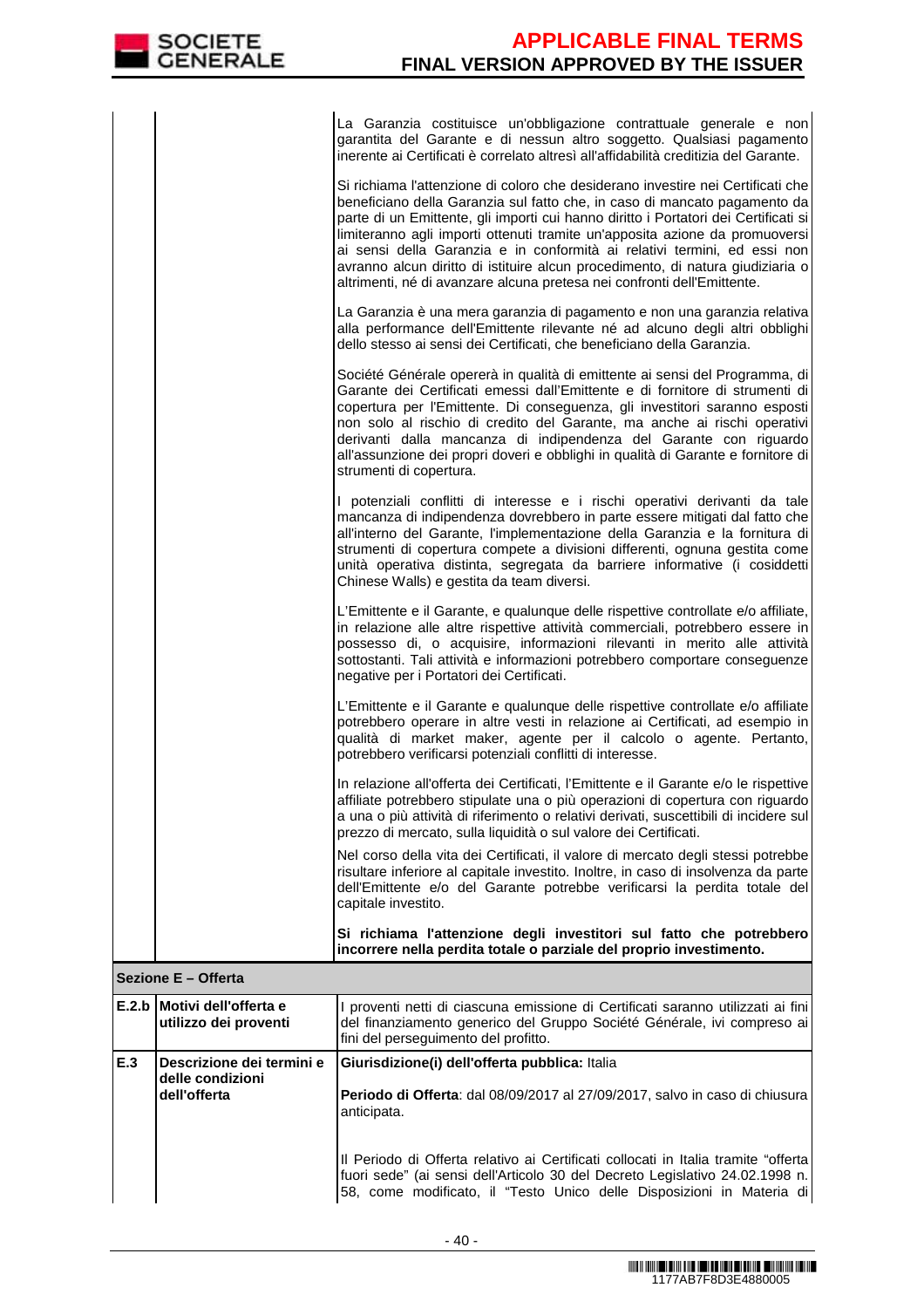

|     |                                                                                                                                | Intermediazione Finanziaria o TUF") sarà compreso tra il 08/09/2017<br>(incluso) e il 21/09/2017 (incluso) salvo in caso di chiusura anticipata.                                                                                                                                                                                                                                                                                                                                                                                                                                                                                                           |
|-----|--------------------------------------------------------------------------------------------------------------------------------|------------------------------------------------------------------------------------------------------------------------------------------------------------------------------------------------------------------------------------------------------------------------------------------------------------------------------------------------------------------------------------------------------------------------------------------------------------------------------------------------------------------------------------------------------------------------------------------------------------------------------------------------------------|
|     |                                                                                                                                | Ai sensi dell'Articolo 30, sesto comma, del TUF, la validità e applicabilità<br>delle sottoscrizioni effettuate tramite "offerta fuori sede" sono sospese per<br>un periodo di sette giorni decorrenti dalla data di sottoscrizione da parte<br>dell'investitore. Entro detto termine l'investitore può comunicare il proprio<br>recesso senza spese né corrispettivo, fornendo una comunicazione al<br>collocatore.                                                                                                                                                                                                                                       |
|     |                                                                                                                                | Prezzo di Offerta: I Certificati saranno offerti al Prezzo di Emissione, una                                                                                                                                                                                                                                                                                                                                                                                                                                                                                                                                                                               |
|     |                                                                                                                                | parte del quale, pari al massimo al 4,00%, è costituita dalla commissione                                                                                                                                                                                                                                                                                                                                                                                                                                                                                                                                                                                  |
|     |                                                                                                                                | di distribuzione dovuta in via anticipata dall'Emittente ai Collocatori.                                                                                                                                                                                                                                                                                                                                                                                                                                                                                                                                                                                   |
|     |                                                                                                                                | Condizioni a cui è soggetta l'offerta: L'offerta dei Certificati è subordinata<br>alla loro emissione e a qualunque condizione aggiuntiva contenuta nei<br>termini generali di attività degli intermediari finanziari, dagli stessi notificate<br>agli investitori.                                                                                                                                                                                                                                                                                                                                                                                        |
|     |                                                                                                                                | L'Emittente si riserva il diritto di chiudere il Periodo di Offerta prima della<br>inizialmente<br>stabilita<br>scadenza<br>per<br>qualunque<br>motivo.<br>L'Emittente si riserva il diritto di ritirare l'offerta e annullare l'emissione dei<br>Certificati per qualunque motivo e in un qualsiasi momento alla Data di<br>Emissione o precedentemente alla stessa. Resta inteso che qualora un<br>potenziale investitore abbia richiesto la sottoscrizione e l'Emittente eserciti<br>tale diritto, tale potenziale investitore non avrà alcun diritto di sottoscrivere<br>o acquistare altrimenti i Certificati.                                        |
|     |                                                                                                                                | La validità dell'offerta è soggetta al rilascio dell'autorizzazione alla<br>negoziazione sull'EuroTLX da parte di EuroTLX Sim S.p.A. entro e non<br>oltre il giorno immediatamente precedente alla Data di Emissione;<br>diversamente, l'offerta deve considerarsi ritirata e l'emissione annullata.<br>L'Emittente s'impegna a presentare per tempo la relativa domanda a<br>EuroTLX Sim S.p.A., al fine di consentire a EuroTLX Sim S.p.A. di<br>prendere una decisione, in base ai suoi regolamenti, entro il giorno<br>immediatamente precedente alla Data di Emissione.                                                                               |
|     |                                                                                                                                | In ogni caso, l'avviso agli investitori relativo alla chiusura anticipata o al<br>ritiro, a seconda dei casi, sarà pubblicato sul sito web dell'Emittente<br>(http://prospectus.socgen.com).                                                                                                                                                                                                                                                                                                                                                                                                                                                               |
|     |                                                                                                                                |                                                                                                                                                                                                                                                                                                                                                                                                                                                                                                                                                                                                                                                            |
|     |                                                                                                                                | Prezzo di Emissione:<br>EUR 100 per Certificato di Denominazione<br>Specificata di EUR 100                                                                                                                                                                                                                                                                                                                                                                                                                                                                                                                                                                 |
| E.4 | Descrizione di qualunque<br>interesse rilevante ai fini<br>dell'emissione/offerta, ivi<br>compresi i conflitti di<br>interesse | Fatte salve le eventuali commissioni spettanti al/i dealer, per quanto a<br>conoscenza dell'Emittente nessuno dei soggetti coinvolti nell'emissione dei<br>Certificati ha un interesse rilevante nell'offerta.                                                                                                                                                                                                                                                                                                                                                                                                                                             |
|     |                                                                                                                                | Société Générale ricoprirà i ruoli di fornitore di strumenti di copertura a<br>favore dell'Emittente e di Agente di Calcolo dei Certificati.                                                                                                                                                                                                                                                                                                                                                                                                                                                                                                               |
|     |                                                                                                                                | La possibilità di conflitti di interesse tra i vari ruoli di Société Générale, da<br>un lato, e, d'altro lato, tra quelli di Société Générale nello svolgimento di<br>questi ruoli e quelli dei Portatori dei Certificati, non può escludersi.                                                                                                                                                                                                                                                                                                                                                                                                             |
|     |                                                                                                                                | Inoltre, considerata l'attività bancaria di Société Générale, conflitti di<br>interesse potrebbero sorgere tra gli interessi di Société Générale nello<br>svolgimento di tali attività (incluse le relazioni di affari con gli emittenti degli<br>strumenti finanziari che sono i sottostanti dei Certificati ovvero la<br>detenzione di informazioni non pubbliche in relazione ad essi) e quelli dei<br>Portatori dei Certificati. Infine, le attività di Société Générale sullo/sugli<br>strumento/i finanziario/i sottostante/i, per conto della proprietà ovvero per<br>conto dei propri clienti, oppure il porre in essere transazioni di copertura, |